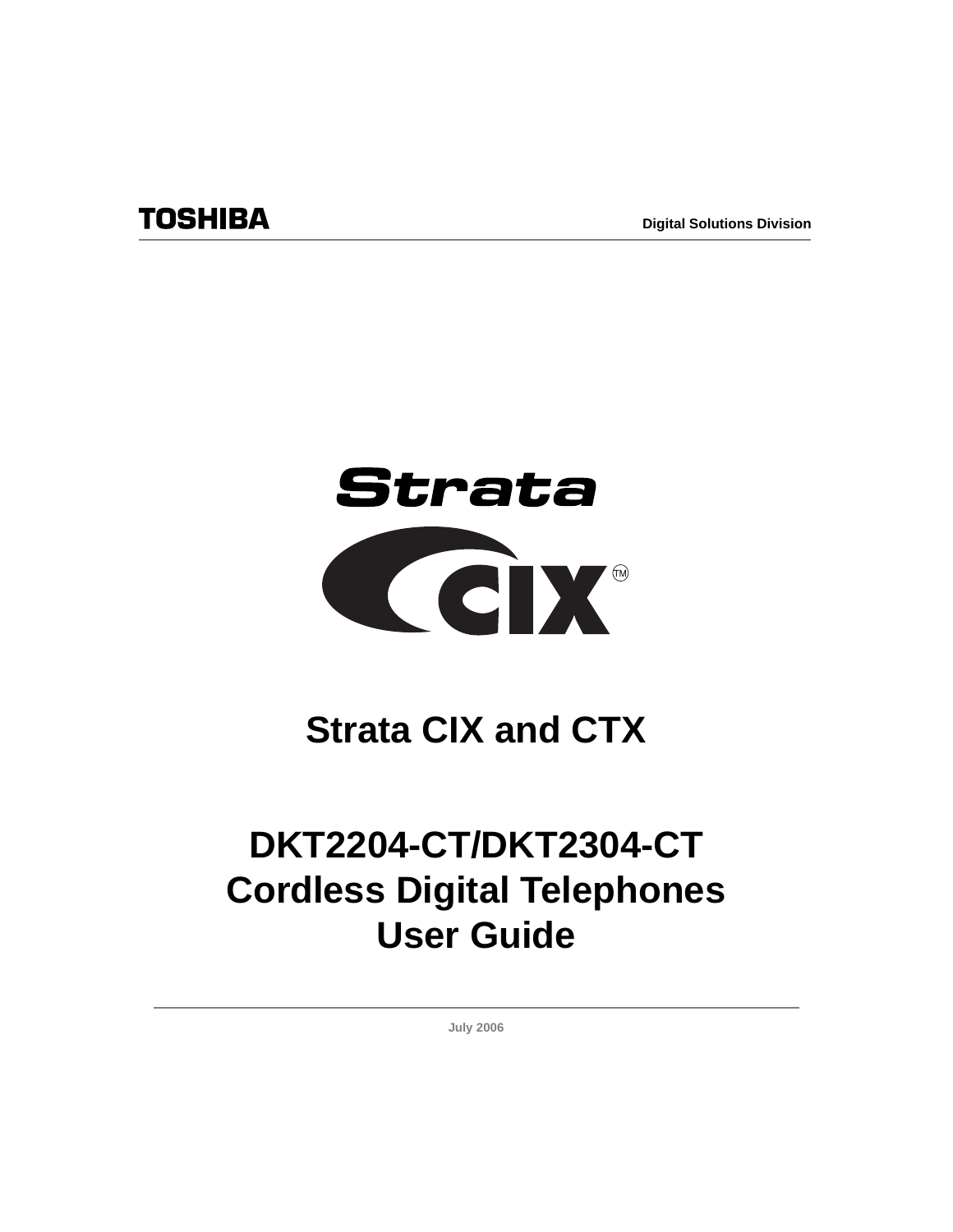#### **Publication Information**

Toshiba America Information Systems, Inc., Telecommunication Systems Division, reserves the right, without prior notice, to revise this information publication for any reason, including, but not limited to, utilization of new advances in the state of technical arts or to simply change the design of this document.

Further, Toshiba America Information Systems, Inc., Telecommunication Systems Division, also reserves the right, without prior notice, to make such changes in equipment design or components as engineering or manufacturing methods may warrant.

CIX-CTX-UG-CRDLS-VB

Version B, July 2006

#### **© Copyright 2006 Toshiba America Information Systems, Inc. Telecommunication Systems Division**

All rights reserved. No part of this manual, covered by the copyrights hereon, may be reproduced in any form or by any means—graphic, electronic, or mechanical, including recording, taping, photocopying, or information retrieval systems—without express written permission of the publisher of this material.

Strata is a registered trademark of Toshiba Corporation. Stratagy is a registered trademark of Toshiba America Information Systems, Inc.

Trademarks, registered trademarks, and service marks are the property of their respective owners.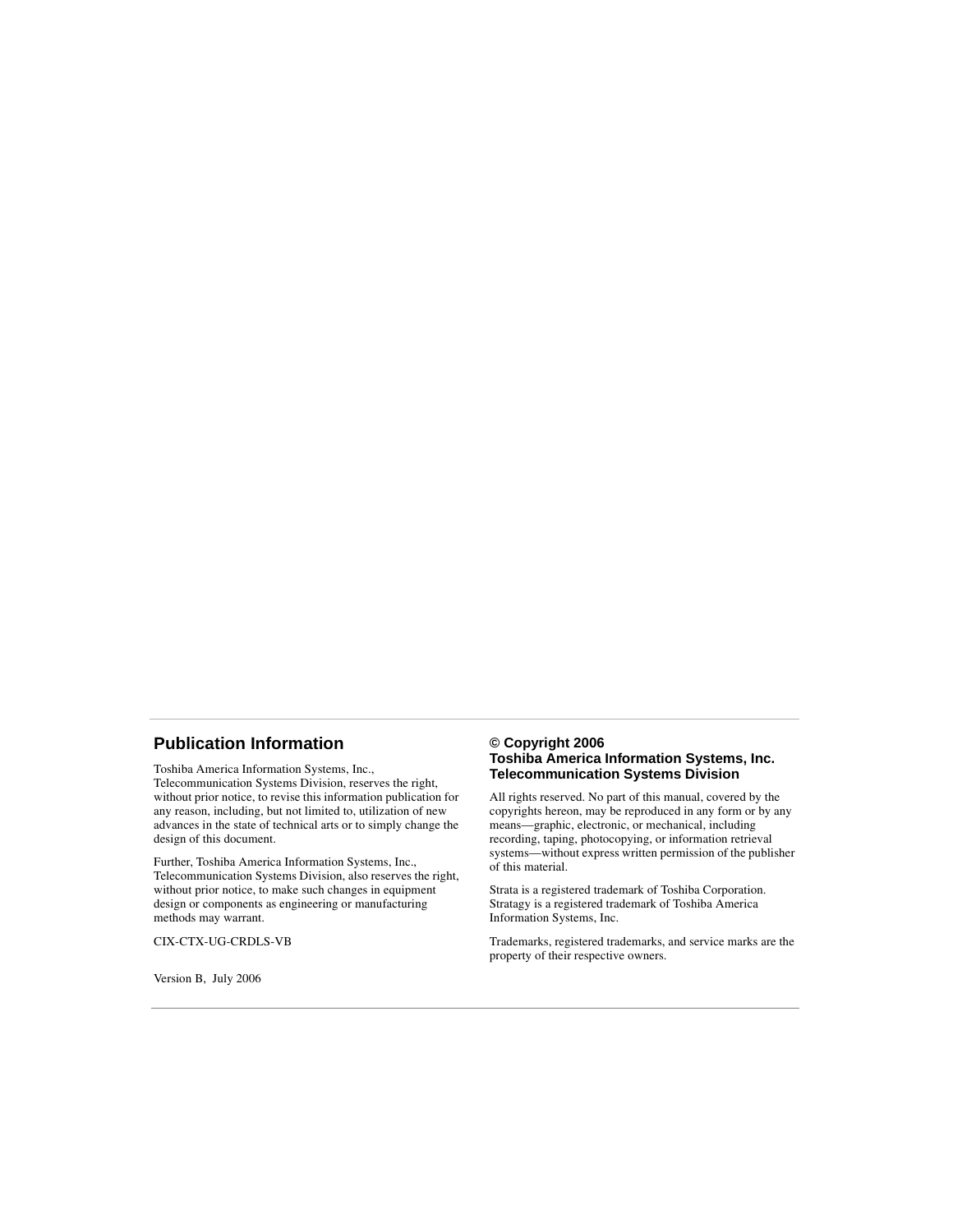#### TOSHIBA AMERICA INFORMATION SYSTEMS, INC. (**"**TAIS**"**) **Telecommunication Systems Division License Agreement**

IMPORTANT: THIS LICENSE AGREEMENT ("AGREEMENT") IS A LEGAL AGREEMENT BETWEEN YOU ("YOU") AND TAIS. CAREFULLY READ THIS LICENSE AGREEMENT. USE OF ANY SOFTWARE OR ANY RELATED INFORMATION (COLLECTIVELY, "SOFTWARE") INSTALLED ON OR SHIPPED WITH A TAIS TELECOMMUNICATION SYSTEMS PRODUCT OR OTHERWISE MADE AVAILABLE TO YOU BY TAIS IN WHATEVER FORM OR MEDIA, WILL CONSTITUTE YOUR ACCEPTANCE OF THESE TERMS, UNLESS SEPARATE TERMS ARE PROVIDED BY THE SOFTWARE SUPPLIER. IF YOU DO NOT AGREE WITH THE TERMS OF THIS LICENSE AGREEMENT, DO NOT INSTALL, COPY OR USE THE SOFTWARE AND PROMPTLY RETURN IT TO THE LOCATION FROM WHICH YOU OBTAINED IT IN ACCORDANCE WITH APPLICABLE RETURN POLICIES. EXCEPT AS OTHERWISE AUTHORIZED IN WRITING BY TAIS, THIS SOFTWARE IS LICENSED FOR DISTRIBUTION THROUGH TAIS AUTHORIZED CHANNELS ONLY TO END-USERS PURSUANT TO THIS LICENSE AGREEMENT.

1. License Grant. The Software is not sold; it is licensed upon payment of applicable charges. TAIS grants to you a personal, non-transferable and non-exclusive right to use the copy of the Software provided under this License Agreement. You agree you will not copy the Software except as necessary to use it on one TAIS system at a time at one location. Modifying, translating, renting, copying, distributing, printing, sublicensing, transferring or assigning all or part of the Software, or any rights granted hereunder, to any other persons and removing any proprietary notices, labels or marks from the Software is strictly prohibited except as permitted by applicable law; you agree violation of such restrictions will cause irreparable harm to TAIS and provide grounds for injunctive relief, without notice, against you or any other person in possession of the Software. You and any other person whose possession of the software violates this License Agreement shall promptly surrender possession of the Software to TAIS, upon demand. Furthermore, you hereby agree not to create derivative works based on the Software. TAIS reserves the right to terminate this license and to immediately repossess the software in the event that you or any other person violates this License Agreement. Execution of the Software for any additional capabilities require a valid run-time license.

2. Intellectual Property. You acknowledge that no title to the intellectual property in the Software is transferred to you. You further acknowledge that title and full ownership rights to the Software will remain the exclusive property of TAIS and/or its suppliers, and you will not acquire any rights to the Software, except the license expressly set forth above. You will not remove or change any proprietary notices contained in or on the Software. The Software is protected under US patent, copyright, trade secret, and/or other proprietary laws, as well as international treaties. Any transfer, use, or copying of the software in violation of the License Agreement constitutes copyright infringement. You are hereby on notice that any transfer, use, or copying of the Software in violation of this License Agreement constitutes a willful infringement of copyright.

3. No Reverse Engineering. You agree that you will not attempt, and if you employ employees or engage contractors, you will use your best efforts to prevent your employees and contractors from attempting to reverse compile, reverse engineer, modify, translate or disassemble the Software in whole or in part. Any failure to comply with the above or any other terms and conditions contained herein will result in the automatic termination of this license and the reversion of the rights granted hereunder back to TAIS.

4. Limited Warranty. THE SOFTWARE IS PROVIDED "AS IS" WITHOUT WARRANTY OF ANY KIND. TO THE MAXIMUM EXTENT PERMITTED BY APPLICABLE LAW, TAIS AND ITS SUPPLIERS DISCLAIM ALL WARRANTIES WITH REGARD TO THE SOFTWARE, EITHER EXPRESS OR IMPLIED, INCLUDING, BUT NOT LIMITED TO, THE WARRANTY OF NON-INFRINGEMENT OF THIRD PARTY RIGHTS, THE WARRANTY OF YEAR 2000 COMPLIANCE, AND THE IMPLIED WARRANTIES OF MERCHANTABILITY AND FITNESS FOR A PARTICULAR PURPOSE. THE ENTIRE RISK AS TO THE QUALITY AND PERFORMANCE OF THE SOFTWARE IS WITH YOU. NEITHER TAIS NOR ITS SUPPLIERS WARRANT THAT THE FUNCTIONS CONTAINED IN THE SOFTWARE WILL MEET YOUR REQUIREMENTS OR THAT THE OPERATION OF THE SOFTWARE WILL BE UNINTERRUPTED OR ERROR-FREE. HOWEVER, TAIS WARRANTS THAT ANY MEDIA ON WHICH THE SOFTWARE IS FURNISHED IS FREE FROM DEFECTS IN MATERIAL AND WORKMANSHIP UNDER NORMAL USE FOR A PERIOD OF NINETY (90) DAYS FROM THE DATE OF DELIVERY TO YOU.

5. Limitation Of Liability. TAIS' ENTIRE LIABILITY AND YOUR SOLE AND EXCLUSIVE REMEDY UNDER THIS LICENSE AGREEMENT SHALL BE AT TAIS' OPTION REPLACEMENT OF THE MEDIA OR REFUND OF THE PRICE PAID. TO THE MAXIMUM EXTENT PERMITTED BY APPLICABLE LAW, IN NO EVENT SHALL TAIS OR ITS SUPPLIERS BE LIABLE TO YOU FOR ANY CONSEQUENTIAL, SPECIAL, INCIDENTAL OR INDIRECT DAMAGES FOR PERSONAL INJURY, LOSS OF BUSINESS PROFITS, BUSINESS INTERRUPTION, LOSS OF BUSINESS INFORMATION/DATA, OR ANY OTHER PECUNIARY LOSS OF ANY KIND ARISING OUT OF THE USE OR INABILITY TO USE THE SOFTWARE, EVEN IF TAIS OR ITS SUPPLIER HAS BEEN ADVISED OF THE POSSIBILITY OF SUCH DAMAGES. IN NO EVENT SHALL TAIS OR ITS SUPPLIERS BE LIABLE FOR ANY CLAIM BY A THIRD PARTY.

6. State/Jurisdiction Laws. SOME STATES/JURISDICTIONS DO NOT ALLOW THE EXCLUSION OF IMPLIED WARRANTIES OR LIMITATIONS ON HOW LONG AN IMPLIED WARRANTY MAY LAST, OR THE EXCLUSION OR LIMITATION OF INCIDENTAL OR CONSEQUENTIAL DAMAGES, SO SUCH LIMITATIONS OR EXCLUSIONS MAY NOT APPLY TO YOU. THIS LIMITED WARRANTY GIVES YOU SPECIFIC RIGHTS AND YOU MAY ALSO HAVE OTHER RIGHTS WHICH VARY FROM STATE/JURISDICTION TO STATE/JURISDICTION.

7. Export Laws. This License Agreement involves products and/or technical data that may be controlled under the United States Export Administration Regulations and may be subject to the approval of the United States Department of Commerce prior to export. Any export, directly or indirectly, in contravention of the United States Export Administration Regulations, or any other applicable law, regulation or order, is prohibited.

8. Governing Law. This License Agreement will be governed by the laws of the State of California, United States of America, excluding its conflict of law provisions.

9. United States Government Restricted Rights. The Software is provided with Restricted Rights. The Software and other materials provided hereunder constitute Commercial Computer Software and Software Documentation and Technical Data related to Commercial Items. Consistent with F.A.R. 12.211 and 12.212 they are licensed to the U.S. Government under, and the U.S. Government's rights therein are restricted pursuant to, the vendor's commercial license.

10. Severability. If any provision of this License Agreement shall be held to be invalid, illegal or unenforceable, the validity, legality and enforceability of the remaining provisions hereof shall not in any way be affected or impaired.

11. No Waiver. No waiver of any breach of any provision of this License Agreement shall constitute a waiver of any prior, concurrent or subsequent breach of the same or any other provisions hereof, and no waiver shall be effective unless made in writing and signed by an authorized representative of the waiving party.

12. Supplier Software. The Software may include certain software provided by TAIS suppliers. In such event, you agree that such supplier may be designated by TAIS as a third party beneficiary of TAIS with rights to enforce the Agreement with respect to supplier's software.

YOU ACKNOWLEDGE THAT YOU HAVE READ THIS LICENSE AGREEMENT AND THAT YOU UNDERSTAND ITS PROVISIONS. YOU AGREE TO BE BOUND BY ITS TERMS AND CONDITIONS. YOU FURTHER AGREE THAT THIS LICENSE AGREEMENT CONTAINS THE COMPLETE AND EXCLUSIVE AGREEMENT BETWEEN YOU AND TAIS AND SUPERSEDES ANY PROPOSAL OR PRIOR AGREEMENT, ORAL OR WRITTEN, OR ANY OTHER COMMUNICATION RELATING TO THE SUBJECT MATTER OF THIS LICENSE AGREEMENT.

Toshiba America Information Systems, Inc. Telecommunication Systems Division 9740 Irvine Boulevard Irvine, California 92618-1697 United States of America

5932

DSD 020905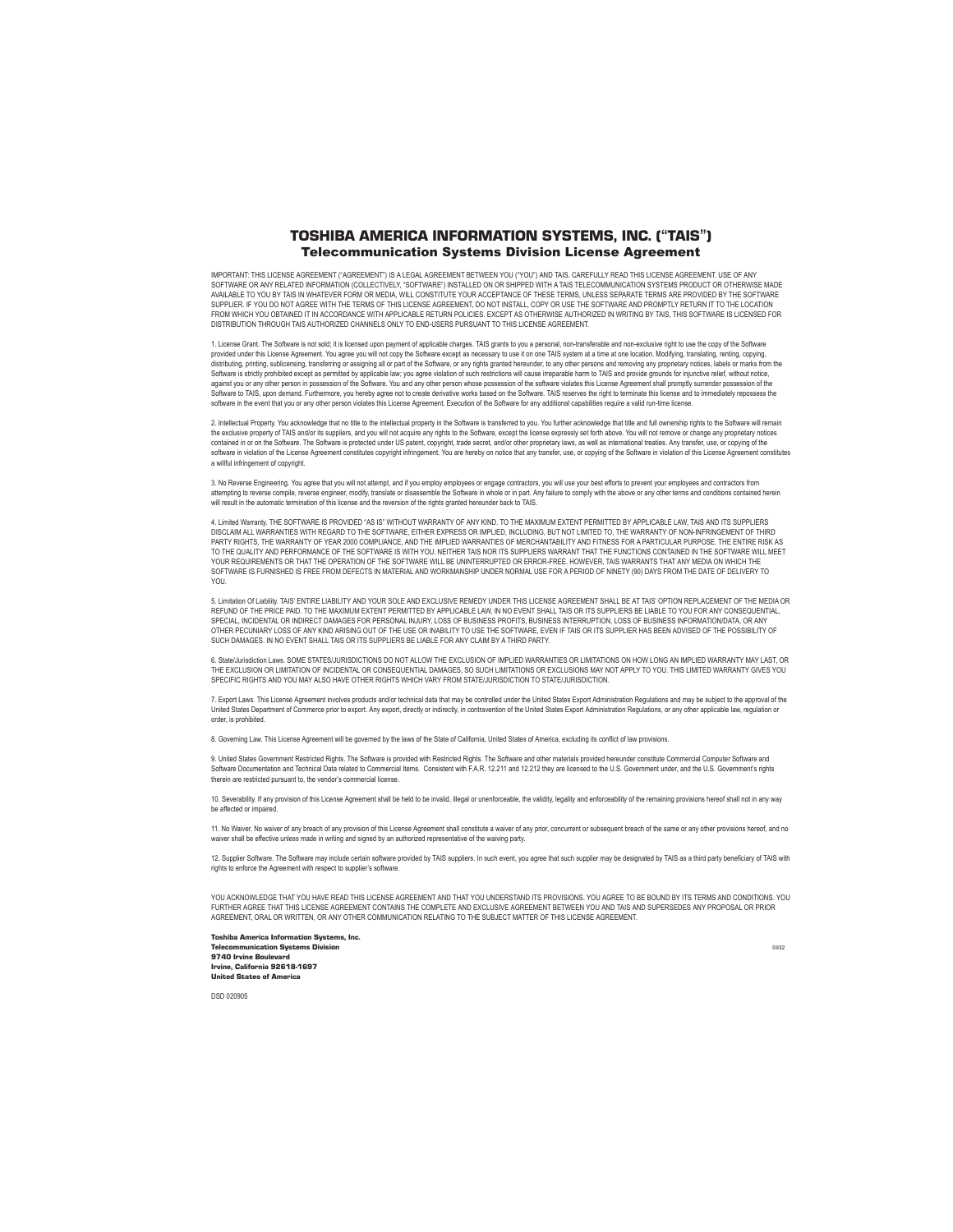### **Toshiba America Information Systems, Inc. Telecommunication Systems Division**

### **Limited Warranty**

Toshiba America Information Systems, Inc., ("TAIS") warrants that this voice processing equipment (except for fuses, lamps, and other consumables) will, upon delivery by TAIS or an authorized TAIS dealer to a retail customer in new condition, be free from defects in material and workmanship for twenty-four (24) months after delivery. This warranty is void (a) if the equipment is used under other than normal use and maintenance conditions, (b) if the equipment is modified or altered, unless the modification or alteration is expressly authorized by TAIS, (c) if the equipment is subject to abuse, neglect, lightning, electrical fault, or accident, (d) if the equipment is repaired by someone other than TAIS or an authorized TAIS dealer, (e) if the equipment's serial number is defaced or missing, or (f) if the equipment is installed or used in combination or in assembly with products not supplied by TAIS and which are not compatible or are of inferior quality, design, or performance.

The sole obligation of TAIS or Toshiba Corporation under this warranty, or under any other legal obligation with respect to the equipment, is the repair or replacement by TAIS or its authorized dealer of such defective or missing parts as are causing the malfunction with new or refurbished parts (at their option). If TAIS or one of its authorized dealers does not replace or repair such parts, the retail customer's sole remedy will be a refund of the price charged by TAIS to its dealers for such parts as are proven to be defective, and which are returned to TAIS through one of its authorized dealers within the warranty period and no later than thirty (30) days after such malfunction, whichever first occurs.

Under no circumstances will the retail customer or any user or dealer or other person be entitled to any direct, special, indirect, consequential, or exemplary damages, for breach of contract, tort, or otherwise. Under no circumstances will any such person be entitled to any sum greater than the purchase price paid for the item of equipment that is malfunctioning.

To obtain service under this warranty, the retail customer must bring the malfunction of the machine to the attention of one of TAIS' authorized dealers within the twenty-four (24) month period and no later than thirty (30) days after such malfunction, whichever first occurs. Failure to bring the malfunction to the attention of an authorized TAIS dealer within the prescribed time results in the customer being not entitled to warranty service.

THERE ARE NO OTHER WARRANTIES FROM EITHER TOSHIBA AMERICA INFORMATION SYSTEMS, INC., OR TOSHIBA CORPORATION WHICH EXTEND BEYOND THE FACE OF THIS WARRANTY. ALL OTHER WARRANTIES, EXPRESS OR IMPLIED, INCLUDING THE WARRANTIES OF MERCHANTABILITY, FITNESS FOR A PARTICULAR PURPOSE, AND FITNESS FOR USE, ARE EXCLUDED.

No TAIS dealer and no person other than an officer of TAIS may extend or modify this warranty. No such modification or extension is effective unless it is in writing and signed by the vice president and general manager, Telecommunication Systems Division.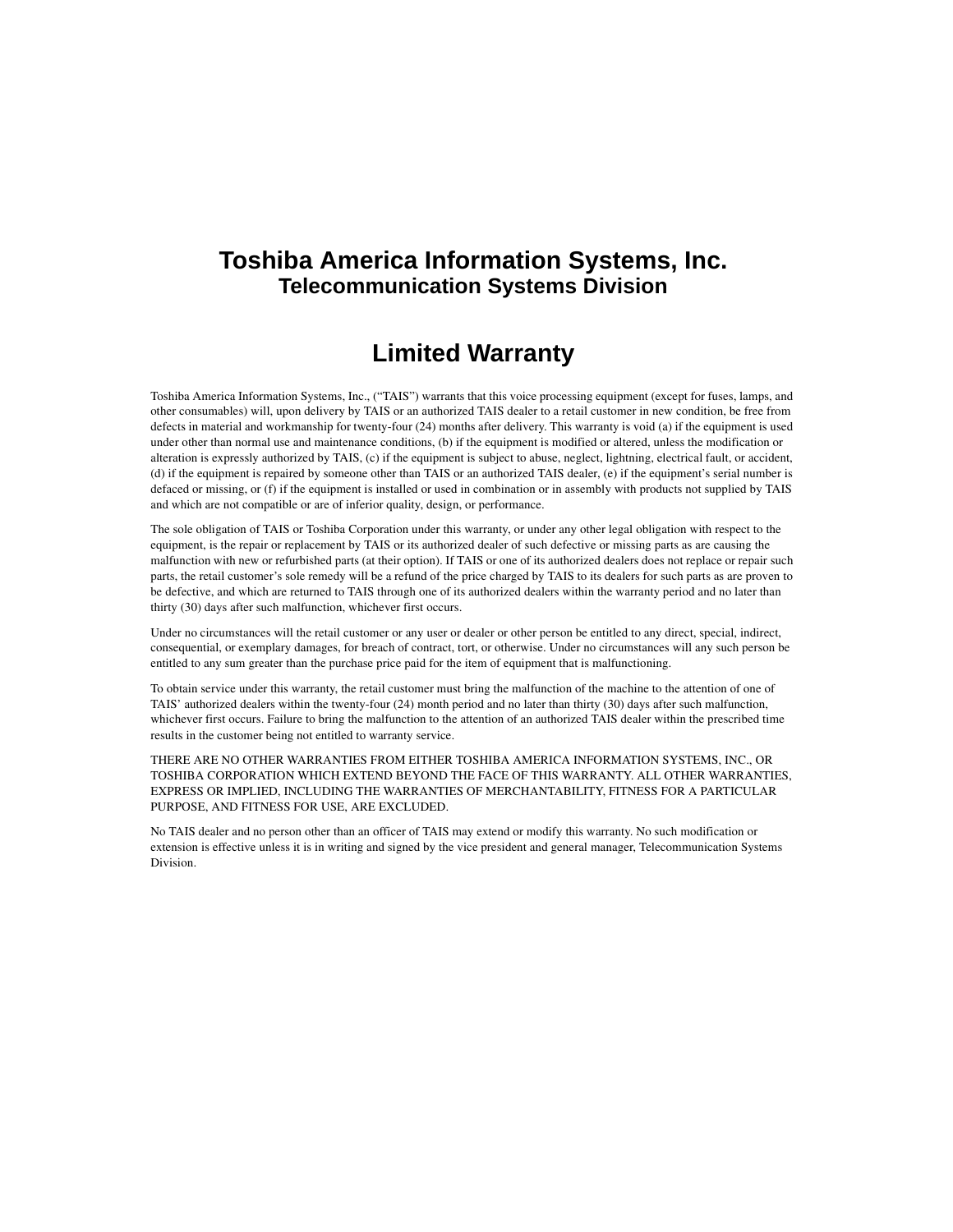# **Contents**

#### **Introduction**

### Chapter 1 - The Grand Tour

### Chapter 2 - Installation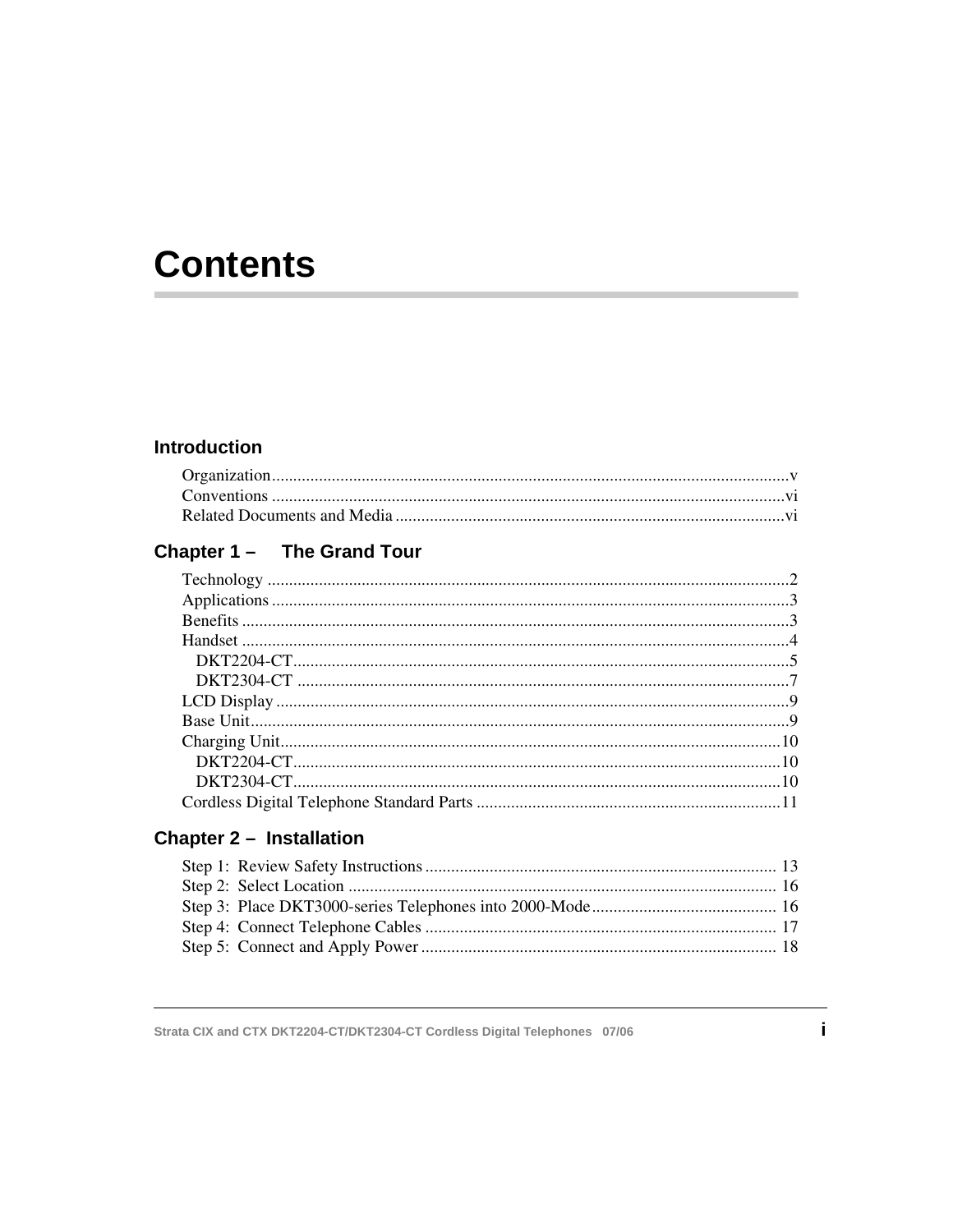Chapter 3 - Handset Operation

### **Chapter 3 - Handset Operation**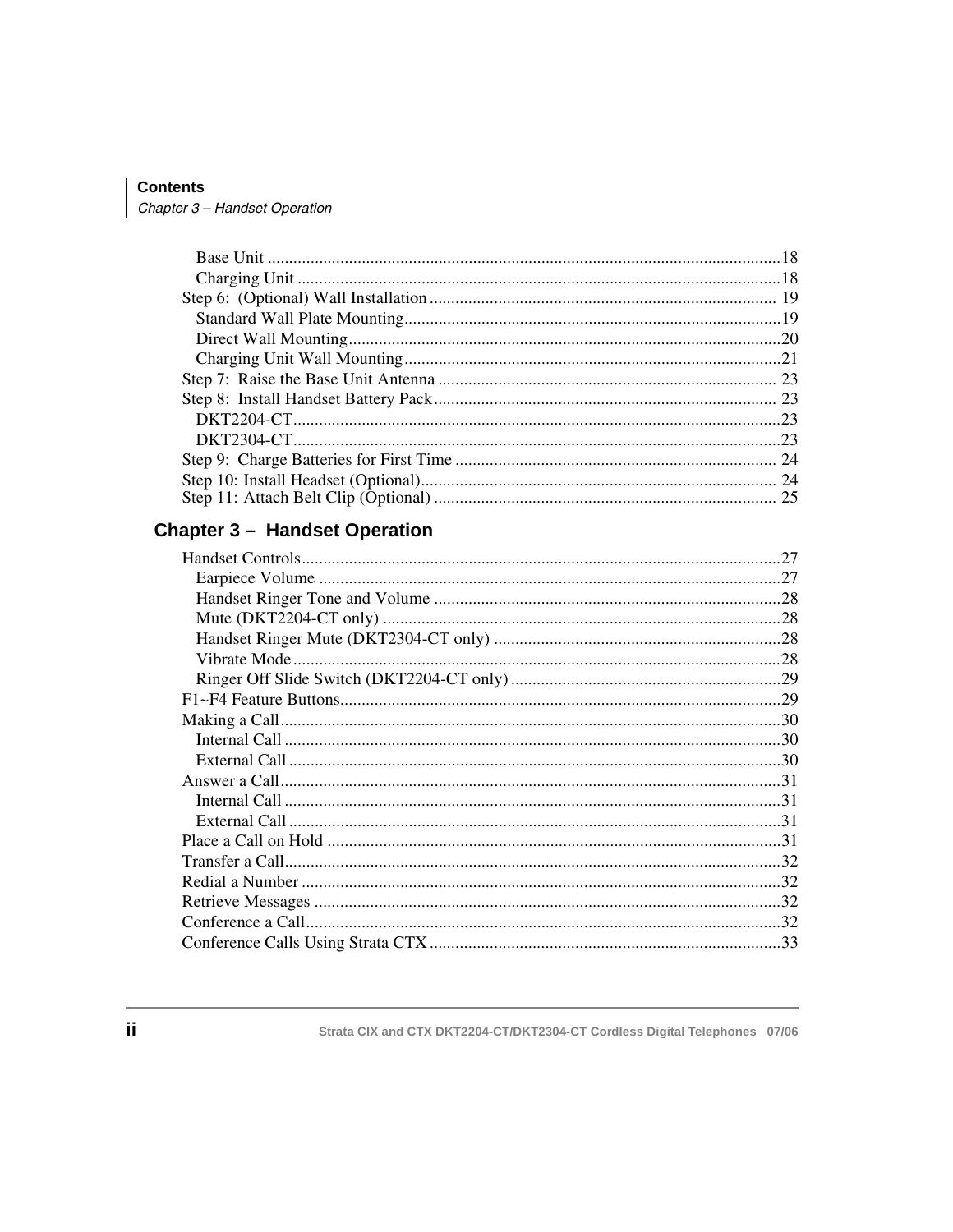#### 

### Chapter 5 - Troubleshooting and Specifications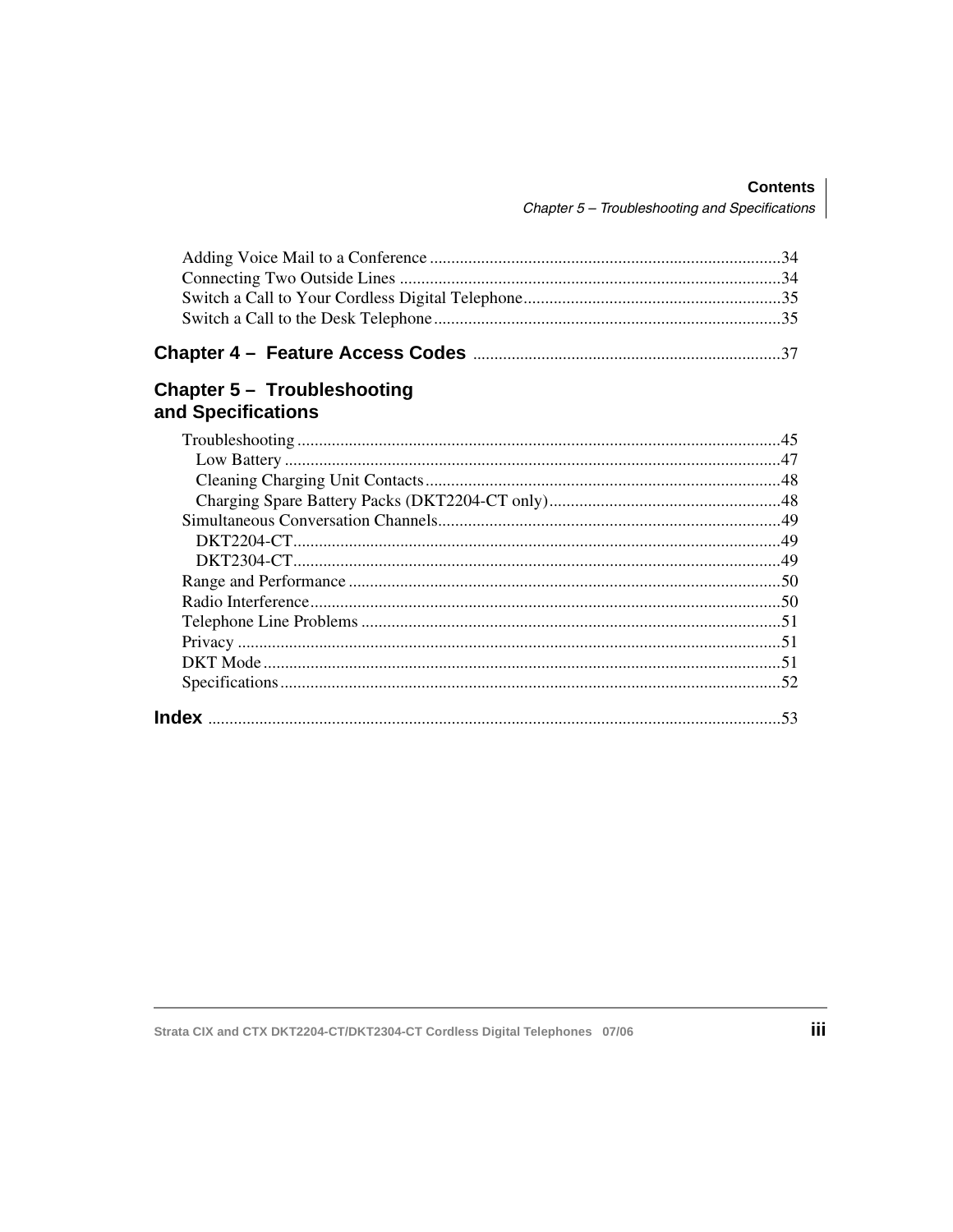#### **Contents**

Chapter 5 – Troubleshooting and Specifications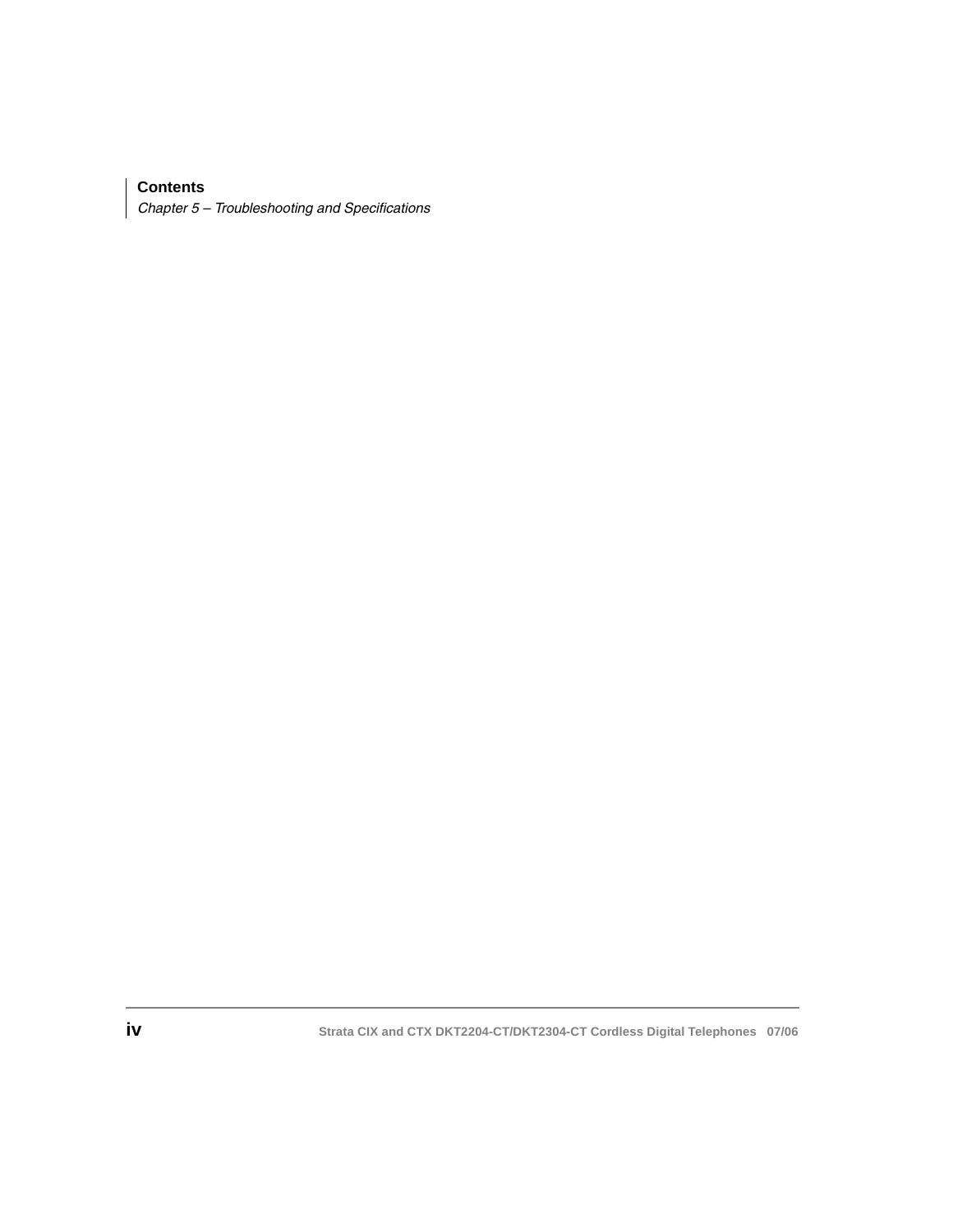# <span id="page-8-0"></span>**Introduction**

This guide describes the features and operation of the Strata CTX DKT2204-CT and DKT2304-CT Cordless Digital Telephones with Strata CTX Business Telephone Systems. To get the most from your cordless telephone, please read this guide thoroughly.

The DKT2204-CT and DKT2304-CT also work with Strata DK telephone systems (except Strata DK24/56/96, Release 3). Refer to the appropriate user guide for your telephone system (see ["Related Documents and Media" on page vi](#page-9-1)).

The information presented in this guide applies to both models of cordless telephones unless otherwise noted.

### <span id="page-8-1"></span>**Organization**

This user guide is divided as follows:

- **Chapter 1 The Grand Tour** is an equipment overview of the handset and batteries, base and charging units.
- **Chapter 2 Installation** has step-by-step installation instructions.
- **Chapter 3 Handset Operation** covers operating controls and features.
- **Chapter 4 Feature Access Codes** includes codes used for specific feature access.
- **Chapter 5 Troubleshooting and Specifications** covers troubleshooting, range and performance, simultaneous conversation channels, radio interference, specifications, and access codes.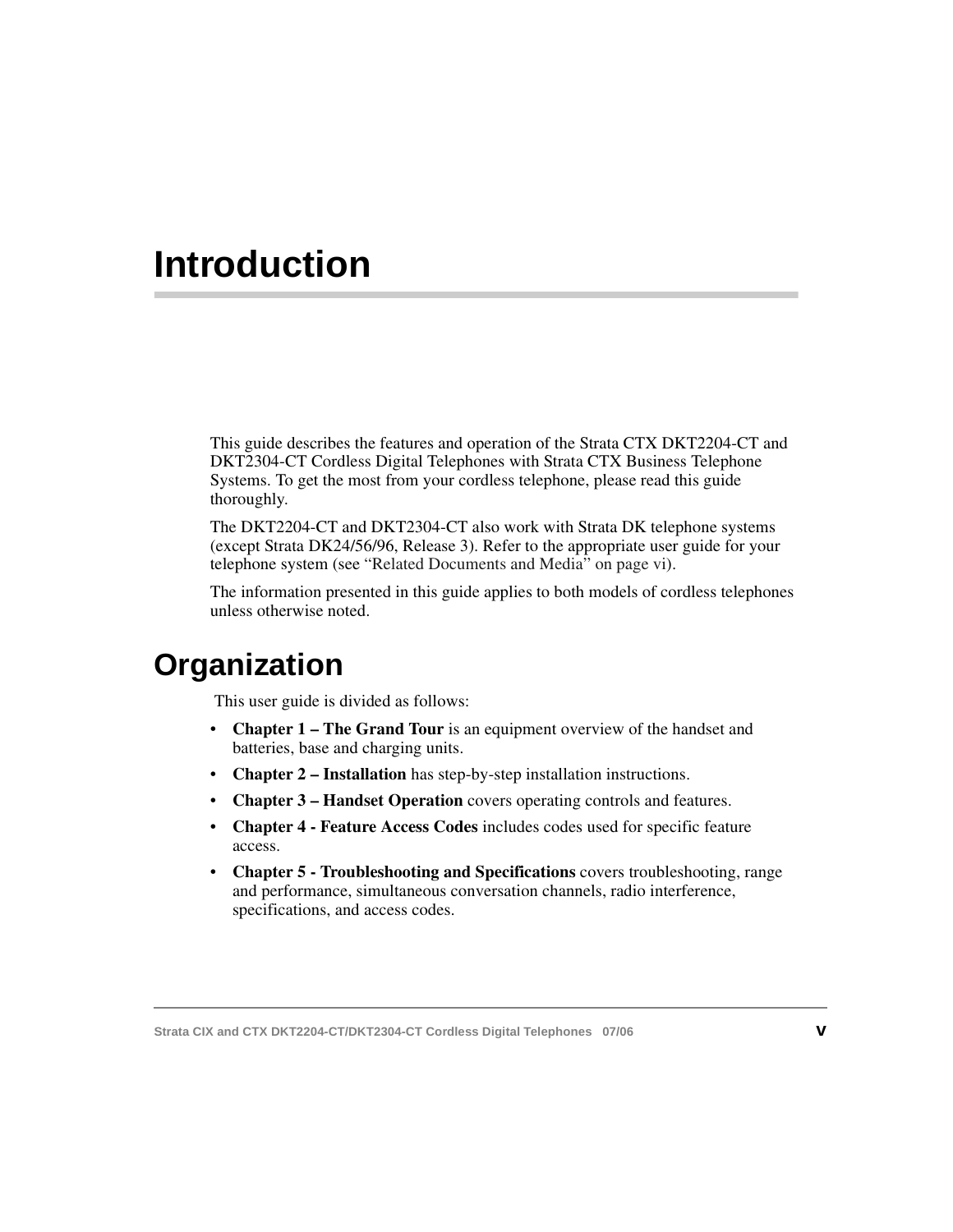# <span id="page-9-0"></span>**Conventions**

| <b>Conventions</b>                        | <b>Description</b>                                                                                                                                                                                 |  |
|-------------------------------------------|----------------------------------------------------------------------------------------------------------------------------------------------------------------------------------------------------|--|
| <b>Note</b>                               | Elaborates specific items or references other information. Within some<br>tables, general notes apply to the entire table and numbered notes apply<br>to specific items.                           |  |
| Important!                                | Calls attention to important instructions or information.                                                                                                                                          |  |
| <b>WARNING!</b>                           | Alerts you when the given task could cause personal injury or<br>death.                                                                                                                            |  |
| <b>Arial Bold</b>                         | Represents telephone buttons.                                                                                                                                                                      |  |
| Courier                                   | Shows a computer keyboard entry or screen display.                                                                                                                                                 |  |
| Tilde $(\sim)$                            | Means "through." Example: $350 \sim 640$ Hz frequency range.                                                                                                                                       |  |
| Denotes the step in a one-step procedure. |                                                                                                                                                                                                    |  |
|                                           | Denotes a procedure.                                                                                                                                                                               |  |
| See Figure 10                             | Grey words within the printed text denote cross-references. In the<br>electronic version of this document. Library CD-ROM or FYI Internet<br>download), cross-references appear in blue hypertext. |  |

## <span id="page-9-1"></span>**Related Documents and Media**

**Note** Some documents listed here may appear in different versions on the CD-ROM or in print. To find the most current version, check the version/date in the Publication Information on the back of the document's title page.

The following documents/media can be used to reference further information about the Strata CTX systems.

- Strata CTX WinAdmin Application Software and CTX/DK/Partner Products Documentation Library
- Strata CTX DKT/IPT Telephone User Guide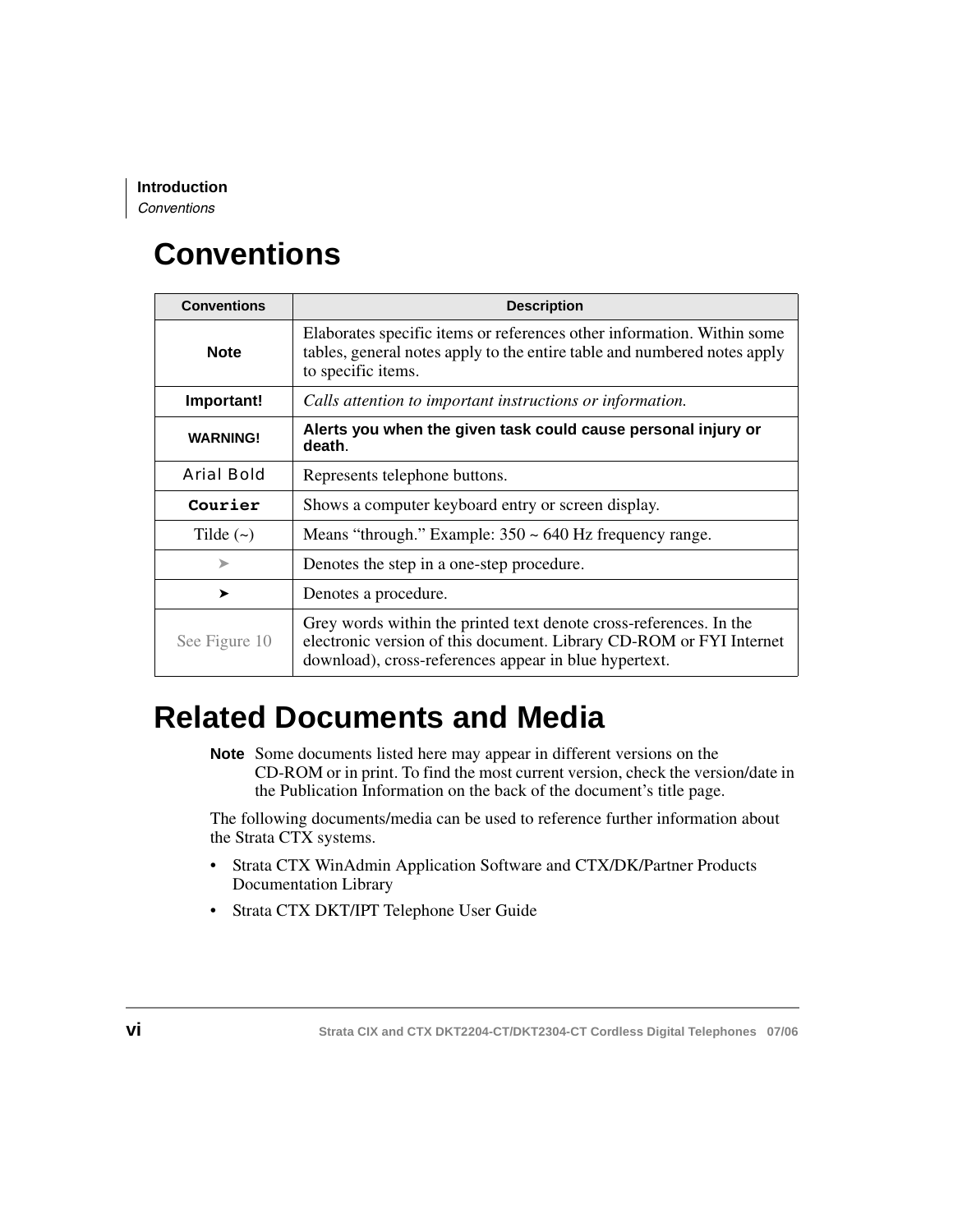<span id="page-10-0"></span>This chapter familiarizes you with the Strata CTX DKT2204-CT and DKT2304-CT Cordless Digital Telephones (e.g., handset, batteries, base and charging units, fixed buttons). [Chapter 4 – Feature Access Codes, beginning on page 37](#page-46-0) covers the four pre-assigned flexible buttons.

Your cordless digital telephone is engineered to work with your Toshiba digital telephone system and provide you with reliability, long life, and outstanding performance.

The cordless digital telephone is compatible with all Strata CTX and Strata DK telephone systems (except Strata DK24/56/96, Release 3). All it requires for connection is a digital station port.

Fully charged, your cordless digital telephone provides:

- **•** DKT2204-CT: six hours of talk time and four days of standby time.
- **•** DKT2304-CT: seven hours of talk time and five days of standby time.

There is a fast charger in the handset and a trickle charger in the base.

You can use your cordless as a stand-alone phone attached to a digital port, or in conjunction with a DKT3000/2000-series digital telephone—in which case both phones share the same digital port and extension number. You can switch between use of your DKT and your cordless, just by pressing a button.

**Note** If using a DKT3000 digital telephone, it must be set to operate in DKT2000 mode.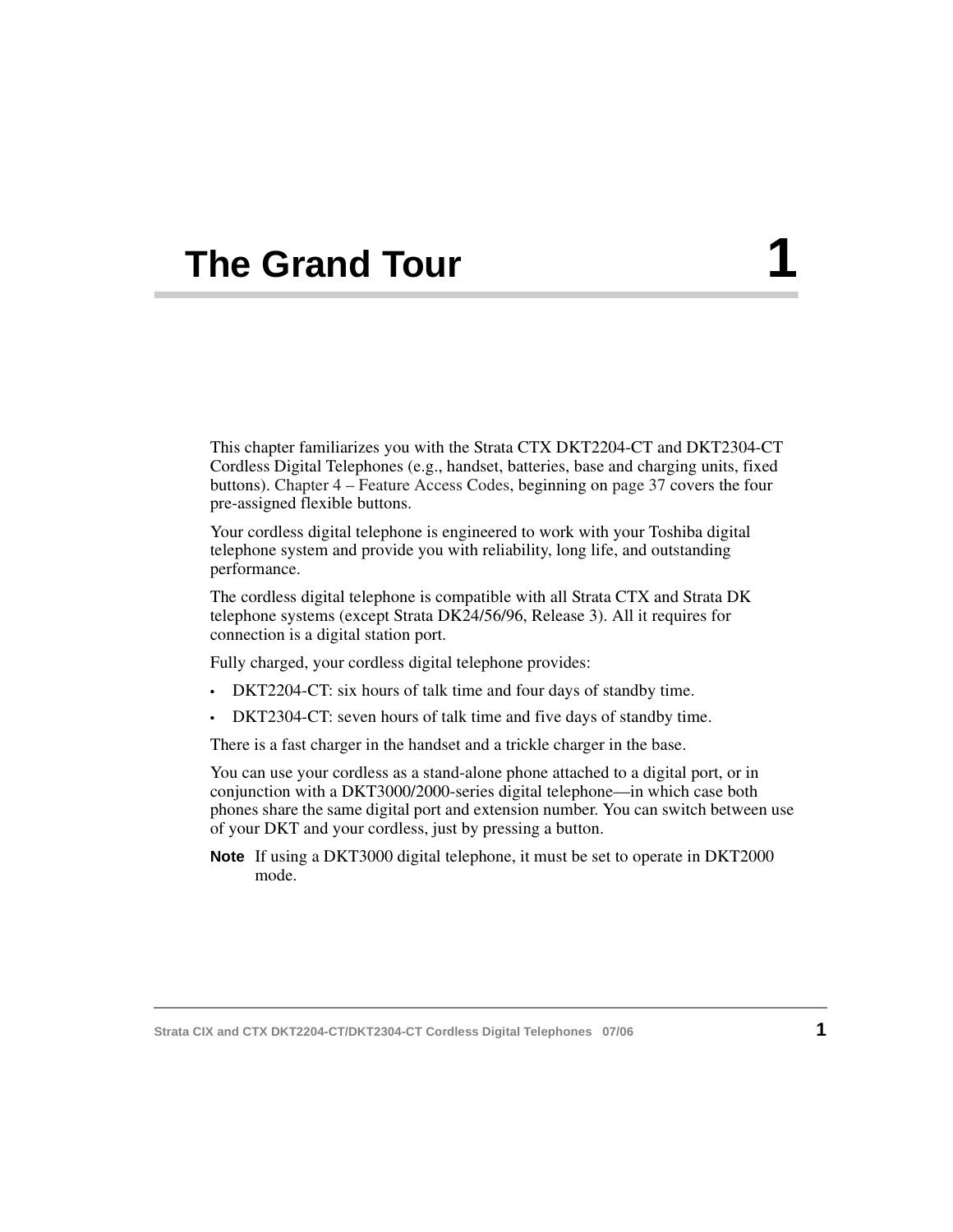<span id="page-11-2"></span>Some of its features are:

- Liquid Crystal Display (LCD) that wraps using two lines, total of 32 characters
- **•** Ringer and handset volume control
- **•** Single button access to: Conference, Hold, Redial, Message and Transfer features
- Four programmable function buttons
- **•** Charging stand (with spare battery charging capability on DKT2204-CT)
- **•** AutoStandby
- **•** AutoTalk
- **•** Vibrate ringer alert
- **•** Out-of-range protection
- **•** Low-battery protection system
- **•** Wall-mountable separate base and charging unit
- **•** Headset jack (2.5mm)
- **•** Stand-alone or DKT operation
- **•** High quality ultra-secure conversation with 32Kbps Adaptive Differential Pulse Code Modulation (ADPCM) voice code combination.
- <span id="page-11-1"></span>**•** Three ring tones

# <span id="page-11-0"></span>**Technology**

<span id="page-11-4"></span><span id="page-11-3"></span>Your DKT2204-CT uses digital 900 MHz spread-spectrum technology, which represents state-of-the-art design and engineering. The DKT2304-CT uses 900 MHz Digital Narrow Band technology. These technologies provide:

- **•** Unsurpassed range, several times greater than conventional analog or cordless digital telephones.
- **•** Clarity that is so good, it is indistinguishable from corded telephones in most environments.
- **•** (DKT2204-CT) Fully secure communications for up to 10 cordless digital telephones within a given environment.
- **•** (DKT2304-CT) Maximum security for up to 30 cordless digital telephones that is almost impossible to scan.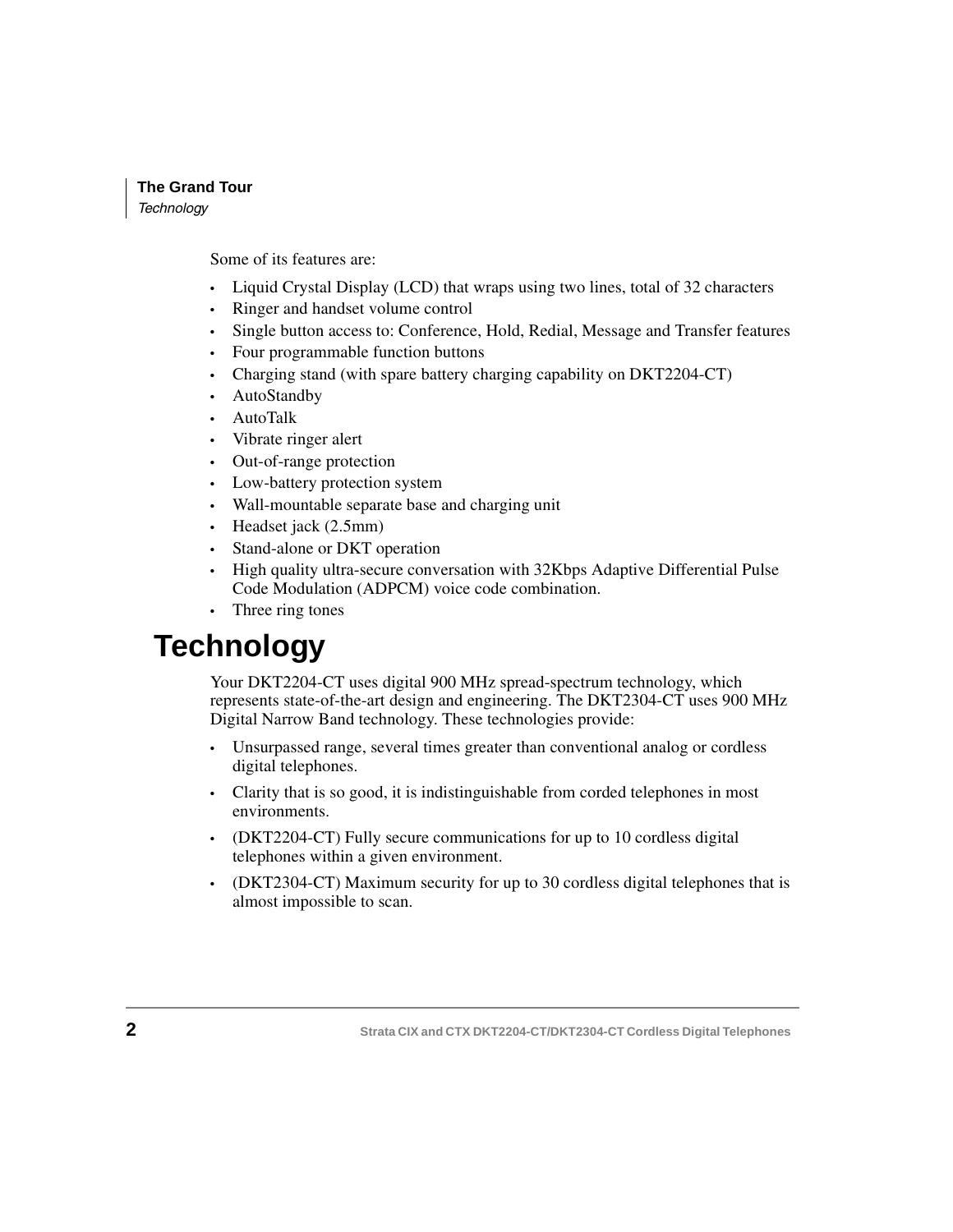# <span id="page-12-2"></span><span id="page-12-0"></span>**Applications**

<span id="page-12-3"></span>Your cordless digital telephone brings mobility and productivity to office telephones. Greater call access cuts down on "telephone tag" delays. Its compact design makes it easy to take with you.

## <span id="page-12-1"></span>**Benefits**

Your cordless digital telephone uses advanced technology and provides important features that place it far above the competition in functionality and value. You benefit from much greater performance than other cordless telephones currently available. This means better sound quality, longer range, greater security, multi-line access, helpful LCD display information, and many other important advantages.

The cordless digital telephone provides many advantages over a single-line analog or digital telephone. Some of those advantages are:

- **•** Your cordless digital telephone has four flexible feature buttons. They have the same functions as the first four buttons on the 3000/2000-series desk DKT. If you do not use these buttons for the assigned features, you can invoke other features with access codes.
- **•** Your cordless digital telephone rings to the same extension number as the regular DKT it is used with, enabling you to answer via either telephone. Both follow the same forwarding and hunting regardless of which telephone is in use. This is much simpler than having a separate extension number and standard station port for a single-line cordless.
- **•** An SLT cordless is not only a cumbersome alternative to the Toshiba digital cordless; but also, if you forget to forward your calls, you cannot receive the calls on your SLT cordless. With your cordless digital telephone it is easy. Just press a button, grab your cordless, and go!
- <span id="page-12-4"></span>• A Message Waiting icon  $\leq$  appears on the LCD when message(s) are in the user's mailbox.

In addition to the benefits mentioned above, the DKT2204-CT also has the following benefits:

**•** Spread-spectrum technology provides five to seven times greater range than conventional cordless telephones, making your cordless digital telephone much more useful and valuable.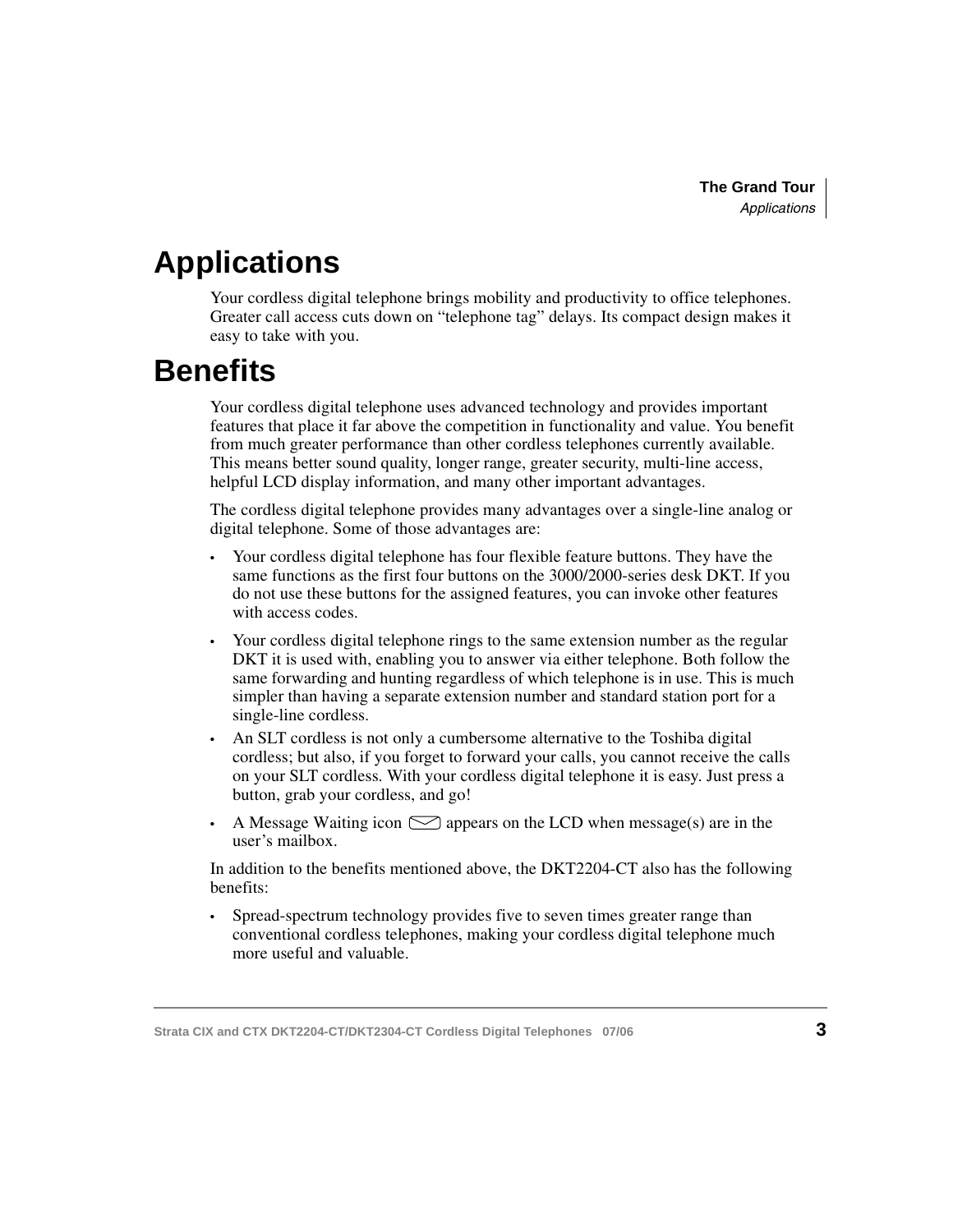- **•** 900 MHz spread-spectrum operation provides maximum security with a frequency range that is almost impossible to scan. Regular 900 MHz cordless digital telephones are difficult to scan, but less so than spread spectrum. Analog cordless telephone frequencies are easy to scan and provide virtually no security from the outside. Hackers and thieves can use this to hear conversations and pick up credit card numbers.
- <span id="page-13-1"></span>**•** Sound quality is better on your cordless digital telephone than non-spread spectrum 900 MHz digital cordless telephones. Sound quality on conventional analog cordless telephones is so poor by comparison that they are only practical for short range usage.

### <span id="page-13-0"></span>**Handset**

Your cordless handset has special function buttons (shown below) and an LCD that shows operating conditions.

**Note** The handset and base unit of your cordless telephone is equipped with the same security code. In order for this handset to operate, it must be installed with the matching base unit.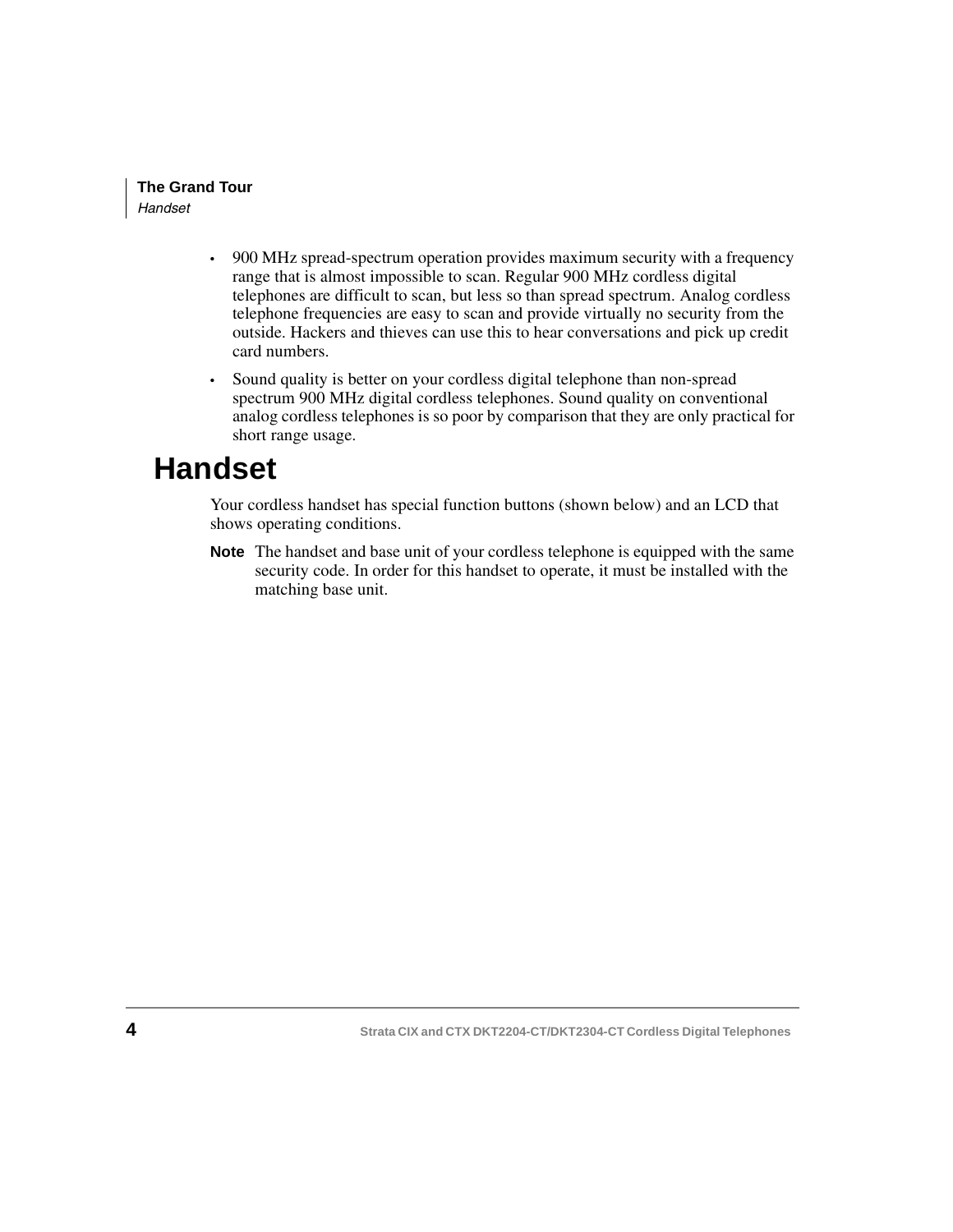### <span id="page-14-0"></span>**DKT2204-CT**



- 1. Ringer Off Slide Switch
- 2. Message Display
- 3. Msg (Message) Button
- 4. **Talk** Button
- 5. Numeric Dial Pad
- 6. **F2** Button
- 7. **F1** Button
- 8. Microphone
- 9. Headset Jack
- 10. R/VOL (Volume) Button
- 11. **MUTE** Button
- 12. **Hold** Button
- 13. Cnf/Trn (Conference/Transfer) Button
- 14. **Redial** Button
- 15. **Channel** Button
- 16. **F3** Button
- 17. **F4** Button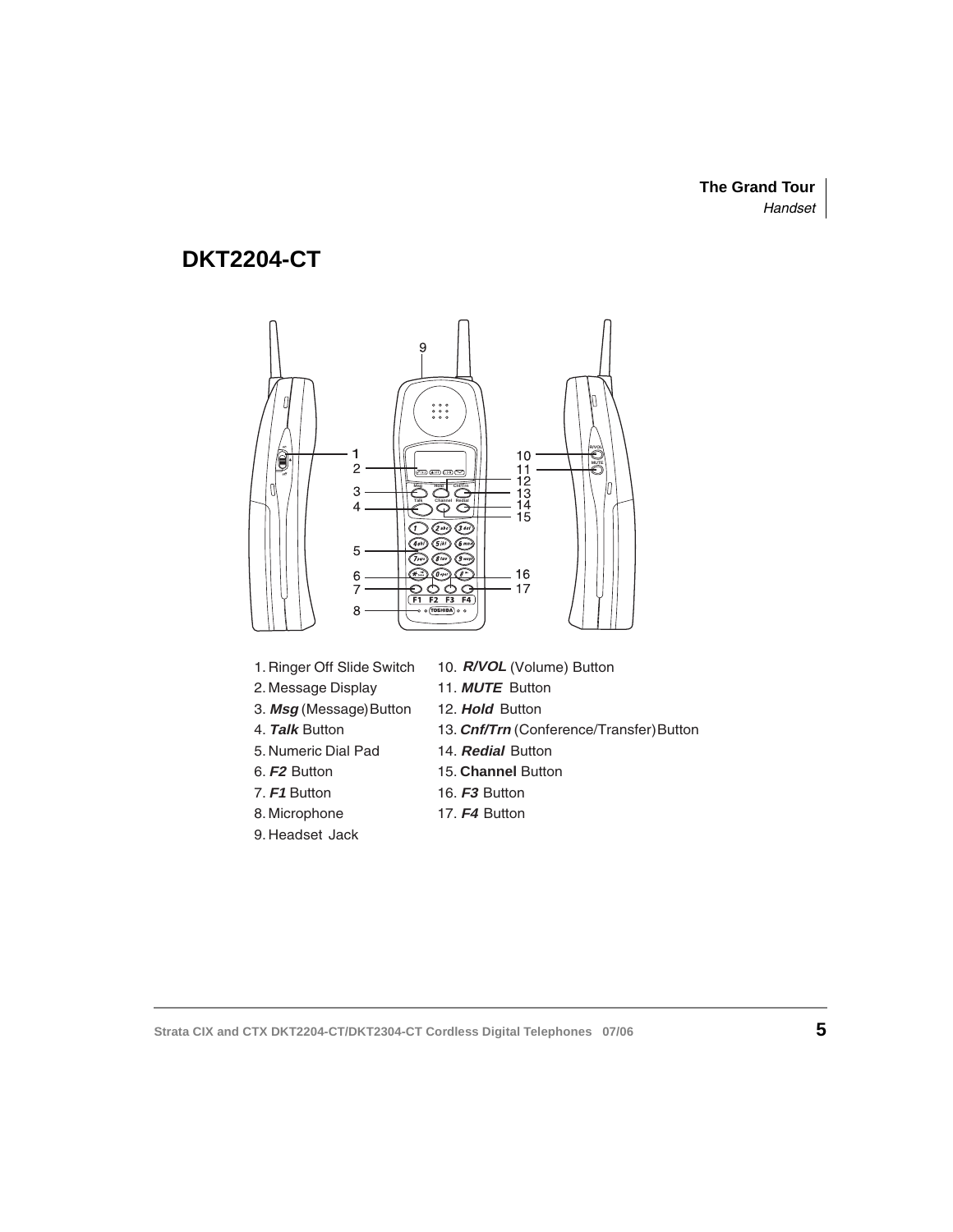<span id="page-15-4"></span><span id="page-15-3"></span><span id="page-15-2"></span><span id="page-15-1"></span>

| <b>Button</b>                                                                                          | <b>Description</b>                                                                                                                                                                                                                                             |  |
|--------------------------------------------------------------------------------------------------------|----------------------------------------------------------------------------------------------------------------------------------------------------------------------------------------------------------------------------------------------------------------|--|
| <b>Talk</b>                                                                                            | Disconnect calls.                                                                                                                                                                                                                                              |  |
| <b>R/VOL</b>                                                                                           | Selects ringer tone and volume in standby mode and speaker volume in talk<br>mode.                                                                                                                                                                             |  |
| Channel                                                                                                | Selects channel while in talk mode and locks the handset while in standby<br>mode.                                                                                                                                                                             |  |
|                                                                                                        | Press this key if you encounter interference while using your telephone. You<br>can manually change the telephone's channel for clear operation.                                                                                                               |  |
|                                                                                                        | To dial the last number called, press Talk, then Redial. The last number<br>called is redialed.                                                                                                                                                                |  |
| Redial                                                                                                 | <b>Note</b> If you are using the Strata CTX system, the <b>Redial</b> button works only<br>with the last dialed number that was answered. If you dial a number<br>and receive no answer, the Redial button will not use that number as<br>the last one dialed. |  |
| Hold                                                                                                   | Press once and the call is placed on hold. Press <b>Hold</b> or Talk to resume the<br>call (local hold).                                                                                                                                                       |  |
| Msg                                                                                                    | Press to retrieve voice messages.                                                                                                                                                                                                                              |  |
| Cnf/Trn                                                                                                | Conferences and transfers calls.                                                                                                                                                                                                                               |  |
| Toggles the mute feature On and Off (mutes your conversation away from the<br><b>MUTE</b><br>handset). |                                                                                                                                                                                                                                                                |  |
| on/off                                                                                                 | This Ringer Off Slide Switch turns the handset ringer On or Off.                                                                                                                                                                                               |  |
| $F1 - F4$                                                                                              | Flexible buttons that initiate and disconnect calls. These buttons can be<br>programmed as Extensions for outside Line buttons or Feature buttons by<br>your telephone system administrator.                                                                   |  |

#### <span id="page-15-0"></span>**Table 1 DKT2204-CT Button Description**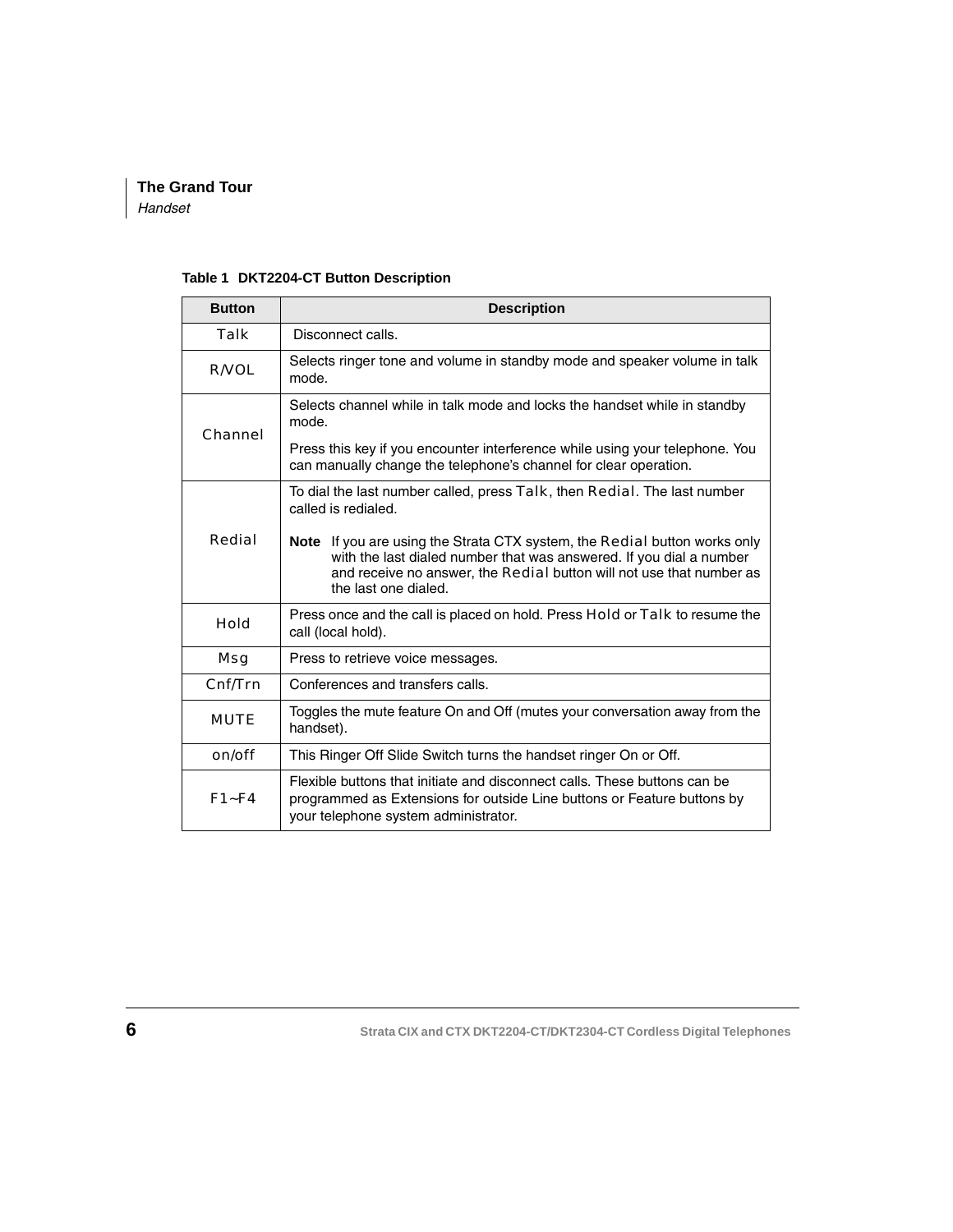### <span id="page-16-0"></span>**DKT2304-CT**



- 1. Headset Jack
- 2. Display
- 3. **Msg** (Message) Button
- 4. **TALK** Button
- 5. Numeric Dial Pad
- 6. **F2** Button
- 7. **F1** Button
- 8. Microphone
- 9. **Hold** Button
- 10. Cnf/Trn (Conference/Transfer) Button

15 16

- 11. CH (Channel) Button
- 12. **Redial** Button
- 13. **F3** Button
- 14. **F4** Button
- 15. RING/VOL (Volume) Button
- 16. Ringer On/Off & Mic Mute
	- ( **ON/OFF MUTE** ) Button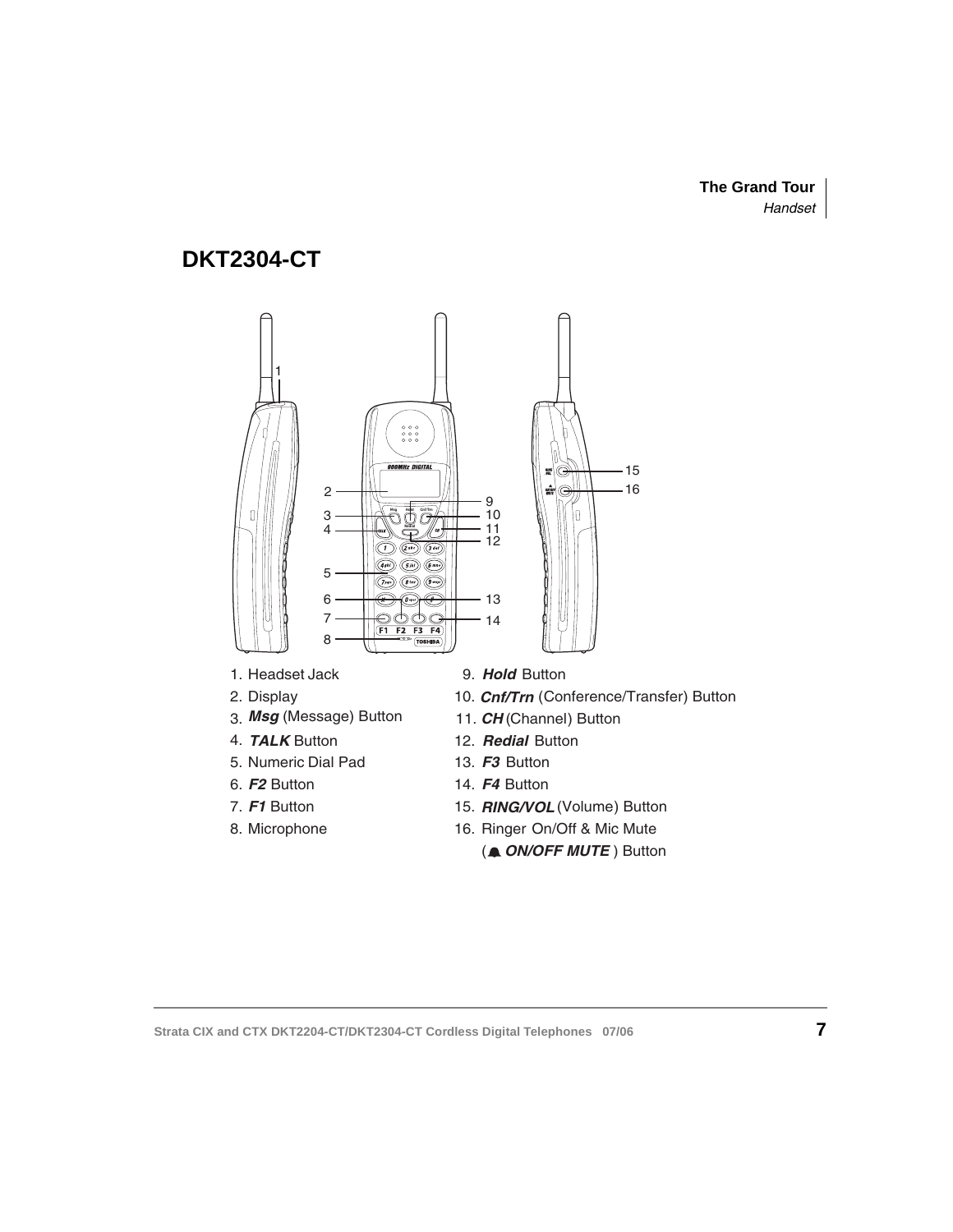<span id="page-17-3"></span><span id="page-17-2"></span><span id="page-17-1"></span><span id="page-17-0"></span>

| <b>Button</b>                | <b>Description</b>                                                                                                                                                                                                                                             |  |
|------------------------------|----------------------------------------------------------------------------------------------------------------------------------------------------------------------------------------------------------------------------------------------------------------|--|
| <b>TALK</b>                  | Disconnects calls.                                                                                                                                                                                                                                             |  |
| <b>RING/VOL</b>              | Selects ringer tone and volume in standby mode and speaker volume in talk<br>mode.                                                                                                                                                                             |  |
| <b>CH</b>                    | Selects channel while in talk mode and locks the handset while in standby<br>mode.                                                                                                                                                                             |  |
|                              | Press this key if you encounter interference while using your telephone. You<br>can manually change the telephone's channel for clear operation.                                                                                                               |  |
|                              | To dial the last number called, press Talk, then Redial. The last number<br>called is redialed.                                                                                                                                                                |  |
| Redial                       | <b>Note</b> If you are using the Strata CTX system, the <b>Redial</b> button works only<br>with the last dialed number that was answered. If you dial a number<br>and receive no answer, the Redial button will not use that number as<br>the last one dialed. |  |
| Hold                         | Press once and the call is placed on hold. Press <b>Hold</b> or Talk to resume the<br>call (local hold).                                                                                                                                                       |  |
| Msg                          | Press to retrieve voice messages.                                                                                                                                                                                                                              |  |
| Cnf/Trn                      | Conferences and transfers calls.                                                                                                                                                                                                                               |  |
| <b>ON/OFF</b><br><b>MUTE</b> | Toggles the handset ringer tone On and Off.                                                                                                                                                                                                                    |  |
| $F1 - F4$                    | Flexible buttons that initiate and disconnect calls. These buttons can be<br>programmed as Extensions for outside Line buttons or Feature buttons by<br>your telephone system administrator.                                                                   |  |

#### **Table 2 DKT2304-CT Button Description**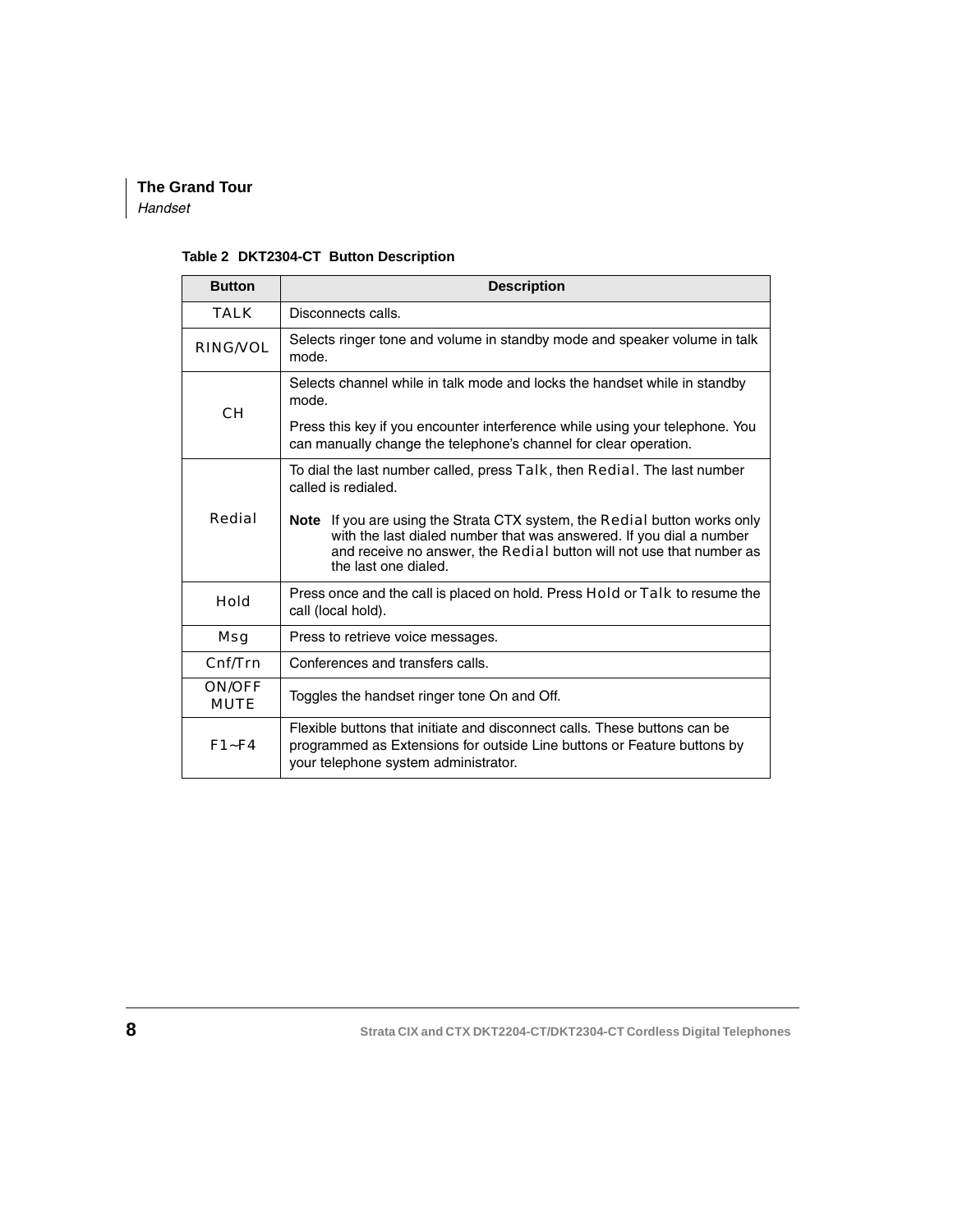# <span id="page-18-0"></span>**LCD Display**

<span id="page-18-4"></span><span id="page-18-3"></span>The LCD display consists of two lines of 16 characters each with four icons— Talk, Ringer Off, Low (Battery) and Message Waiting  $\leq$ .

## <span id="page-18-2"></span><span id="page-18-1"></span>**Base Unit**

The base unit can be used as a desktop or wall-mounted unit (shown below). There are two LEDs that indicate Desk or Cordless mode.

**Note** The handset and base unit of your cordless telephone is equipped with the same security code. In order for this base unit to operate, it must be installed with the matching handset.

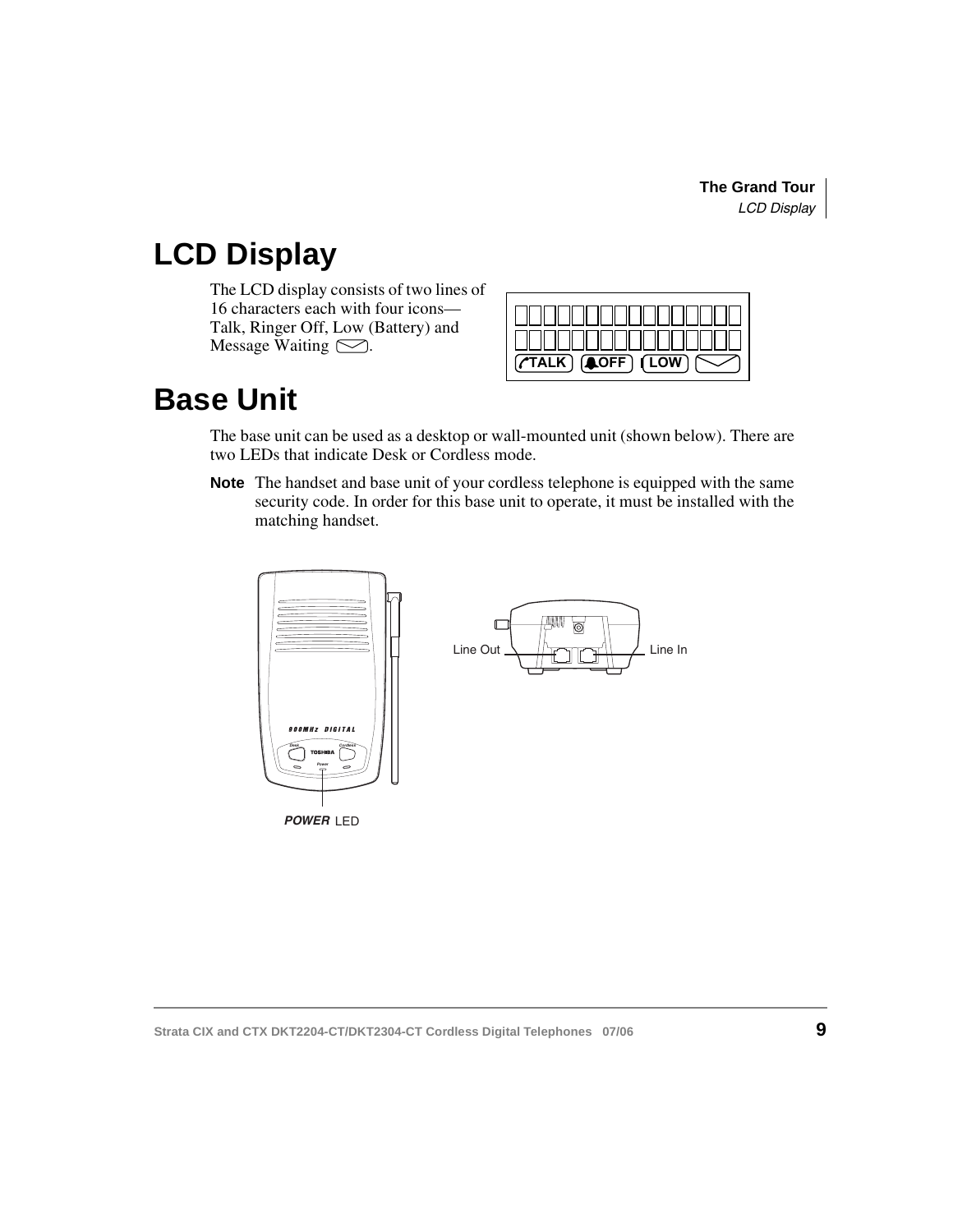# <span id="page-19-1"></span><span id="page-19-0"></span>**Charging Unit DKT2204-CT**

<span id="page-19-3"></span>The handset comes with a charging unit (shown at right) that has two slots.

The front slot functions as a cradle for the handset when idle and a charger for the handset battery.

The rear slot is for spare battery charging. It automatically discharges when it detects that discharging is necessary.



#### CHARGE and BATT CHARGE LEDs indicate battery

charging status. The LEDs flash red when charging, and are steady red when the battery is charged.

### <span id="page-19-2"></span>**DKT2304-CT**

The handset comes with a charging unit (shown at right) that has a slot in the front.

The slot functions as a cradle for the handset when idle and a charger for the handset battery.

The **CHARGE** LED indicates battery charging status. The LED flashes red when charging, and is steady red when the battery is charged.

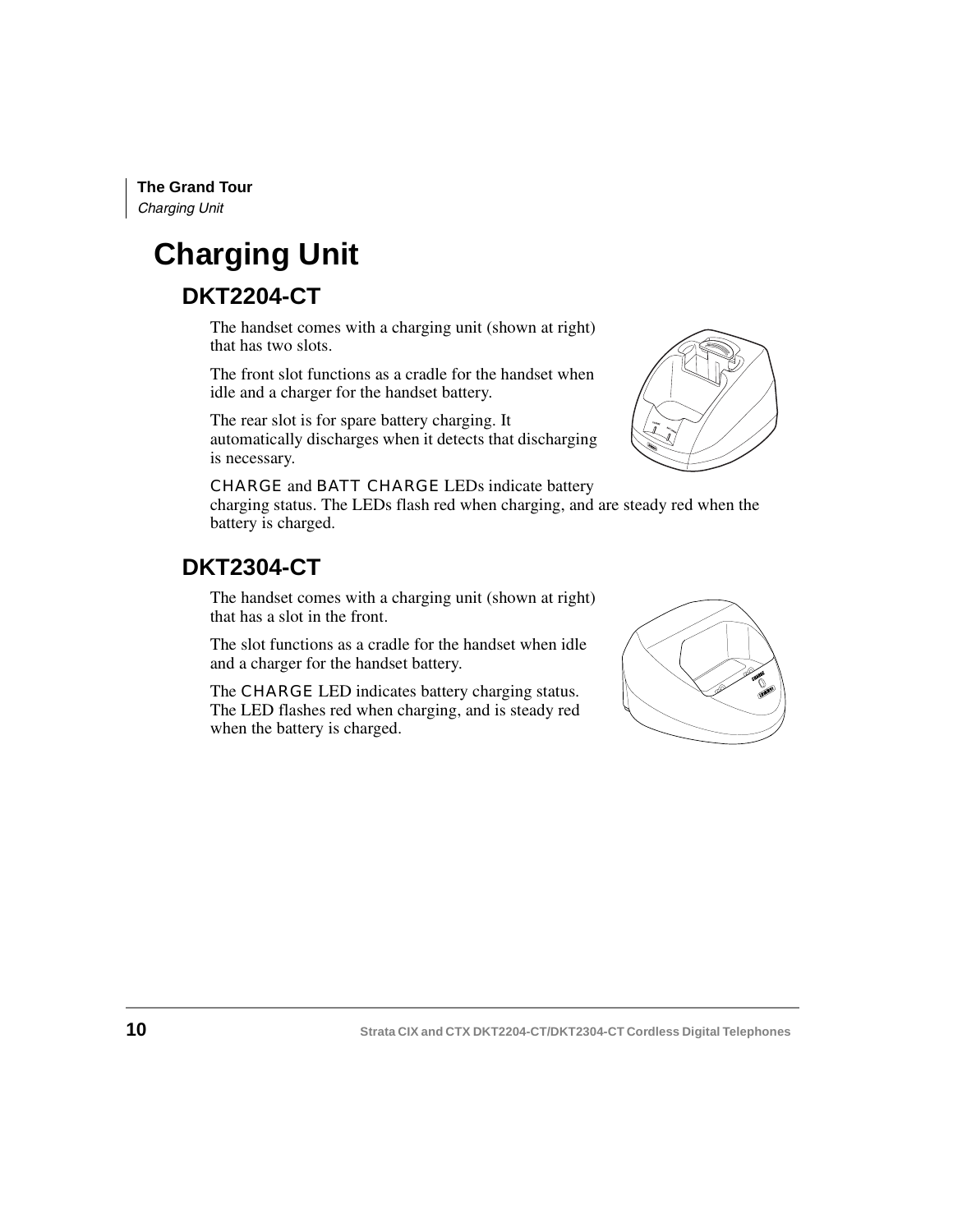## <span id="page-20-0"></span>**Cordless Digital Telephone Standard Parts**

<span id="page-20-1"></span>Your Toshiba cordless digital telephone includes the following items:

- **•** Base unit
- **•** Handset
- **•** Telephone cord (two ft.)
- **•** Two AC adapters
- **•** Rechargeable battery
- **•** Belt clip
- **•** Wall plate adapter
- **•** Wall mount for charging unit (DKT2304-CT only)
- **•** Charging unit
- **•** User Guide

If any of these items are missing or damaged, contact your System Administrator.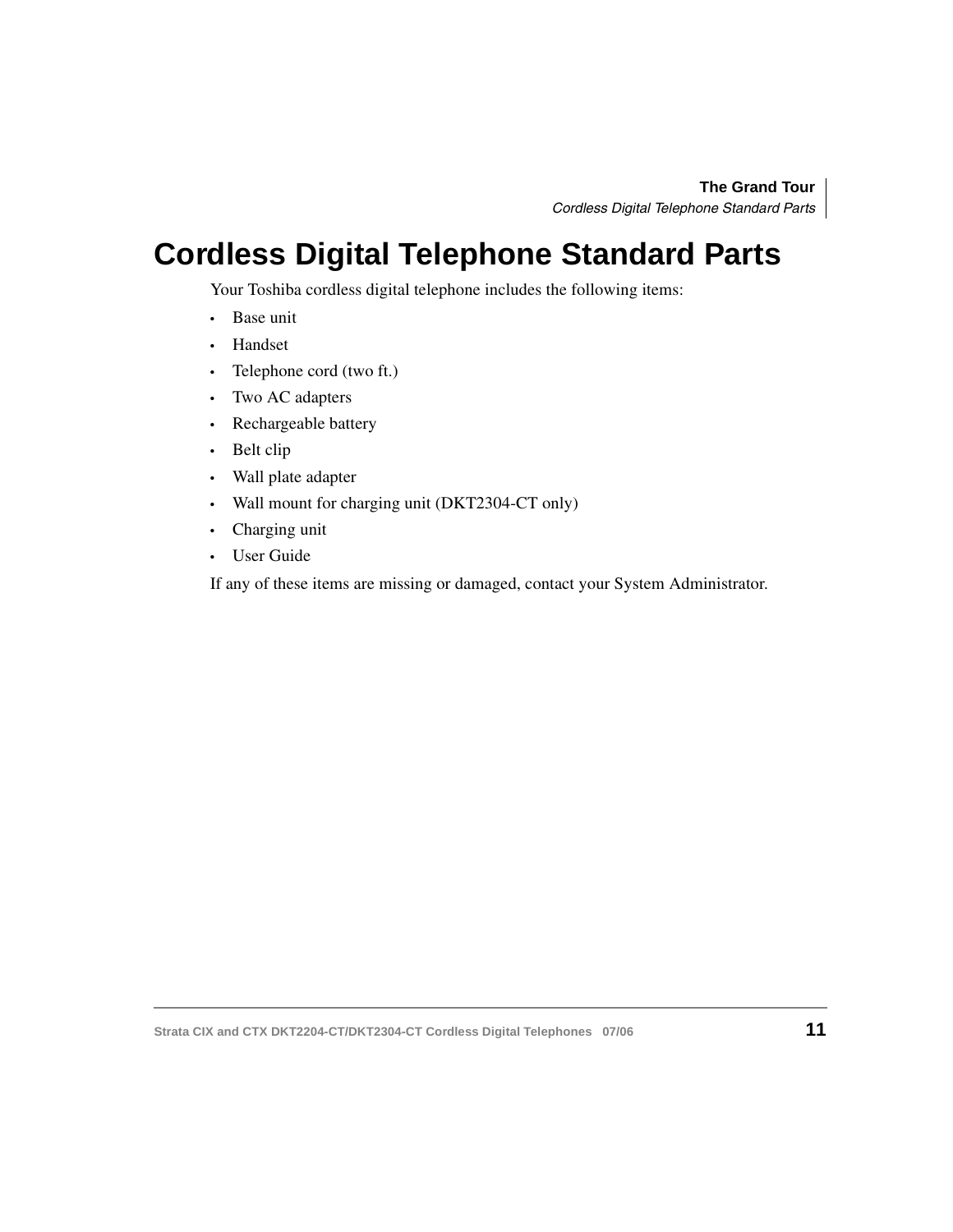#### **The Grand Tour**

Cordless Digital Telephone Standard Parts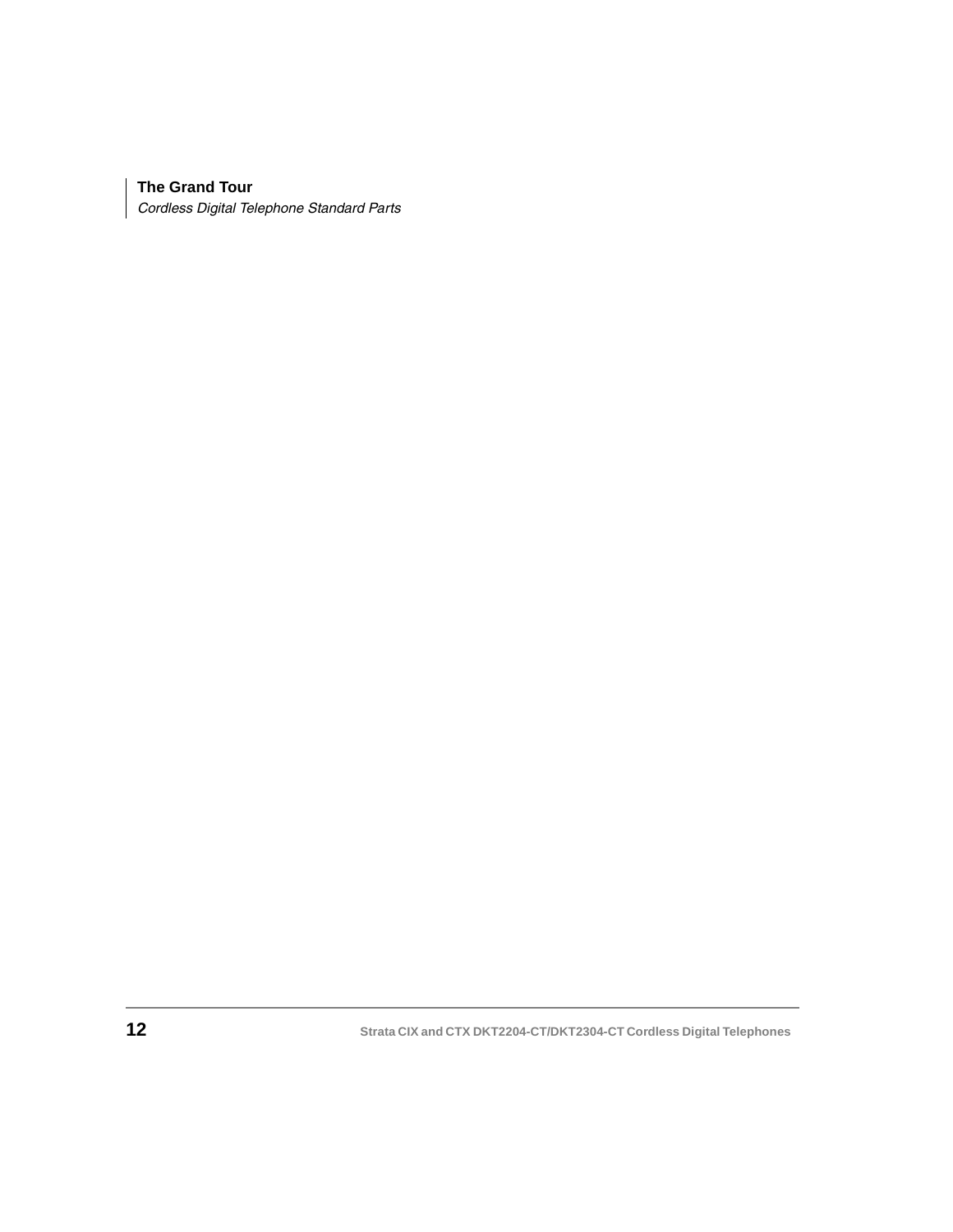# <span id="page-22-0"></span>**Installation 2**

## <span id="page-22-1"></span>**Step 1: Review Safety Instructions**

#### <span id="page-22-2"></span>**WARNING! Toshiba DOES NOT represent this unit to be waterproof. To reduce the risk of fire, electrical shock, or damage to the unit, DO NOT expose this unit to rain or moisture.**

- ➤ Read and understand all product instructions.
- ➤ Follow all warnings and instructions marked on the product.
- ➤ Cleaning precautions:
	- Unplug this product from the wall outlet before cleaning.
	- Do not use liquid cleaners or aerosol cleaners.
	- Use a dry cloth for cleaning.
- ➤ Do not use this product near water; for example, near a sink, or in any wet area.
- ► Never spill liquid of any kind on the product.
- ► Do not place this product on an unstable cart, stand, or table. The telephone could fall, causing serious damage to the unit.
- ► To protect the product from overheating, do not:
	- Block or cover any slots or openings in the base unit.
	- Place near or over a radiator or heat register.
	- Place in an enclosed cabinet unless proper ventilation is provided.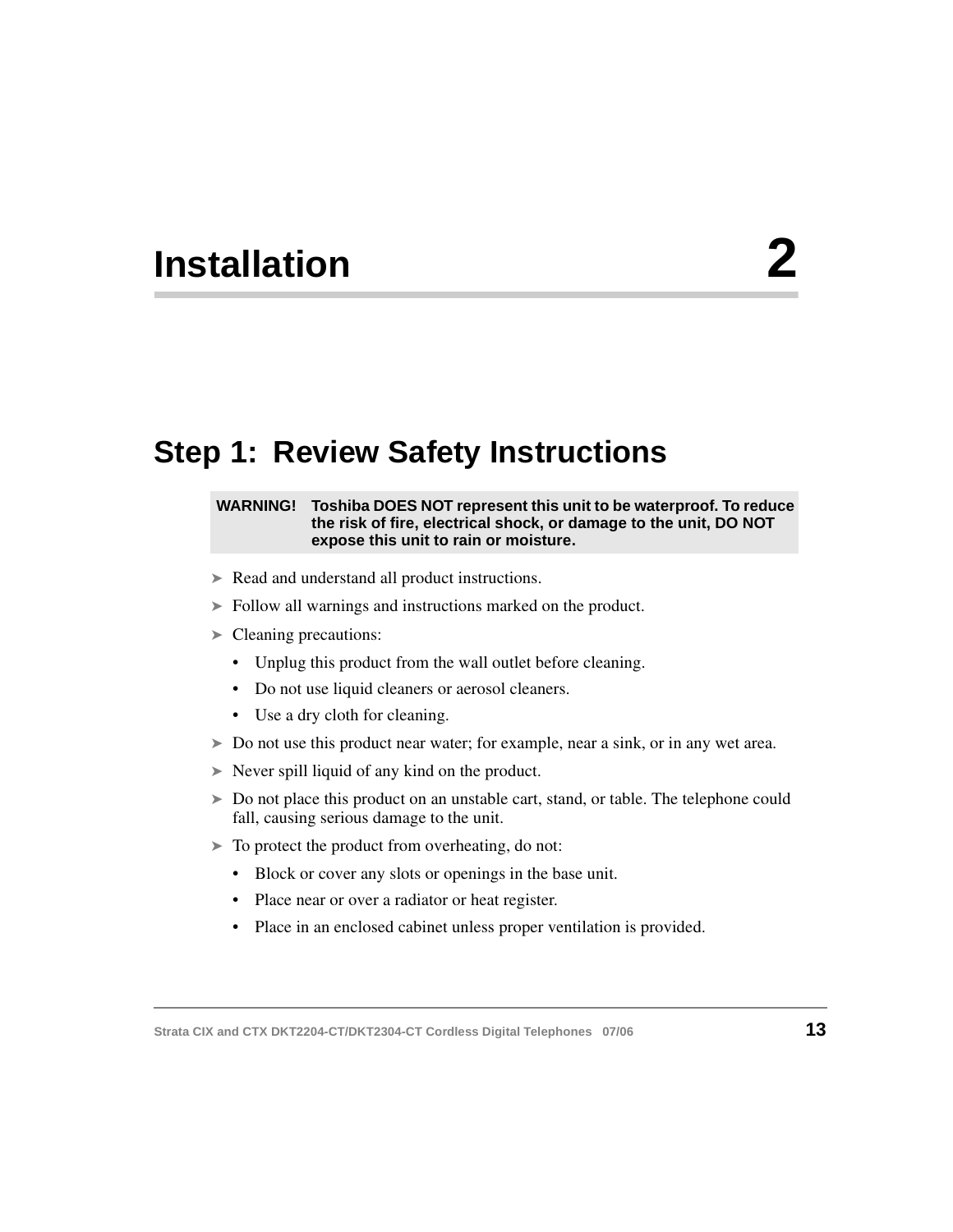Step 1: Review Safety Instructions

- ➤ Operate this product only from the type of power source indicated on the marking label.
- $\triangleright$  Do not allow anything to rest on the power cord. Do not locate this product where the cord could be damaged by persons walking on it.
- ➤ Do not overload wall outlets and extension cords because it could result in fire or electrical shock.
- $\triangleright$  Never push objects of any kind into the base unit slots, as the objects could touch dangerous voltage points or short out parts that could cause fire or electric shock.
- ➤ To reduce the risk of electric shock, do not disassemble this product. Opening or removing covers could expose you to dangerous voltages or other risks. Incorrect re-assembly can cause electric shock when the appliance is subsequently used. Contact qualified service personnel when service or repair work is required.
- $\triangleright$  Unplug this product from the wall outlet and refer servicing to qualified service personnel under the following conditions:
	- When the power supply cord is damaged or frayed.
	- If liquid has been spilled into the product.
	- If the product has been exposed to rain or water.
	- If the product does not operate normally when following the operating instructions. Adjust only those controls that are covered by the operating instructions. Improper adjustment of other controls may result in damage, and will often require extensive work by a qualified technician to restore the product to normal operation.
	- If the product has been dropped, or the cabinet has been damaged.
	- If the product exhibits a distinct change in performance.
- $\triangleright$  Do not use the telephone to report a gas leak in the vicinity of the leak.

#### **WARNING! Do not attempt to unplug any appliance during an electrical storm.**

 $\triangleright$  Unplug all electrical appliances when you know an electrical storm is approaching. Lightning can pass through the wiring and damage any device connected to it. This telephone is no exception.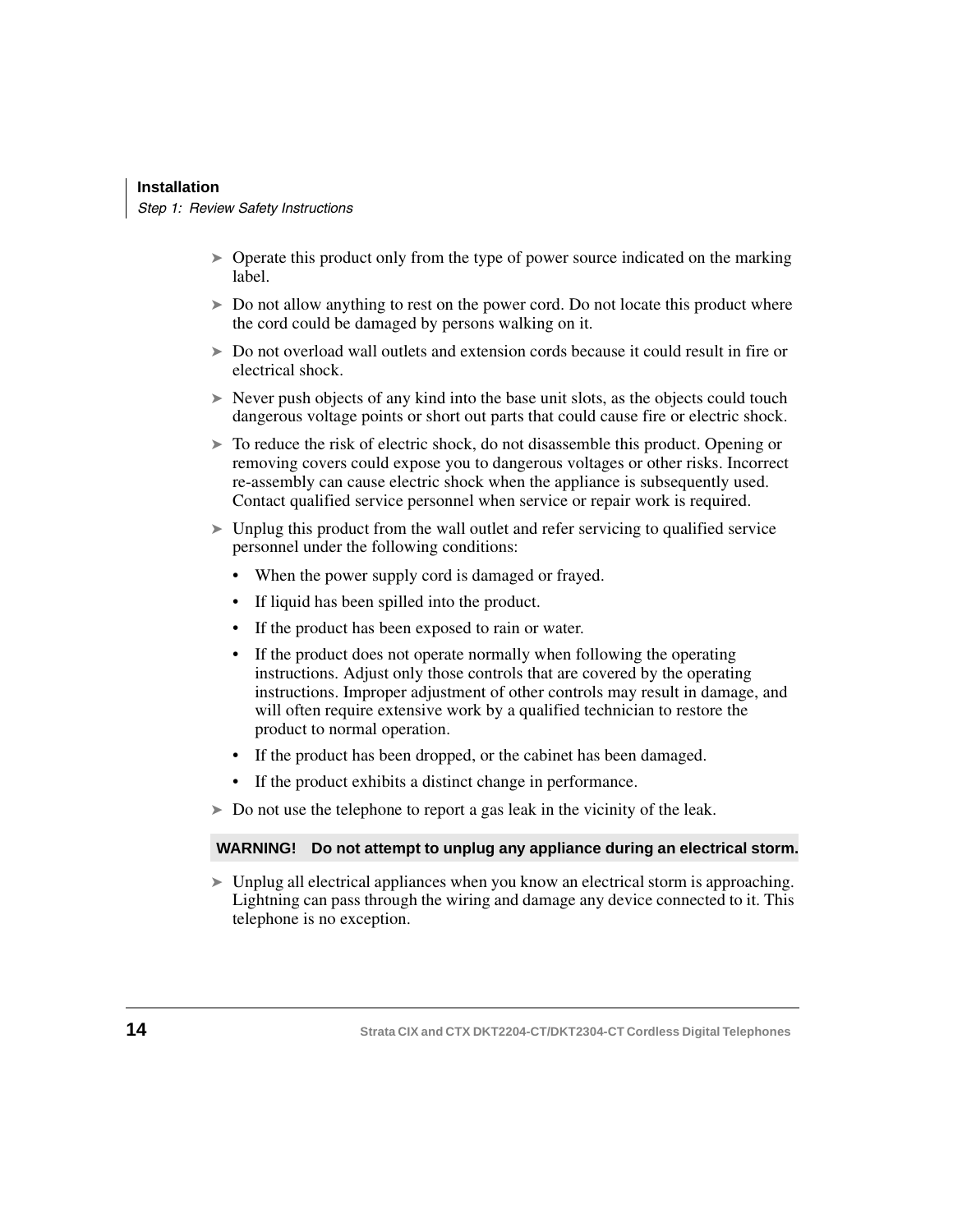**CAUTION! Changes or modifications to this product not expressly approved by Toshiba, or operation of this product in any way other than as detailed by this User Guide, could void your authority to operate this product.**

**WARNING! To reduce the risk of fire and/or personal injury from the Nickel-Cadmium battery, follow these instructions:**

- <span id="page-24-1"></span><span id="page-24-0"></span>➤ **Use only battery model BT-2499 (DKT2204-CT) or BT930 (DKT2304-CT). Use of any other battery could cause a safety hazard.**
- ➤ **Do not dispose of the battery in a fire. The cell will explode. Under federal, state and local laws, it could be illegal to dispose of old batteries by placing them in the trash. Check with your local government for information on where to recycle or dispose of old batteries. If you cannot find the information you need, contact Toshiba for assistance.**
- ➤ **Do not remove or damage the battery casing.**
- ➤ **Do not short circuit the battery. Exercise care in handling the battery in order not to short the battery with rings, bracelets, and keys or other conductive materials. The battery or conductor could overheat and cause burns.**
- ➤ **Charge the battery only in accordance with the instructions and limitations specified in the instruction manual provided for this product.**
- ➤ **Do not charge the Rechargeable battery in any charger other than the one designed to charge it as specified in this user guide. Using another charger may damage the battery, or cause the battery to explode.**
- ➤ **Observe proper polarity orientation between the battery and charging unit.**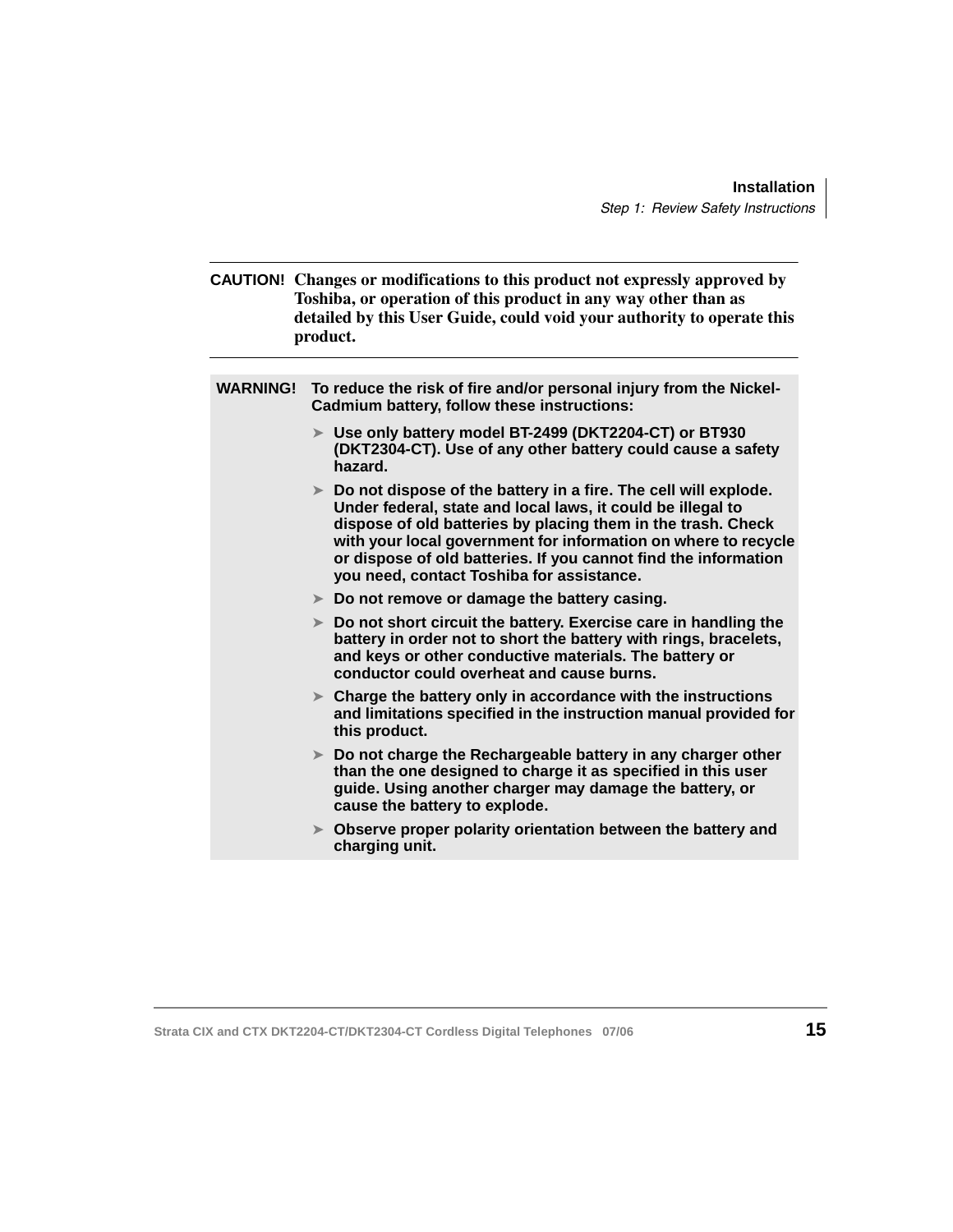# <span id="page-25-0"></span>**Step 2: Select Location**

- <span id="page-25-2"></span>1. Select a location that is not subject to excessive heat or humidity. Keep the base unit and handset away from sources of electrical noise, such as motors and fluorescent lighting.
- 2. Determine if the base unit will sit on your desk or be wall mounted. If wall mounted, go to [Step 6: "\(Optional\) Wall Installation"](#page-28-0) on [page 19.](#page-28-0)
- 3. Place the base unit on a desk or tabletop near a standard 120VAC outlet and within reach of the Strata CTX digital line connection.

## <span id="page-25-1"></span>**Step 3: Place DKT3000-series Telephones into 2000-Mode**

You must place your DKT3000-series telephone into 2000-mode before connecting the cordless telephone; otherwise, the 3000-series telephone will not work.

In 2000-mode, the DKT3000 telephone operation changes are:

- **•** Only 16 characters by two lines display on the LCD.
- **•** LCD Feature button does not work
- **Spdial** button does not work
- ➤ **To change DKT3000-series telephones into 2000-mode**
	- 1. On the DKT3000 telephone, press 3+6+9+Hold (simultaneously).
	- 2. Press #.
	- 3. Press FB7 (or FB10 on the DKT3014). LED On = 2000 mode. LED Off = 3000 mode.

**Note** Flexible Buttons (FB) are numbered from the bottom up and left to right. **FB7** for example would be the seventh button up on the left.

- 4. Press Hold.
- 5. Lift the handset to exit programming mode. Wait a few seconds for the telephone to reset itself.

**Important!** *Place the base unit to the right of the DKT. If placed on the left, the cordless antenna picks up a tone due to its close proximity to the DKT speaker and electronic parts.*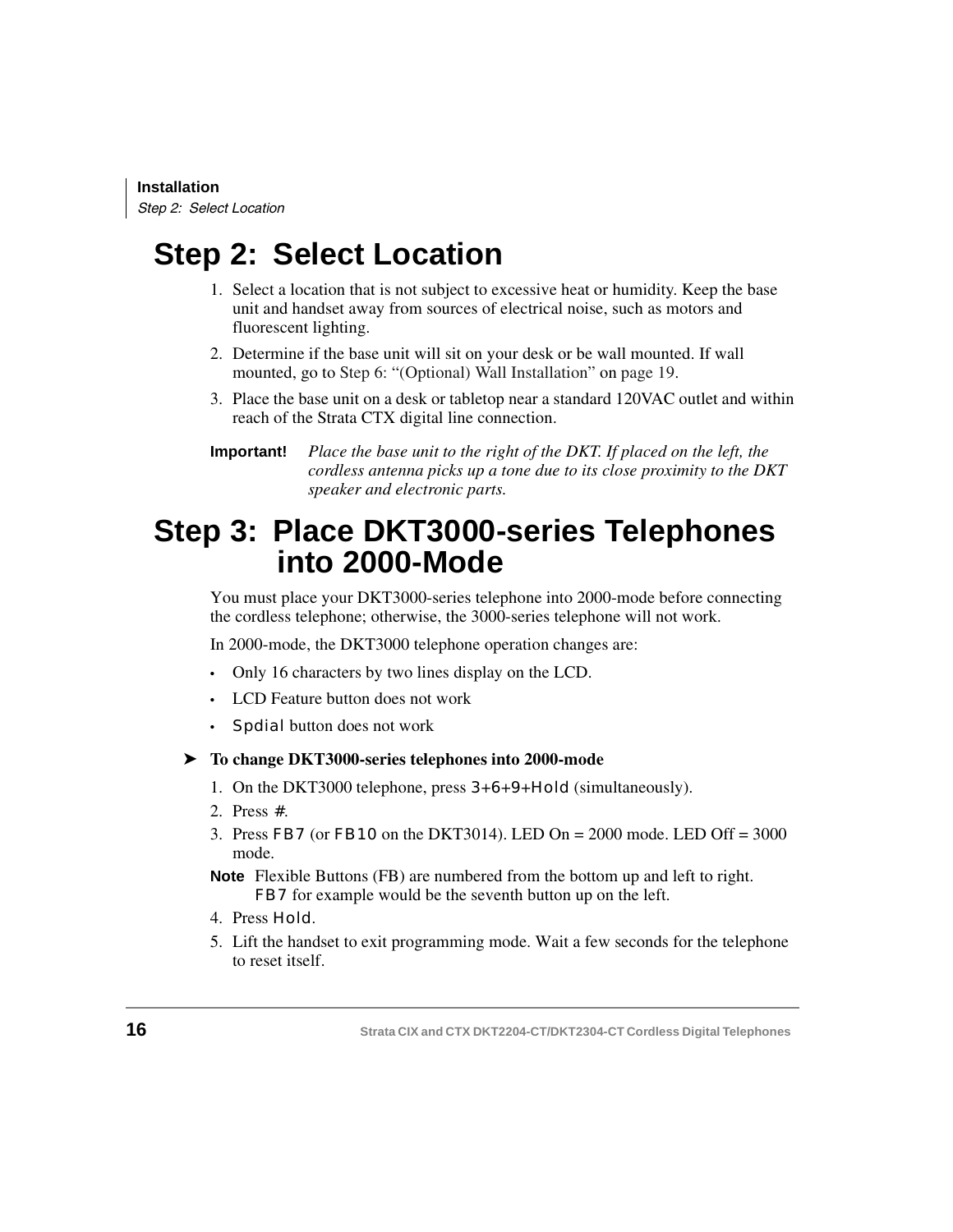# <span id="page-26-0"></span>**Step 4: Connect Telephone Cables**

Your cordless telephone must be connected to a digital telephone PBX port.

#### **WARNING!** ➤ **Never install telephone wiring during a lightning storm.**

- <span id="page-26-1"></span>➤ **Never touch uninsulated telephone wires or terminals unless the telephone line has been disconnected at the network interface.**
- ➤ **Use caution when installing or modifying telephone lines.**

#### ➤ **To connect as a stand-alone telephone**

➤ Connect the modular jack labeled "Line In" directly to the telephone wall jack using one of the supplied cables (shown at right).



Line out to DKT

#### ➤ **To connect to a Strata DKT**

- 1. Unplug the cable from the DKT and plug into the "Line In" jack of cordless telephone base unit (shown at right).
- 2. Plug the additional two-foot cable into the "Line Out" jack of the base unit and into the DKT jack located on the bottom of the telephone.

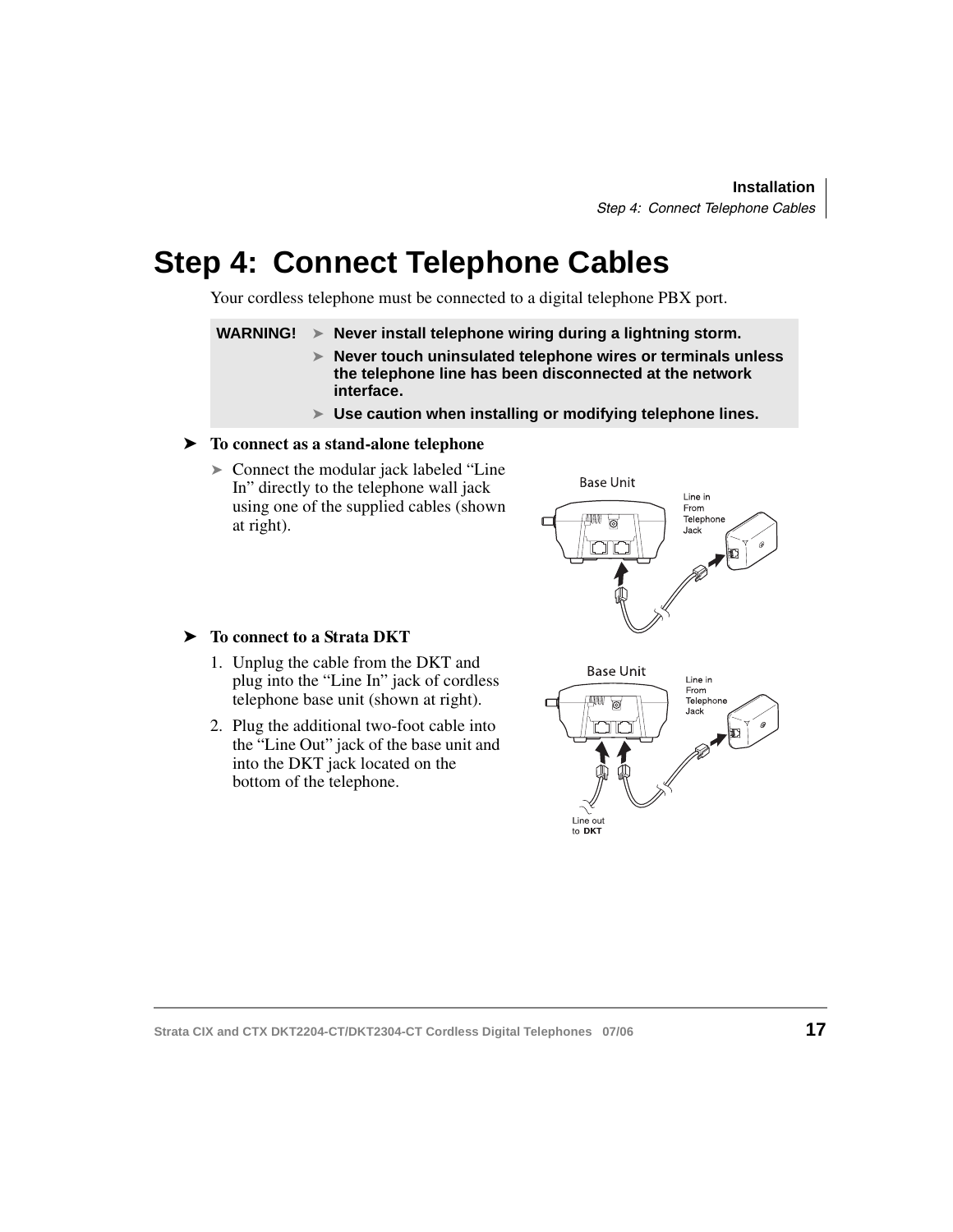Step 5: Connect and Apply Power

# <span id="page-27-0"></span>**Step 5: Connect and Apply Power**

<span id="page-27-4"></span><span id="page-27-1"></span>**Base Unit**

- <span id="page-27-6"></span>1. Plug the AC adapter cord into the AC adapter input jack on the base unit (shown at right).
- 2. Plug the AC adapter into a standard 120VAC wall outlet.
- 3. Check to see that the power LED is on.



### <span id="page-27-5"></span><span id="page-27-2"></span>**Charging Unit**

- 1. Plug the AC adapter cord into the input jack on the charging unit (shown at right).
- 2. Plug the AC adapter into a standard 120VAC wall outlet.
- 3. Check to see that the CHARGE LED is on.
- **Note** You can place the handset in the charging unit with or without the belt clip attached.

#### <span id="page-27-3"></span>**Important!**

- **•** *Use only the supplied AC adapter.*
- **•** *If the CHARGE LED on the charging unit and/or the POWER LED on the base unit do not light, return everything to your Authorized Dealer.*
- **•** *Always route the power cord where it is not a trip hazard, and where it cannot become chafed and create a fire or electrical hazard.*



**DKT2204-CT (pictured)**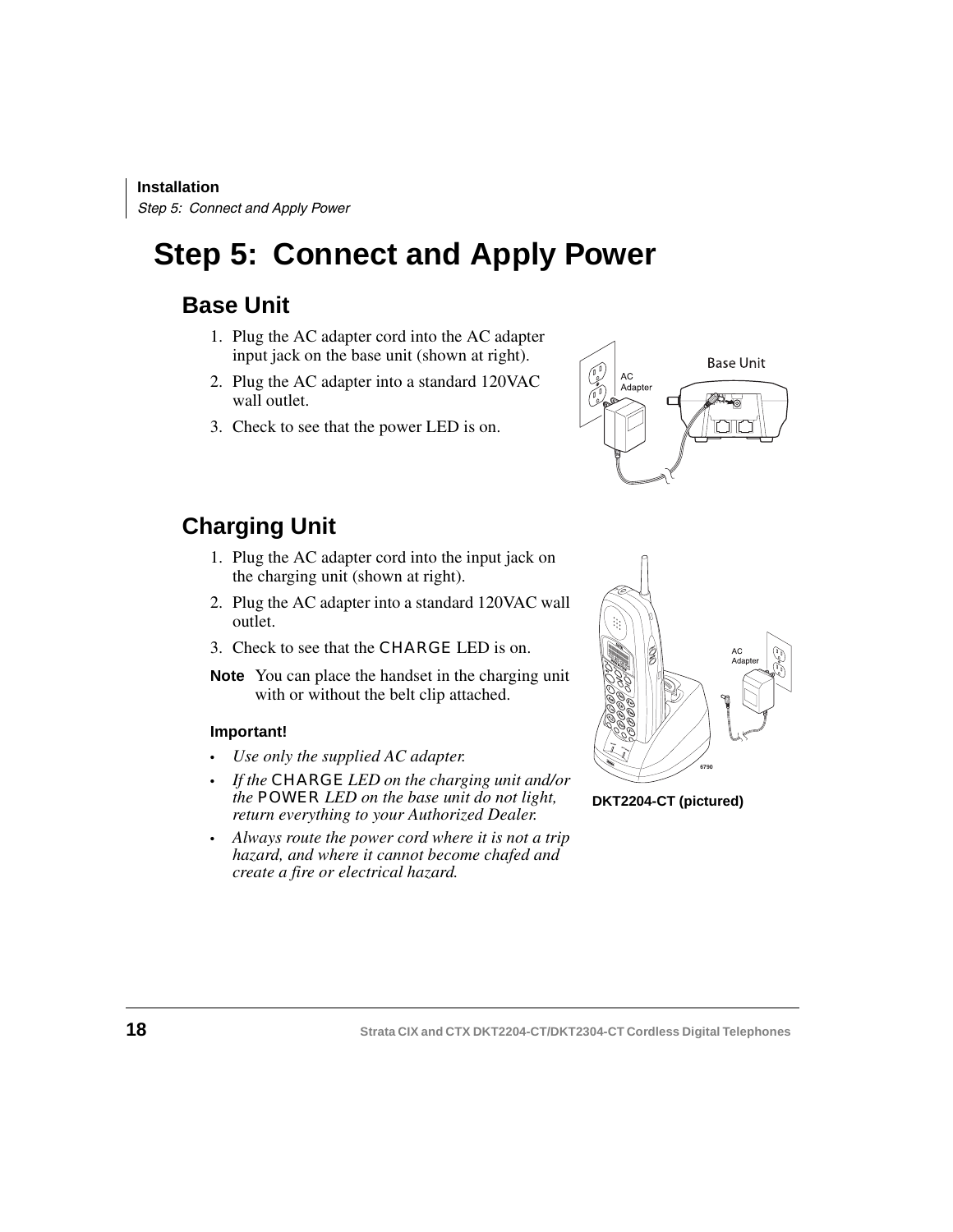# <span id="page-28-0"></span>**Step 6: (Optional) Wall Installation**

<span id="page-28-2"></span>**Important!** *You must place your DKT3000-series telephone into 2000-mode before connecting the cordless telephone; otherwise, the 3000-series telephone will not work. See ["Place DKT3000-series Telephones into 2000-](#page-25-1) [Mode" on page 16](#page-25-1) for instructions.*

### <span id="page-28-1"></span>**Standard Wall Plate Mounting**

These telephones are designed to be mounted on a standard wall plate. To attach the wall mount stand to the base unit:

- 1. Select a wall location near a 120VAC outlet and within reach of the Strata CTX digital line connection.
- 2. Slide the wall mount stand into the notches at the top of the base unit, push the wall mount stand down and snap it into place (shown right).
- 3. Plug the AC adapter into the base unit.
- 4. Place the AC adapter cord inside the molded channel of the wall mount stand.
- 5. Plug one end of the telephone cord into the LINE jack on the base unit. Optionally, plug one end of a Strata DKT telephone into the PHONE jack. Then place the telephone cord(s) inside the molded channel(s) on the bottom of the wall mount stand.

6. Plug the other end of the telephone cord into the modular wall jack.

- 7. Place the base unit on the posts of the wall plate and push down until it's firmly seated (shown right).
- 8. Plug the AC adapter into a standard 120VAC wall outlet.

**Note** Do not use an outlet controlled by a wall switch.



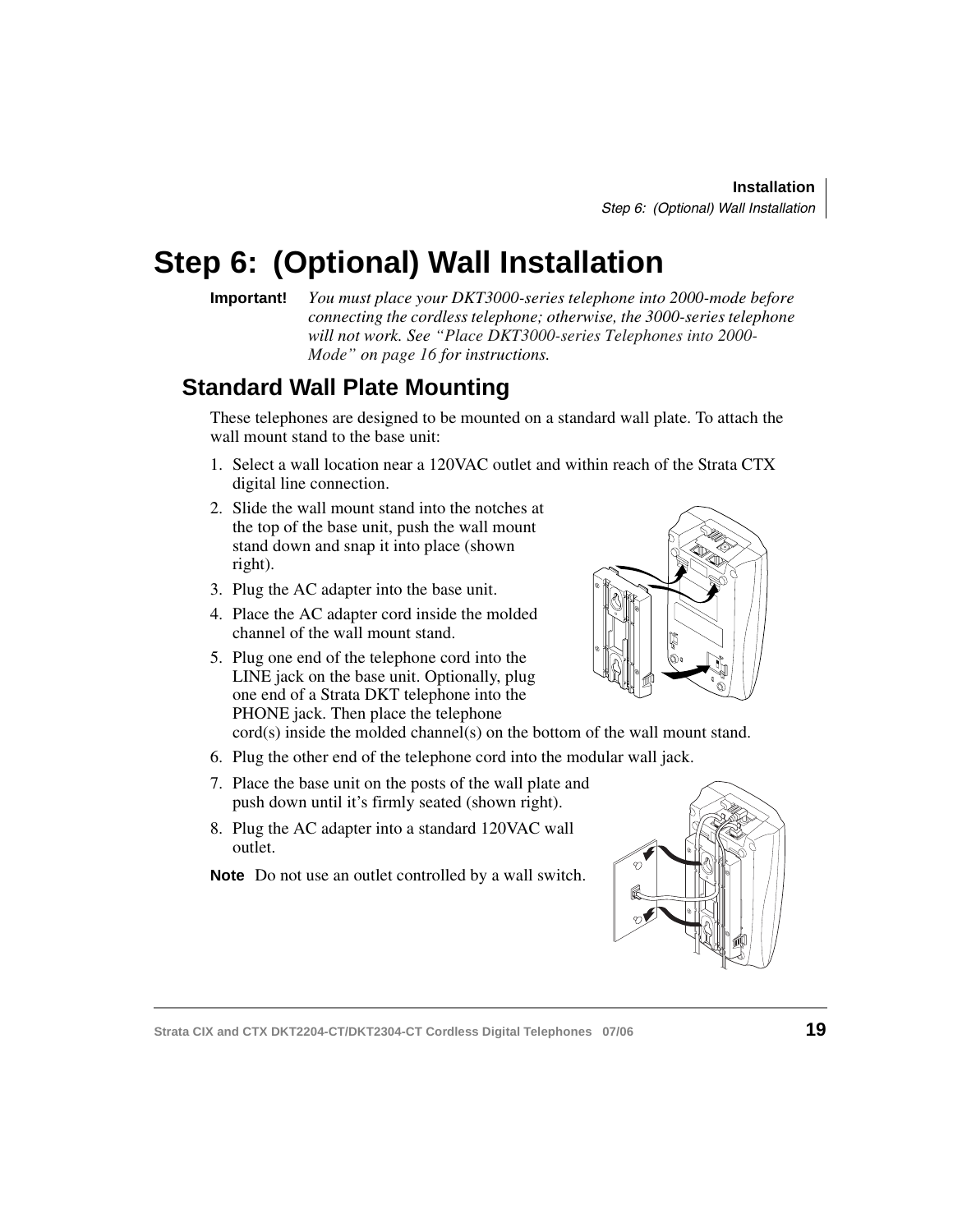### <span id="page-29-1"></span><span id="page-29-0"></span>**Direct Wall Mounting**

If you do not have a standard wall plate, you can mount your telephone directly on a wall. Before mounting your telephone, consider the following:

- **•** Select a location away from electrical cables, pipes, or other items behind the mounting location that could cause a hazard when inserting screws into the wall.
- **•** Make sure the wall material is capable of supporting the weight of the base unit.
- **•** Use #10 screws with anchoring devices suitable for the wall.
- ➤ **To wall mount the base unit**
	- 1. Insert two mounting screws 3-15/16 inches apart. Allow about 3/16 of an inch between the wall and screw heads for mounting the telephone (shown right).
	- 2. Plug and secure the AC adapter cord by following Steps 2 and 3 of the ["Standard Wall Plate Mounting" on page](#page-28-1)  [19](#page-28-1).
	- 3. Plug one end of the telephone line cord into the LINE jack on the base unit. Optionally, plug one end of a Strata DKT telephone into the PHONE jack. Then place the telephone cord(s) inside the molded channel(s) on the bottom of the wall mount stand.
	- 4. Place the base unit on the posts of the wall screws and push down until it's firmly seated.
	- 5. Plug the other end of the telephone cord into a telephone wall jack.
	- 6. Plug the AC adapter into a standard 120VAC wall outlet by following Step 7 of the Standard Wall Plate Mounting.



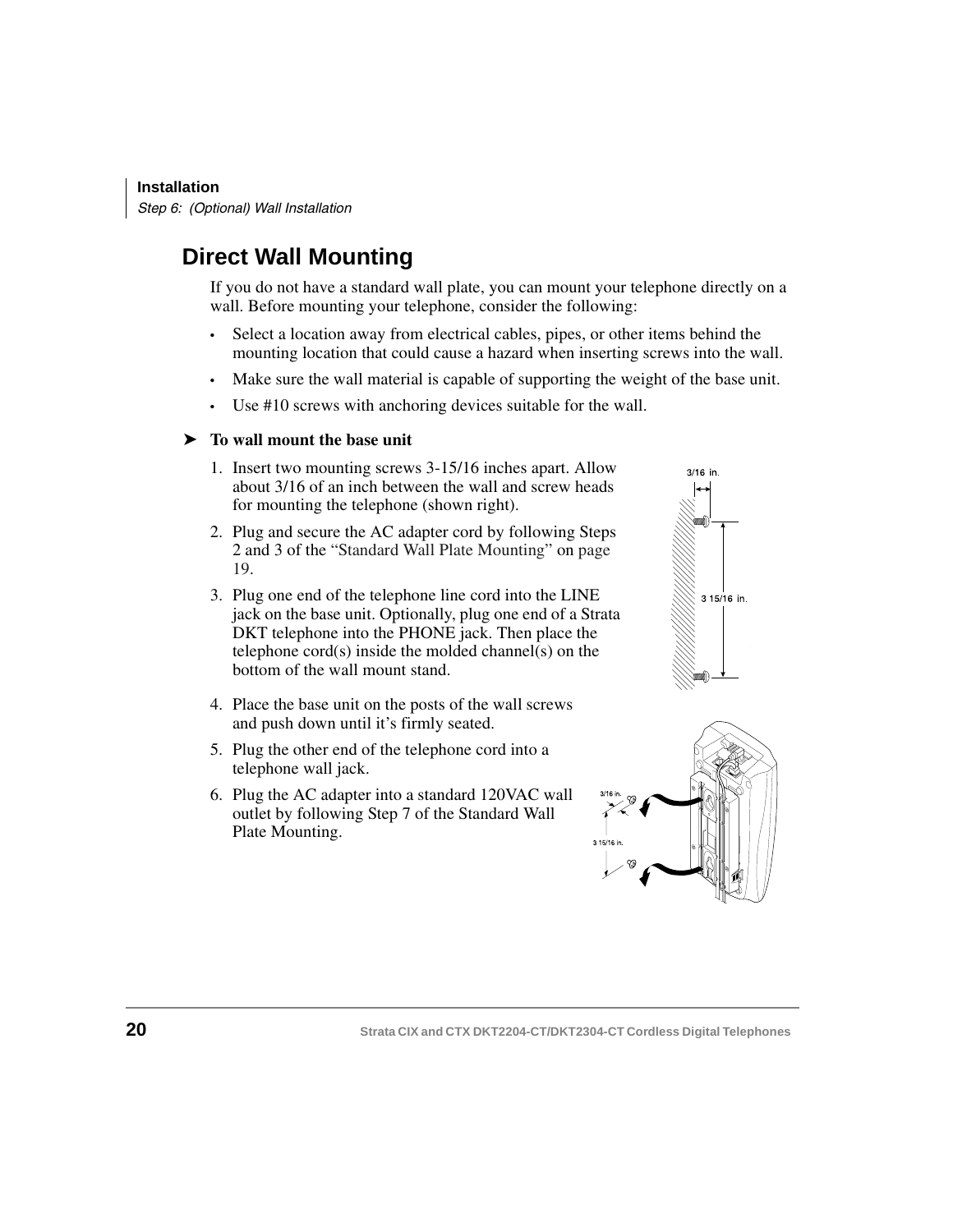### <span id="page-30-1"></span><span id="page-30-0"></span>**Charging Unit Wall Mounting**

The charging unit is also designed to be wall mounted. Before mounting your charging unit, consider the following:

- **•** Select a location away from electrical cables, pipes, or other items behind the mounting location that could cause a hazard when inserting screws into the wall.
- **•** Make sure the wall material is capable of supporting the weight of the charging unit.
- **•** Use #10 screws with anchoring devices suitable for the wall material where the charging unit will be placed.

#### **DKT2204-CT**

- 1. Insert two mounting screws 1-9/10 inches apart. Allow about 3/16 of an inch between the wall and screw heads for mounting the telephone.
- 2. Plug the AC adapter into the charging unit as previously described. Wrap the AC adapter cord around the strain relief (shown right).
- 3. Place the charging unit on the posts of the wall screws and push down until it's firmly seated (shown right).
- 4. Plug the AC adapter into a standard 120VAC wall outlet.

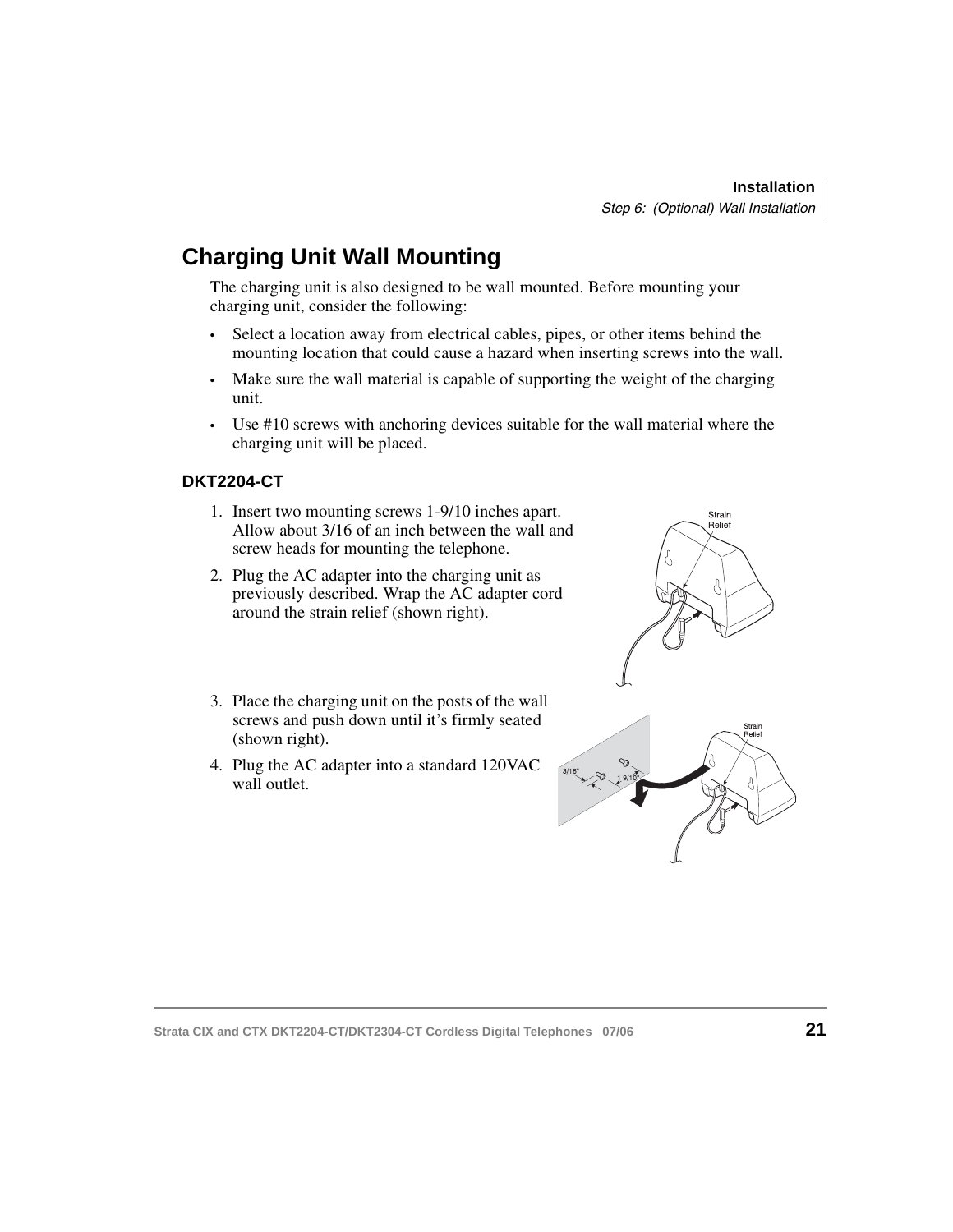### **DKT2304-CT**

- 1. Insert two mounting screws 1-1/5 inches apart. Allow about 3/16 of an inch between the wall and screw heads for mounting the telephone (shown right).
- 2. Pass the one end through the hole of the wall mount stand and plug it into the charging unit. Wrap the AC adapter cord around the strain relief.
- 3. Slide the wall mount stand into the notches on the bottom of the charging unit.
- 4. Place the charging unit on the posts of the wall screws and push down until it's firmly seated (shown right).
- 5. Plug the AC adapter into a standard 120VAC wall outlet.



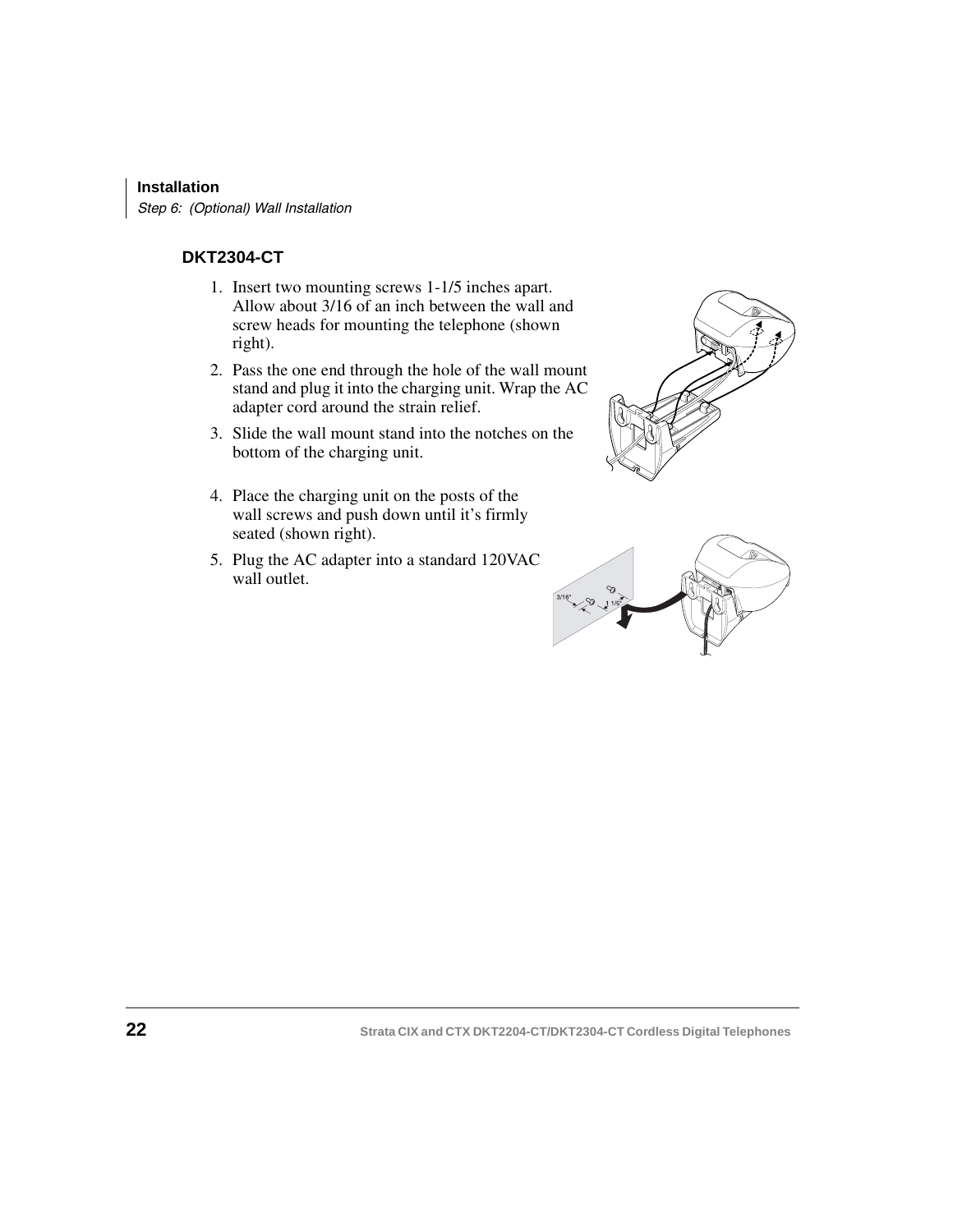# <span id="page-32-0"></span>**Step 7: Raise the Base Unit Antenna**

<span id="page-32-5"></span><span id="page-32-4"></span> $\triangleright$  Before using your handset, raise the base unit antenna to the vertical position.

# <span id="page-32-1"></span>**Step 8: Install Handset Battery Pack**

### <span id="page-32-2"></span>**DKT2204-CT**

- 1. Remove the battery cover by pressing the latch and sliding the cover down and off the handset.
- 2. Slide the battery pack down into the handset (shown right).
- 3. Securely close the battery compartment cover by sliding it up until it snaps into place.

### <span id="page-32-3"></span>**DKT2304-CT**

4.

- 1. Remove the battery cover by pressing the latch and sliding the cover down and off the handset.
- 2. Connect the battery pack connector observing correct polarity to the jack inside the battery compartment. Do not exert any force on this connection. It could cause damage to the battery or handset. Once you are certain that you have made a good connection, then insert the battery pack into the battery compartment. Do not pinch the wires (shown right).
- 3. Securely close the battery compartment cover by sliding it up until it snaps into place.

#### **CAUTION! Rechargeable Nickel-Metal-Hydride batteries must be disposed of properly.**





 $\bullet \bullet \circ$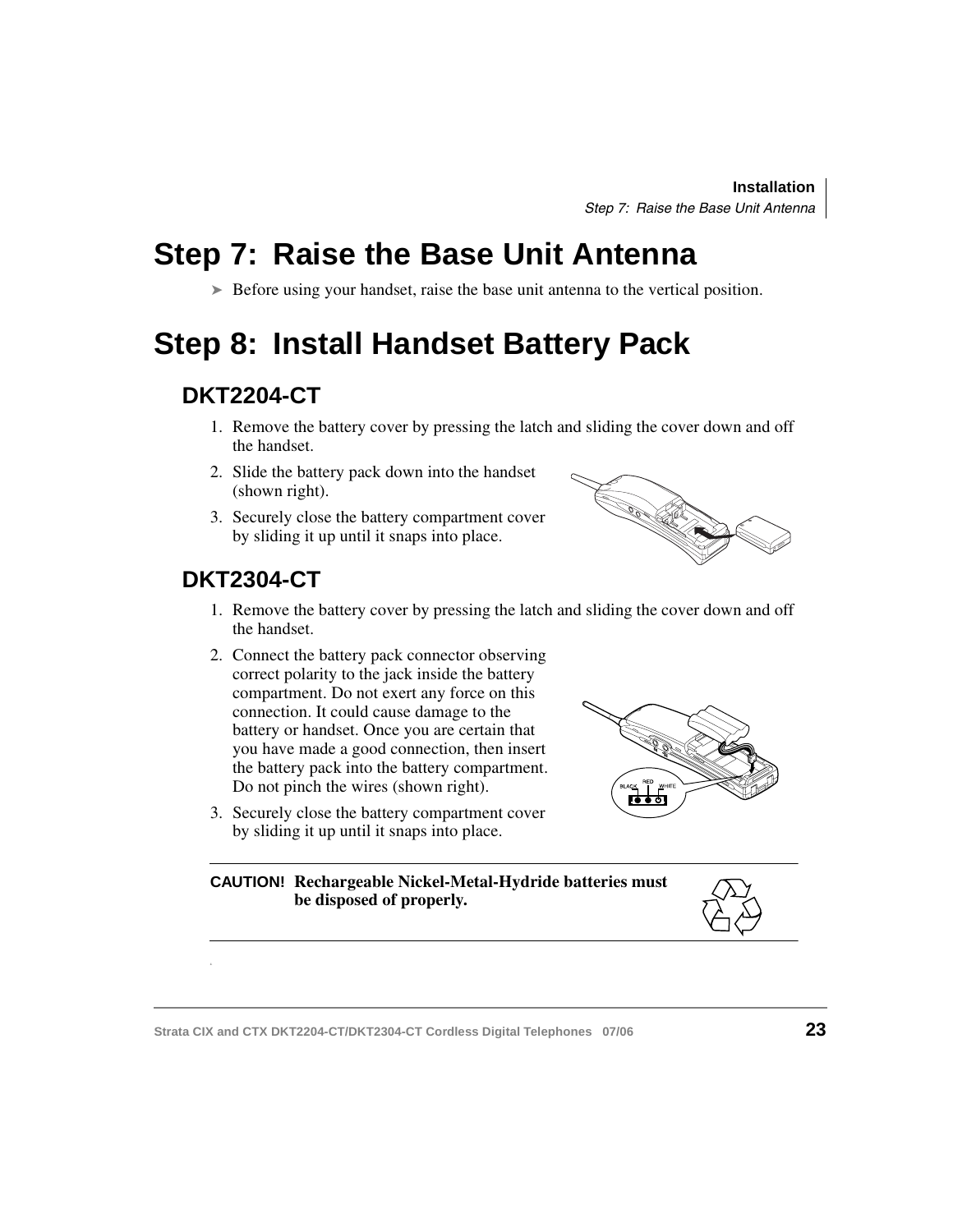# <span id="page-33-0"></span>**Step 9: Charge Batteries for First Time**

<span id="page-33-2"></span>**Important!** *Before using your handset, the battery must be continuously charged for five hours.*

- 1. Place the handset in the charging unit (shown at right).
- 2. Ensure that the CHARGE LED lights. If it does not, make sure that the AC adapter is plugged in and that the handset is making good contact with the charging unit contacts.



**DKT2204-CT Charging Unit (pictured)**

# <span id="page-33-1"></span>**Step 10: Install Headset (Optional)**

<span id="page-33-3"></span>The optional headset provides a hands-free option. With the headset installed, you can use the belt clip to carry the handset and conduct a conversation. All feature operations remain the same except the handset earphone and microphone are disconnected.

- ➤ Open the cover over the headset jack that is located on the top of the handset and plug in the headset as shown at right.
- **Important!** *Only use headsets especially designed or modified for use with radio frequency equipment.*

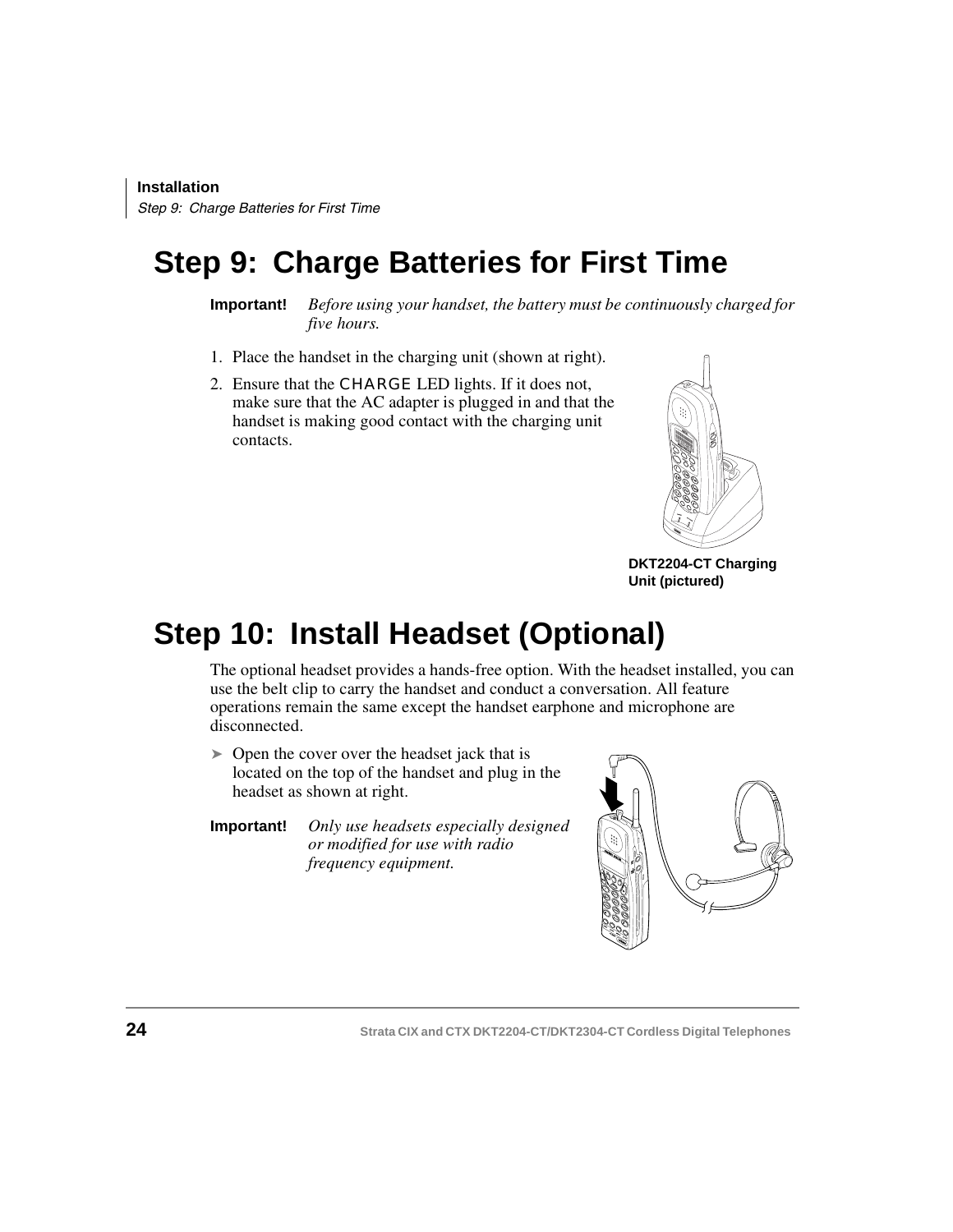# <span id="page-34-0"></span>**Step 11: Attach Belt Clip (Optional)**

<span id="page-34-1"></span>**Note** The belt clip is designed to fit snugly onto the handset.

- 1. Snap the tab out of the belt clip notch on the top of the handset.
- 2. Slide the belt clip into the space where the belt clip tab was, carefully aligning the belt clip sides to the notches.
- 3. Press firmly until it snaps into place.
- 4. Use the belt clip to attach the handset to your belt or pocket.



- 1. Press the retaining clip in toward the belt clip blade and slide the clip up at the same time.
- 2. Reinstall the cover tab.

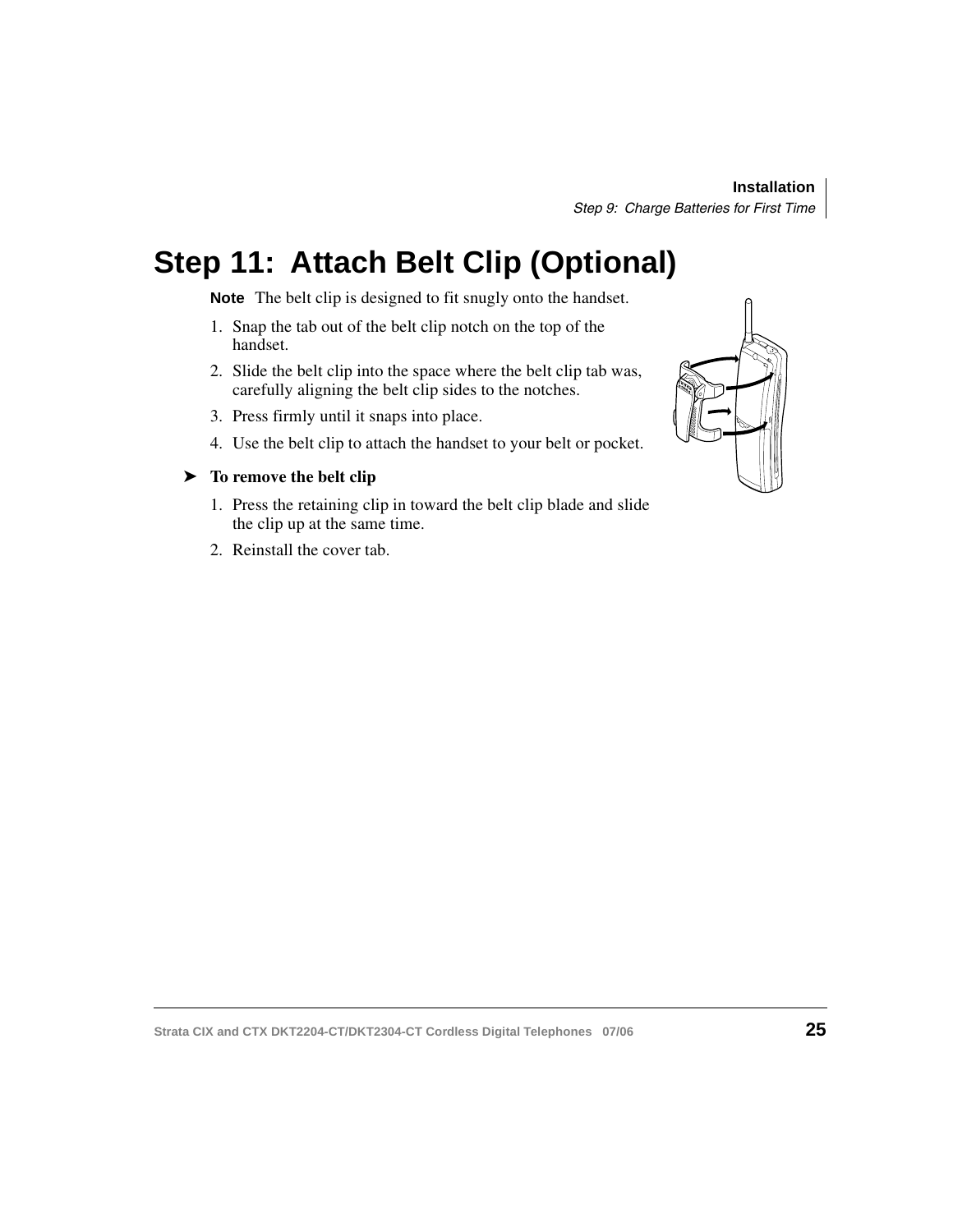#### **Installation**

Step 9: Charge Batteries for First Time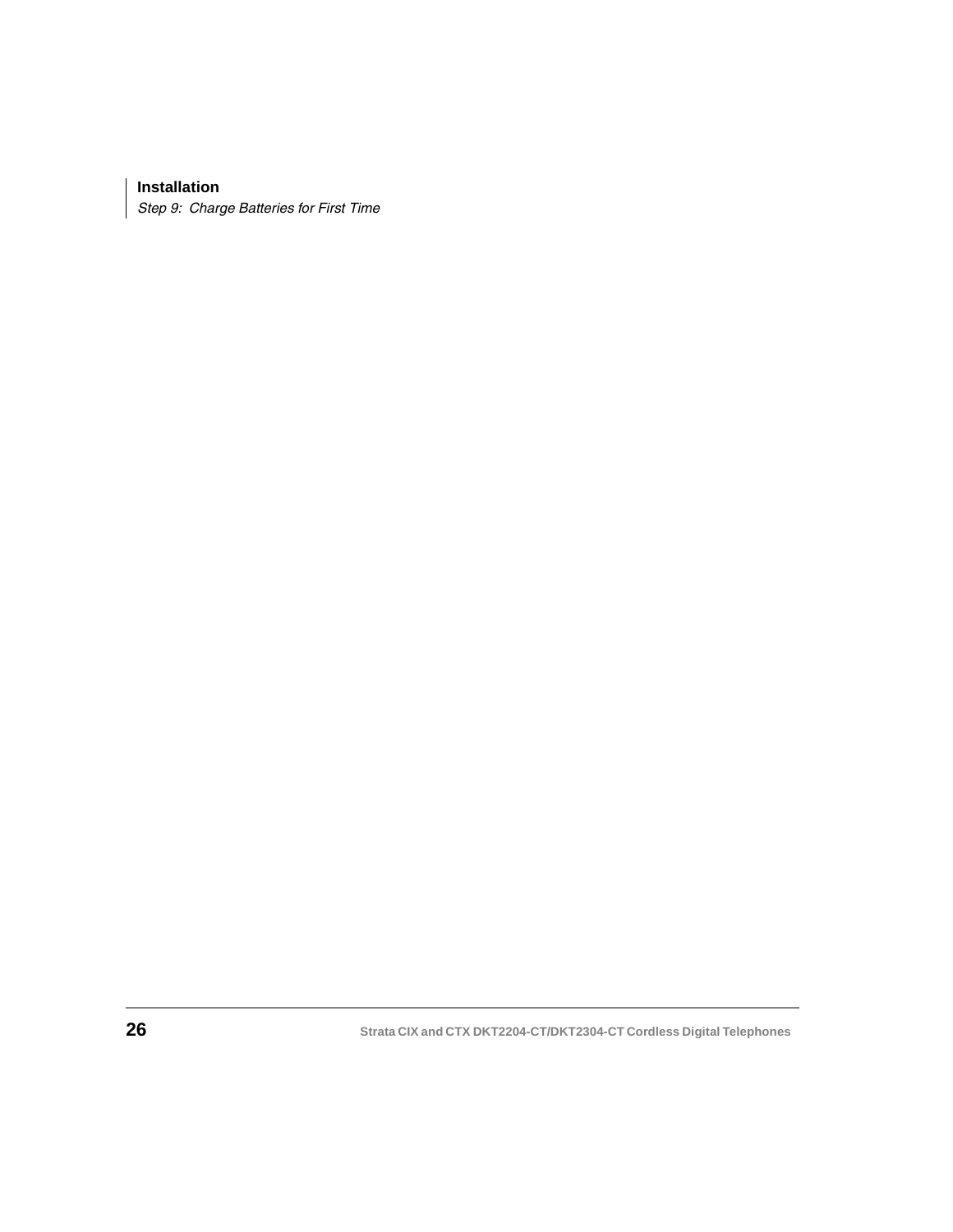<span id="page-36-4"></span><span id="page-36-3"></span><span id="page-36-0"></span>This chapter covers the handset volume control and various functions related to the handset itself.

# <span id="page-36-1"></span>**Handset Controls**

### <span id="page-36-5"></span><span id="page-36-2"></span>**Earpiece Volume**

► Press R/VOL (on DKT2204-CT) or RING/VOL (on DKT2304-CT) on the side of the handset during a call to select the earpiece volume of the handset (shown below). There are four levels—low, medium, high and maximum—from which to choose.



The LCD displays the volume level for two seconds.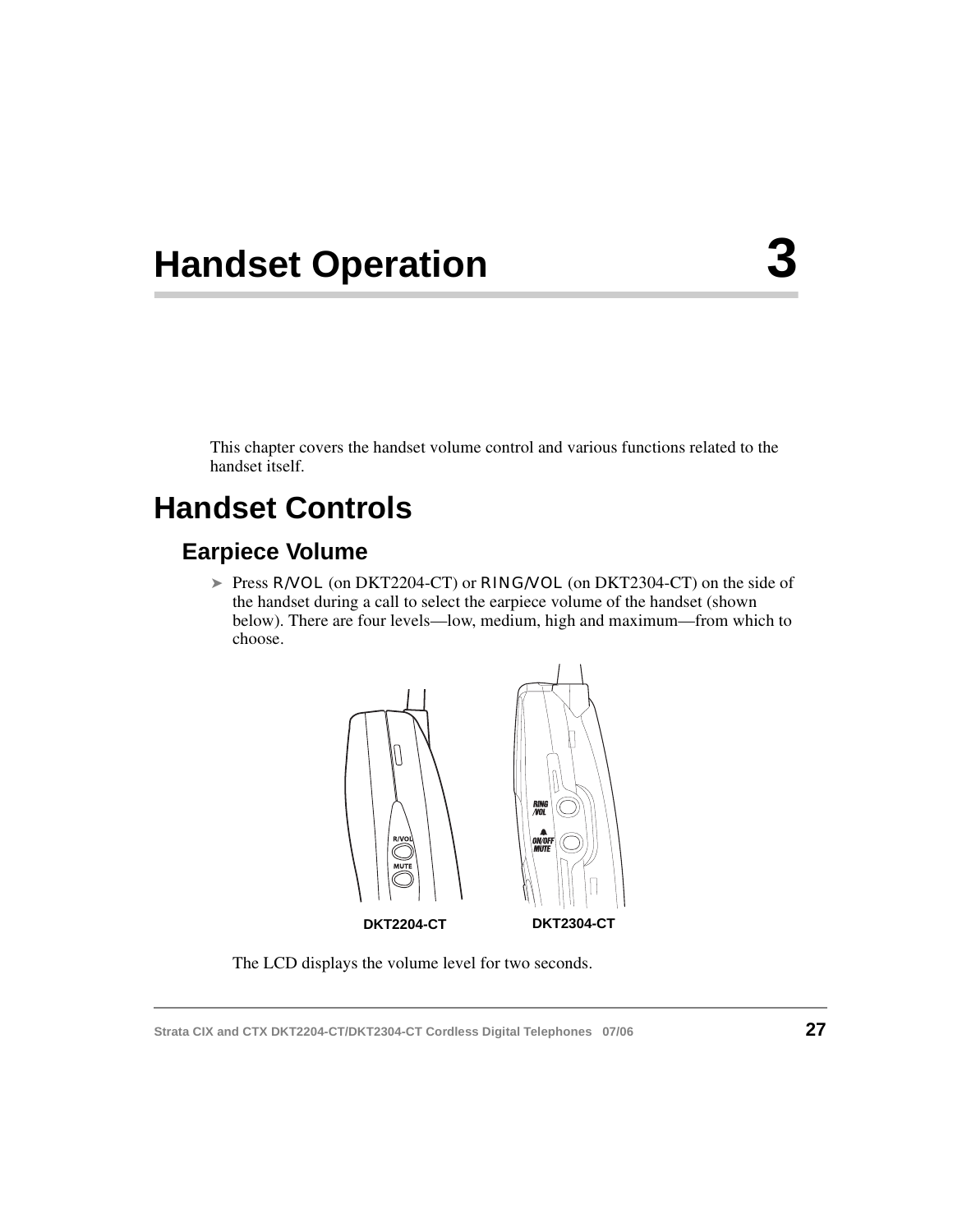### <span id="page-37-6"></span><span id="page-37-0"></span>**Handset Ringer Tone and Volume**

► Press R/VOL (DKT2204-CT) or RING/VOL (DKT2304-CT) on the side of the handset in standby mode to select six ringer tones and volume combinations— Ring Type A, B and C. Each ring type has two levels, high and low.

### <span id="page-37-4"></span><span id="page-37-1"></span>**Mute (DKT2204-CT only)**

- ► Press the MUTE button on the side of the handset to consult another person in the room without the caller hearing you. The Talk icon blinks.
- ► Press the MUTE button again to cancel the mute condition.

<span id="page-37-5"></span>**Note** Finishing the conversation can also cancel mute condition.

### <span id="page-37-2"></span>**Handset Ringer Mute (DKT2304-CT only)**

You can temporarily mute the handset ringer tone. In standby mode, press and hold ON/OFF MUTE on the side of the handset for two seconds. The Ring Off icon displays on the LCD. If you press and hold the key for two seconds again also in standby mode, the icon disappears.

### <span id="page-37-7"></span><span id="page-37-3"></span>**Vibrate Mode**

- ➤ With the handset not on the charging unit:
	- (DKT2204-CT) Turn the Ringer Off Slide Switch to Off. The Ring Off icon displays on the LCD.
	- (DKT2304-CT) Press **RING/VOL** until the Ring Off icon  $\left( \right)$  displays on the LCD.

The handset vibrates when there is an incoming call.

**Note** If you set the ringer Off with the handset on the charger, the handset rings as Ring Type-A Low.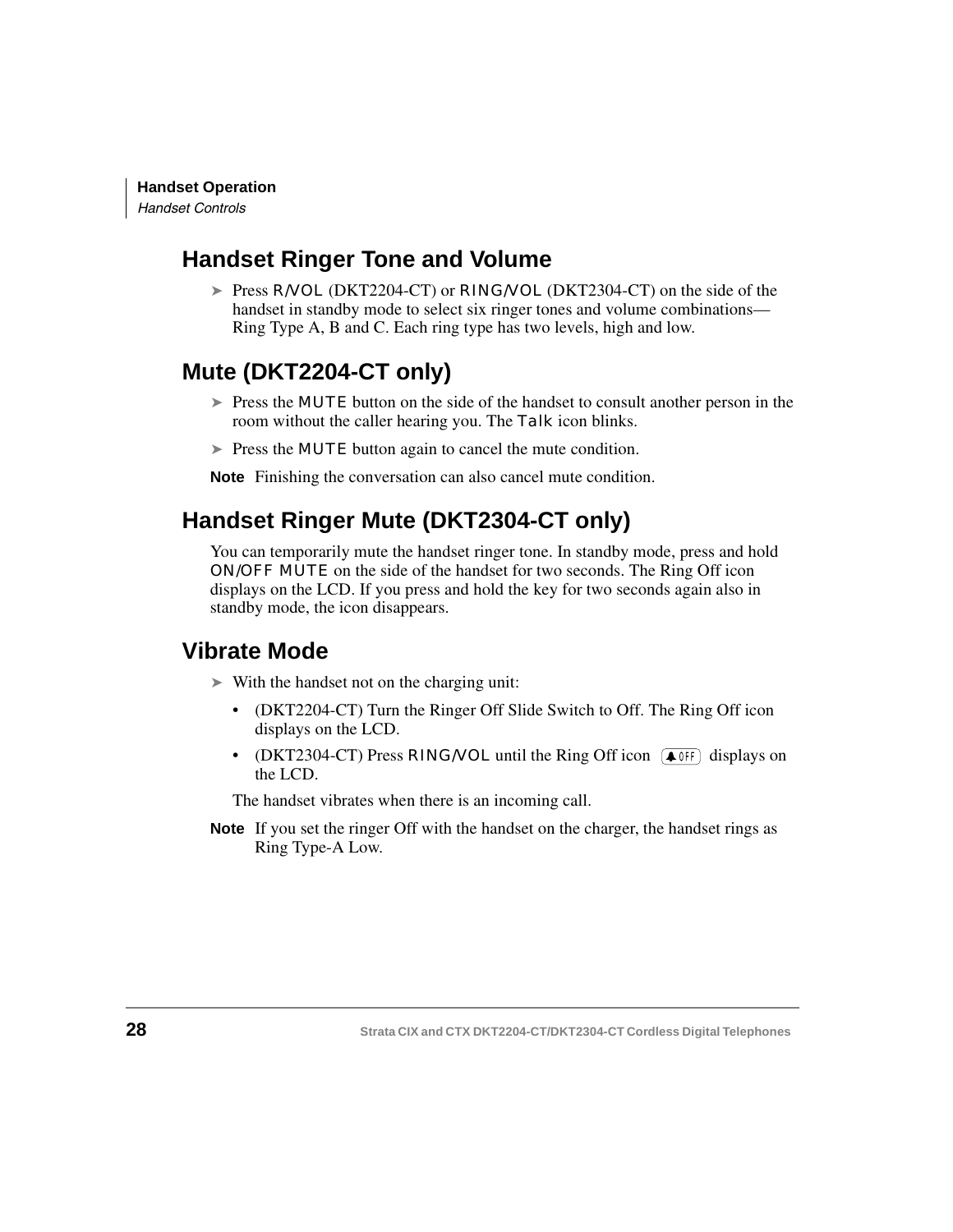### <span id="page-38-4"></span><span id="page-38-0"></span>**Ringer Off Slide Switch (DKT2204-CT only)**

The switch on the side of the handset turns the handset ringer On or Off (shown right). When the switch on the side of the handset is turned to **off**, the Ring Off icon  $[40f]$  displays on the LCD and incoming calls will no longer ring on the handset. When the switch on the side of the handset is turned to **on**, the Ring Off icon disappears and incoming calls ring on the handset.

**Note** Ringing is automatically turned on again if you press Talk, function or ringer/volume buttons, receive an incoming call, or if there is no user operation for five minutes in standby mode.

## <span id="page-38-5"></span><span id="page-38-1"></span>**F1~F4 Feature Buttons**

<span id="page-38-2"></span>The F1~F4 buttons on your cordless telephone can be flexibly assigned to an Extension, Line and/or Feature Access button. The F1~F4 buttons were preassigned upon system installation. Ask your System Administrator which  $F1 \sim F4$  button functions you have.

<span id="page-38-3"></span>If you are not using these buttons for the assigned features, you can invoke the features with access codes. Please see [Table 3 on page 37](#page-46-1) for access code sequences that match your Toshiba telephone system.

For detailed feature descriptions, see the *Strata CTX DKT/IPT Telephone User Guide*.

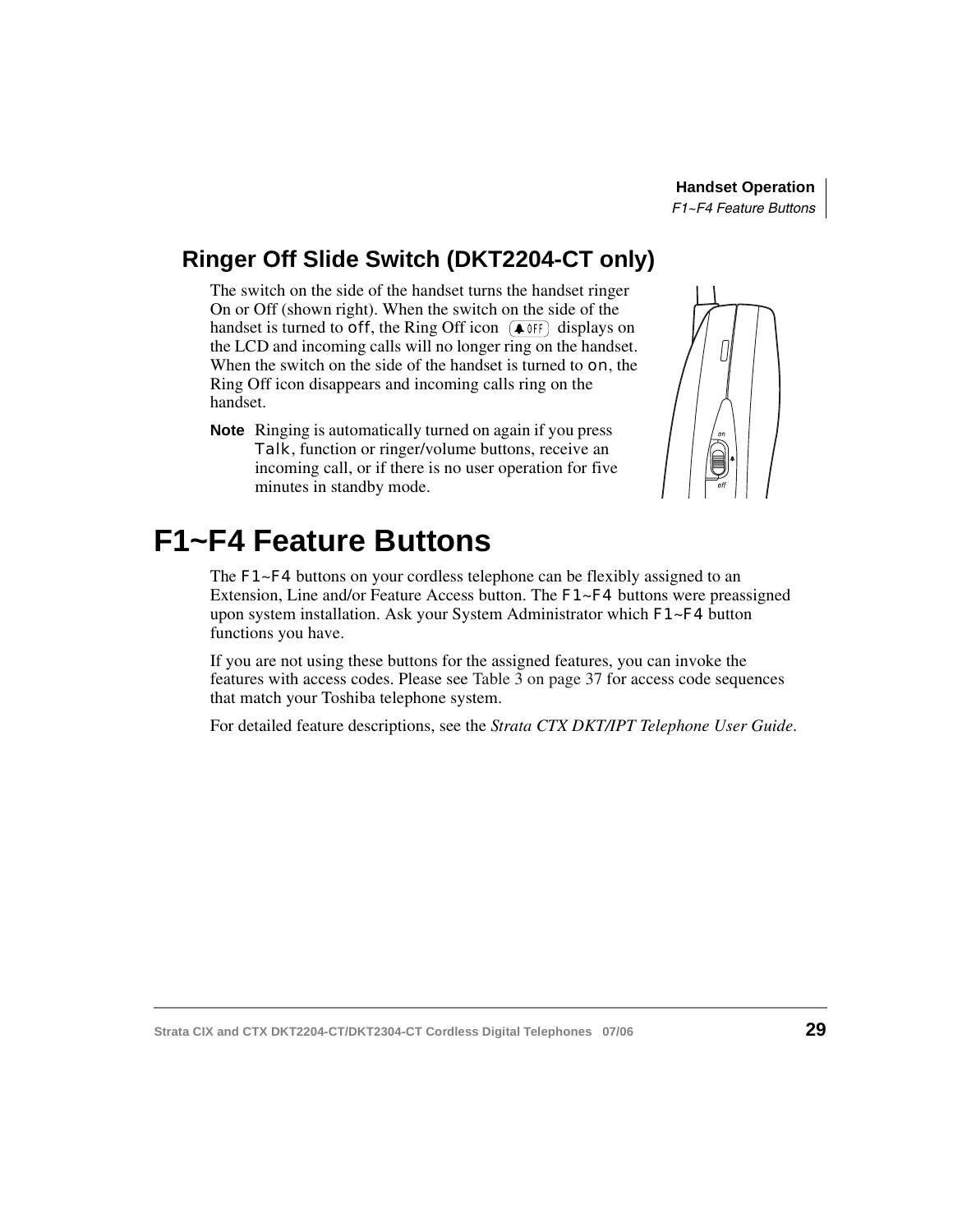Making a Call

# <span id="page-39-3"></span><span id="page-39-0"></span>**Making a Call**

**Note** If you are talking on a call and you have reached the range limit, move back in range within 35 seconds or the call is dropped. This guide assumes that F1 is an extension key (PDN) and F2 is an outside line key.

### <span id="page-39-1"></span>**Internal Call**

1. Pick up the handset and press F1. The message **"**ACQUIRING LINK" displays on the LCD.

If the connection is made between the handset and base, you will see the current volume setting (shown right) for approx. two seconds. The F1 LED turns on.



If the connection is not made or the handset is at the range limit of the DKT2204-CT/DKT2304-CT, the message "NO SERVICE" displays.

- 2. When you hear a dial tone, enter the number you are calling. The numbers display on the LCD.
- 3. When you finish the call, press the Talk button, this hangs up the telephone and puts it in Auto Standby.

### <span id="page-39-2"></span>**External Call**

1. Press F2. The handset starts to establish a connection with the base unit.

If the connection is made between the handset and base, you will see the current volume setting for approx. two seconds. The F2 LED turns on.

- 2. When you hear a dial tone, enter the number you are calling. The numbers display on the LCD (shown right).
- 3. When you finish the call, press the Talk button, this hangs up the telephone and puts it in Auto Standby.

|                          | 5551840 |
|--------------------------|---------|
| $\overline{\text{TALK}}$ |         |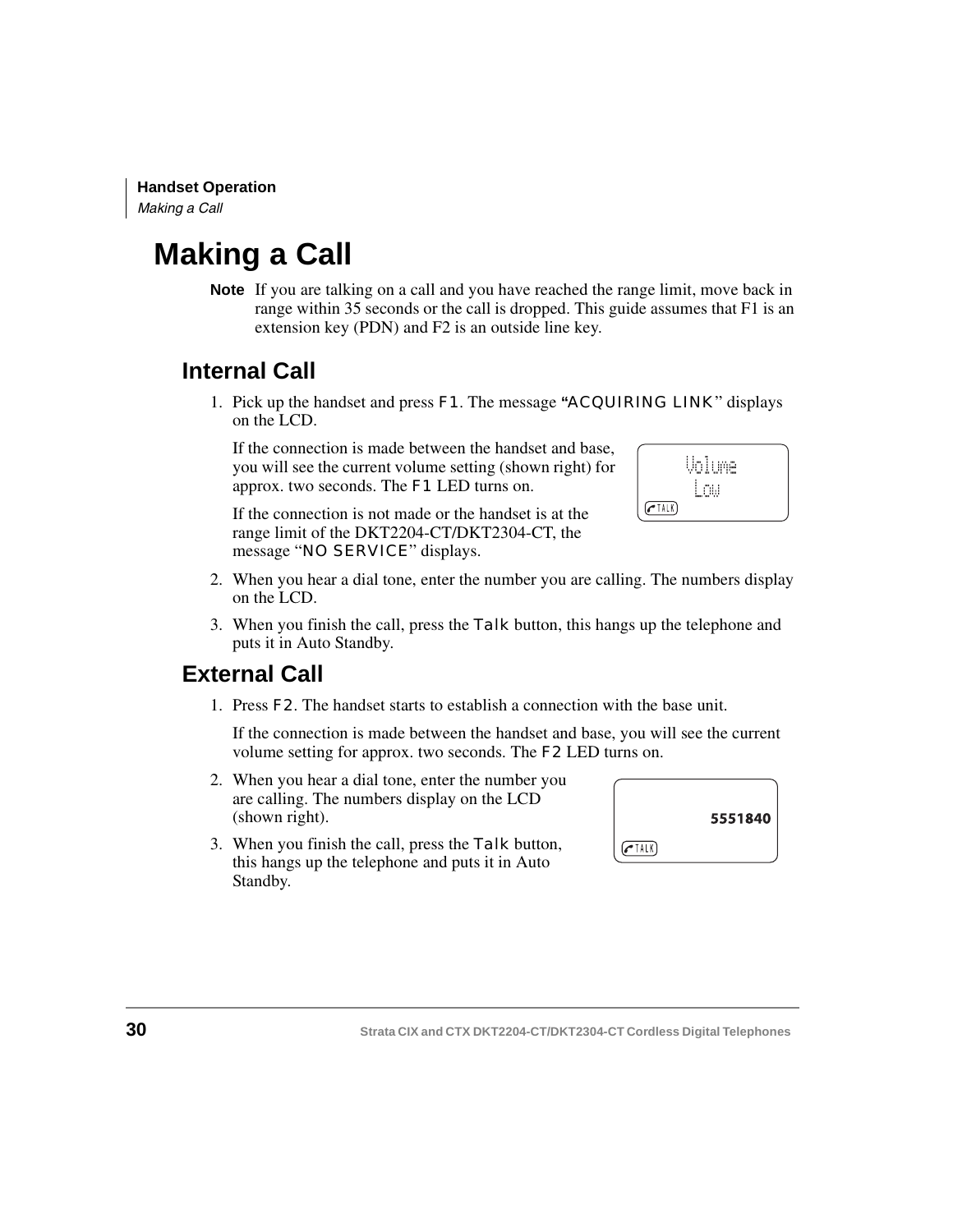# <span id="page-40-4"></span><span id="page-40-0"></span>**Answer a Call**

### <span id="page-40-1"></span>**Internal Call**

- 1. When you receive a call, the handset rings and the LCD displays "STxx" CALLING" (where the calling party's station number shows). The F1 LED blinks.
- 2. Pick up the handset. The AutoTalk feature allows you to answer the call immediately.
- 3. When you finish the call, place the handset back in the charging unit. AutoStandby automatically hangs up the telephone.

...or

press Talk to hang up the telephone.

### <span id="page-40-2"></span>**External Call**

- 1. When you receive a call, the handset rings and the LCD displays "LINE 1 RINGING." The F2 LED blinks.
- 2. Pick up the handset. The AutoTalk feature allows you to answer the call immediately.
- 3. When you finish the call, place the handset back in the charging unit. AutoStandby automatically hangs up the telephone.

...or

<span id="page-40-5"></span>press Talk to hang up the telephone.

# <span id="page-40-3"></span>**Place a Call on Hold**

- ➤ Press Hold.
- ➤ **To resume the call**
	- ▶ Press Hold or Talk.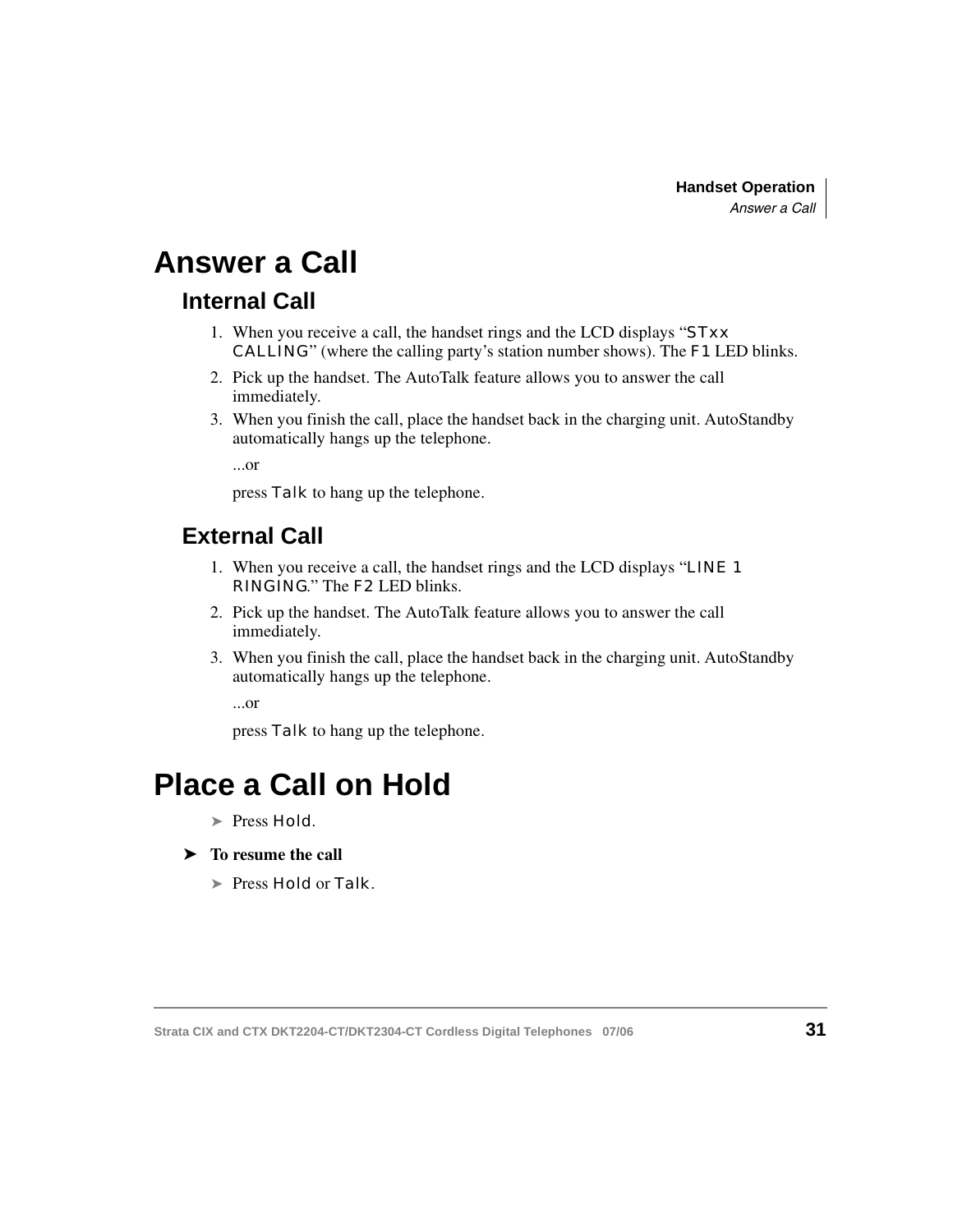# <span id="page-41-7"></span><span id="page-41-0"></span>**Transfer a Call**

► Press Cnf/Trn. The dialed numbers saved in transfer memory is shown on the display after two seconds. When the receiving party answers, press **Cnf/Trn** to complete the transfer.

# <span id="page-41-6"></span><span id="page-41-1"></span>**Redial a Number**

- $\triangleright$  Press Talk and then **Redial**. The last number called is redialed.
- <span id="page-41-5"></span>**Note** If you are using the Strata CTX system, the Redial button works only with the last dialed number that was answered. If you dial a number and receive no answer, the Redial button will not use that number as the last one dialed.

# <span id="page-41-2"></span>**Retrieve Messages**

<span id="page-41-4"></span>► Press Msq when you see the envelope icon on the LCD to retrieve your message(s).

## <span id="page-41-3"></span>**Conference a Call**

► Press Cnf/Trn. The dialed numbers saved in conference memory is shown on the display after two seconds. When the other party answers, press **Cnf/Trn** to have a three-way conversation.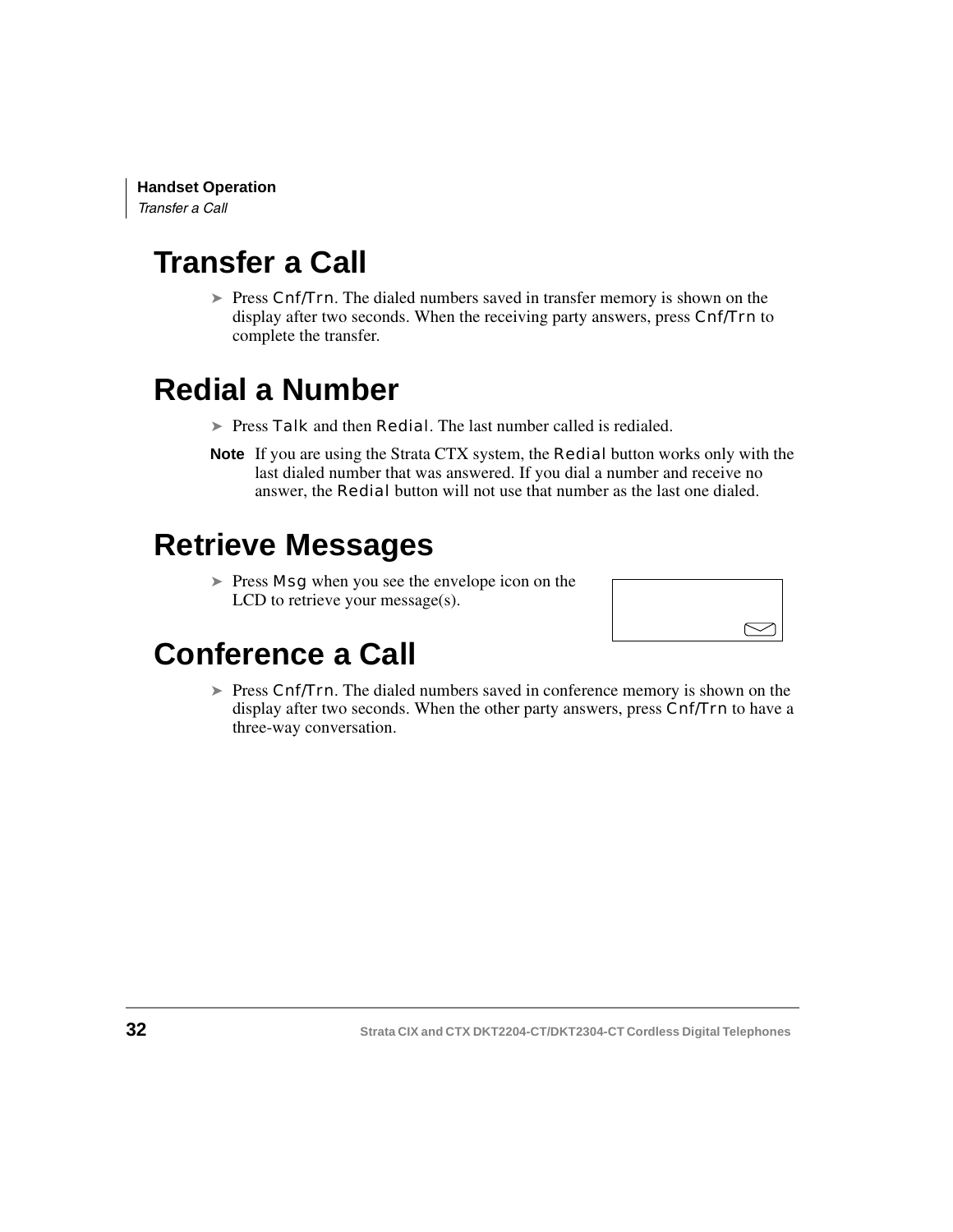## <span id="page-42-2"></span><span id="page-42-0"></span>**Conference Calls Using Strata CTX**

<span id="page-42-1"></span>You can conference together up to eight parties (including your own) - with up to six parties being external CO or network lines. The actual number of conference parties with acceptable volume levels depends on the local and far end telephone line conditions.

The person who initiates the conference call is the Master. If, after the conference is established and the Master exits the conference, the first station to have been added to the conference becomes the Master. If no other internal stations are included in the conference call, the call is disconnected.

#### ➤ **To conference calls**

- 1. While on a call, press Cnf/Trn. You hear dial tone.
- 2. Call another station or outside line.
- 3. When the called party answers, press **Cnf/Trn**. If you receive a busy tone or no answer, press Cnf/Trn again to return to the original connection. All parties are conferenced.
- 4. Repeat the above steps to add lines to the conference. Keep in mind the maximum number of allowed conference parties.

#### ➤ **To transfer conference control**

- 1. Do Steps 1 and 2 above to add the line to which you wish to transfer conference control.
- 2. Announce the call and hang up to transfer the call. This station now becomes the conference "master" with the ability to add or delete parties.

#### ➤ **To hold a conference call**

- $\triangleright$  If you are the Conference Master, press the **Hold** key once (or twice for Executive Hold) to place the conference call on hold. The other parties can continue with the conference. Music-on-hold is suppressed.
- $\triangleright$  Press Cnf/Trn to rejoin the conference at any time. When you return, you retain Master status.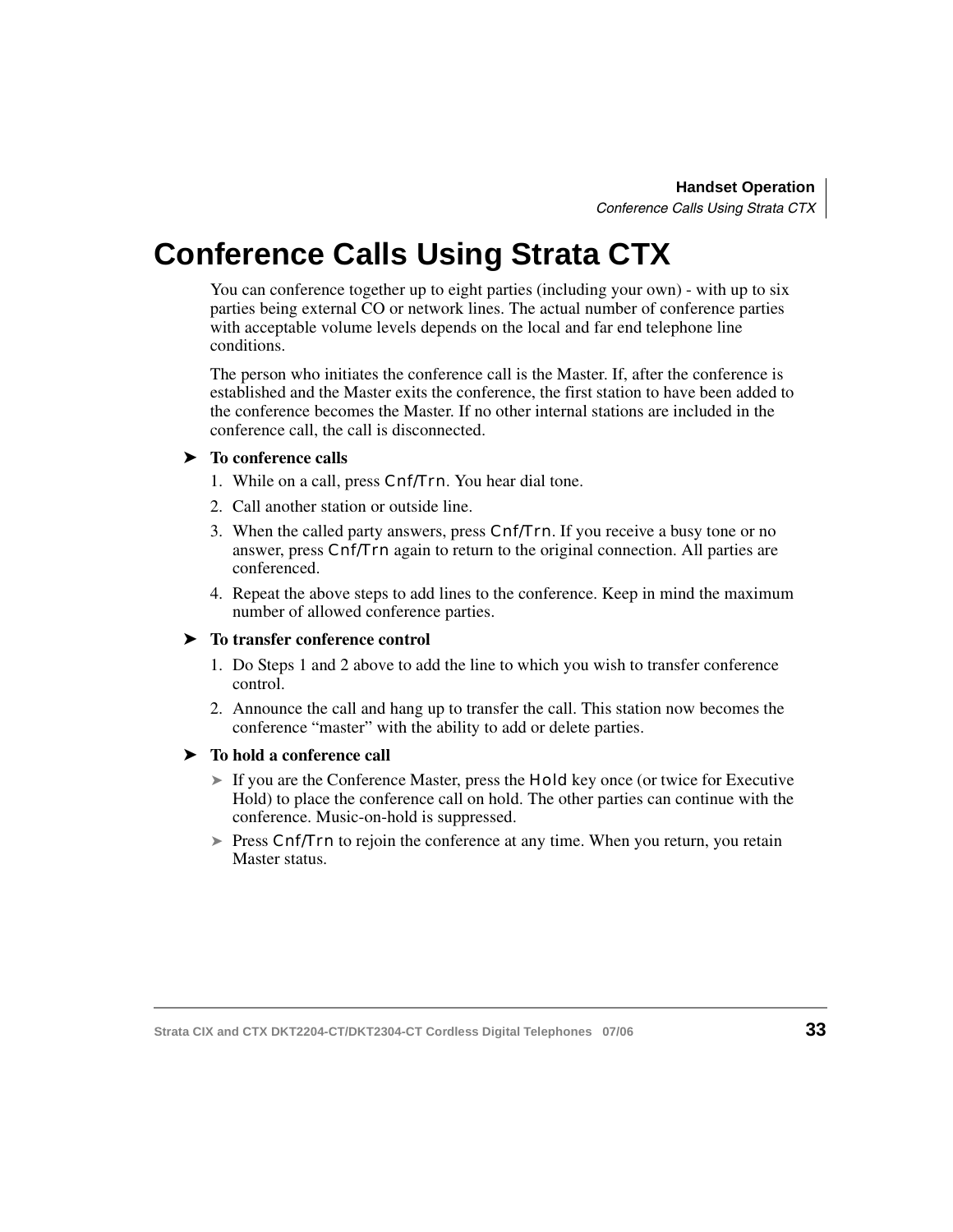# <span id="page-43-2"></span><span id="page-43-0"></span>**Adding Voice Mail to a Conference**

The Conference Master can add voice mail to a conference. This enables participants in a conference to listen to or leave a voice mail message during a telephone call.

- ➤ **To add Voice Mail to a conference call (performed by Conference Master)**
	- 1. Press **Cnf/Trn** to place the current call on Consultation Hold.
	- 2. Dial the voice mail (VM) extension number, then enter the VM mailbox and security code. This adds the voice mailbox to the conference.
	- 3. Press Cnf/Trn to reconnect to the original party. (You can continue to add conference members by pressing **Cnf/Trn** and dialing another extension.)

<span id="page-43-3"></span>Now, all parties in the conference can listen to or record a message to this voice mailbox. Only the Master can control the VM with touchtones or Soft Keys.

# <span id="page-43-1"></span>**Connecting Two Outside Lines**

- 1. While talking on an outside call, press **Cnf/Trn**. You hear dial tone.
- 2. Dial an outside line access code and outside telephone number.
- 3. After the party answers, press Cnf/Trn. All parties are conferenced.

If you receive a busy tone or if the station does not answer, press **Cnf/Trn**.

- 4. Hang up. The two lines are connected.
- 5. To supervise a tandem call, press **Cnf/Trn**. If the parties have finished, hang up or if the parties are still talking, press Cnf/Trn and hang-up. Both Line LEDs turn off and the connection is released.

If your telephone company provides auto disconnect, the connection may release automatically when the parties hang up. If not, the lines must be supervised to be disconnected.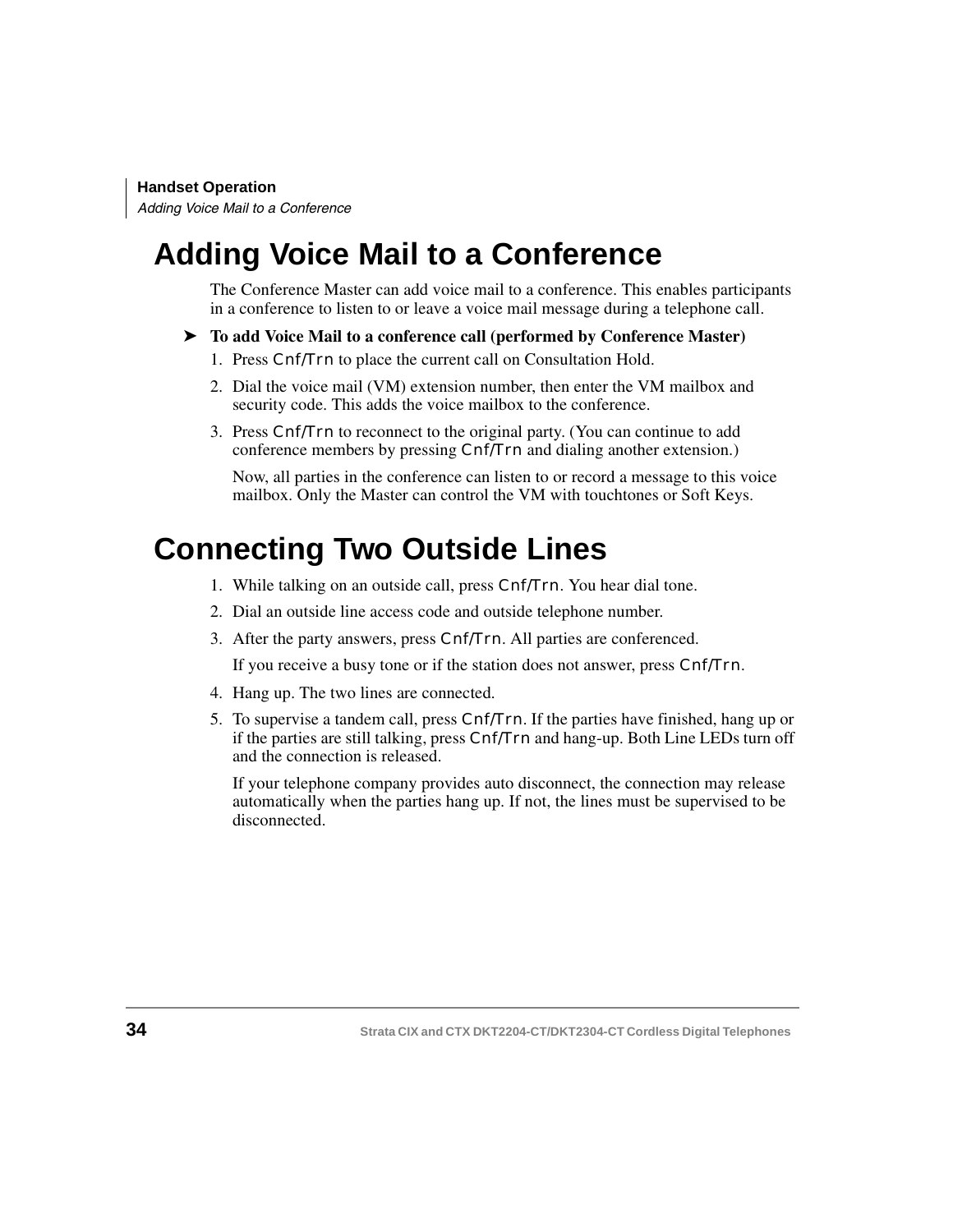## <span id="page-44-0"></span>**Switch a Call to Your Cordless Digital Telephone**

- <span id="page-44-2"></span>1. Press Hold on the desktop telephone and press Talk on the DKT2204-CT/ DKT2304-CT handset.
- 2. Pick up the cordless telephone and press the flashing Line LED. The call is now transferred to the DKT2204-CT/DKT2304-CT handset, and the DKT telephone is disconnected.

# <span id="page-44-1"></span>**Switch a Call to the Desk Telephone**

- 1. Press Hold on the DKT2204-CT/DKT2304-CT handset.
- 2. Pick up the DKT telephone and press the flashing Line LED. The cordless telephone is disconnected.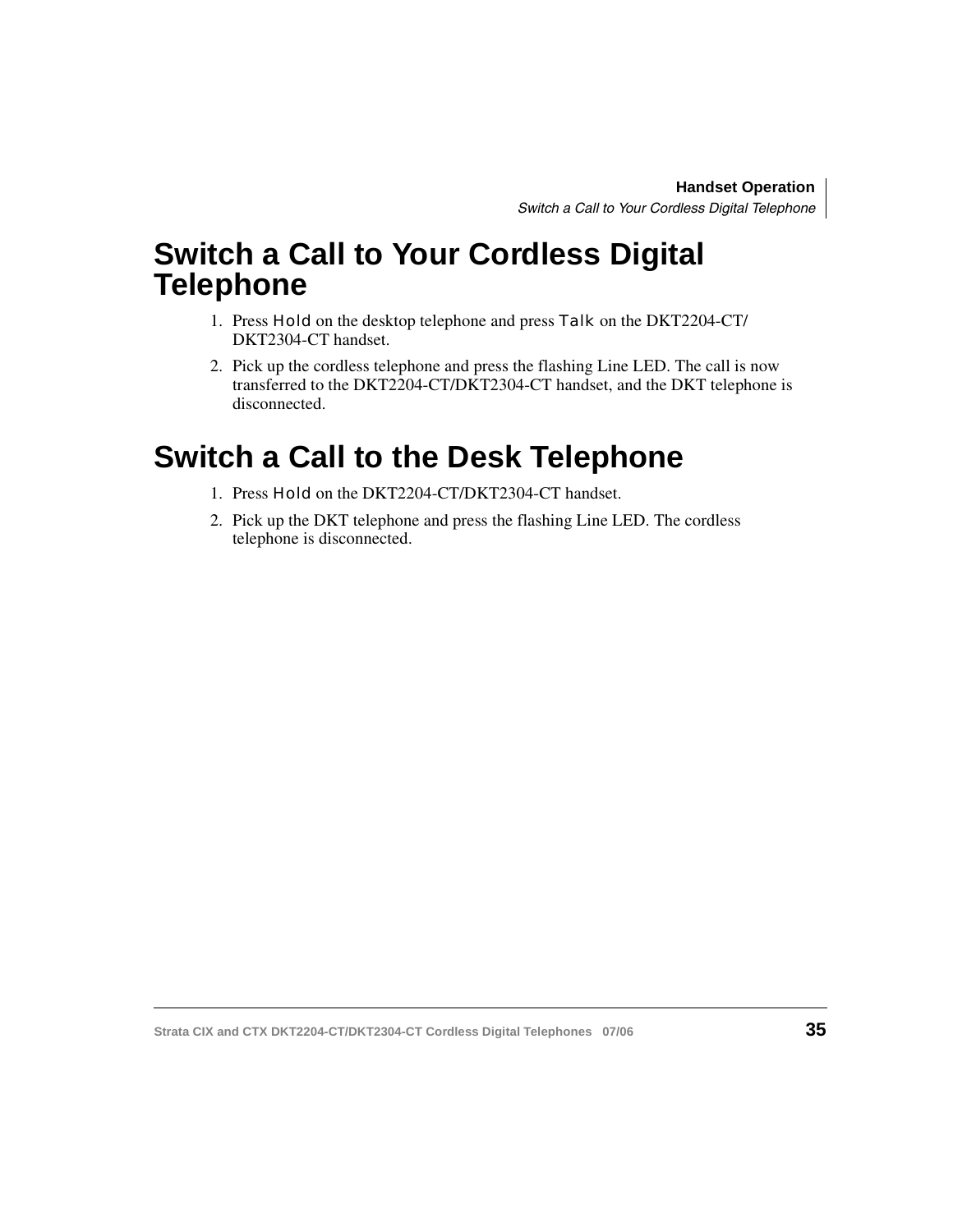#### **Handset Operation**

Switch a Call to the Desk Telephone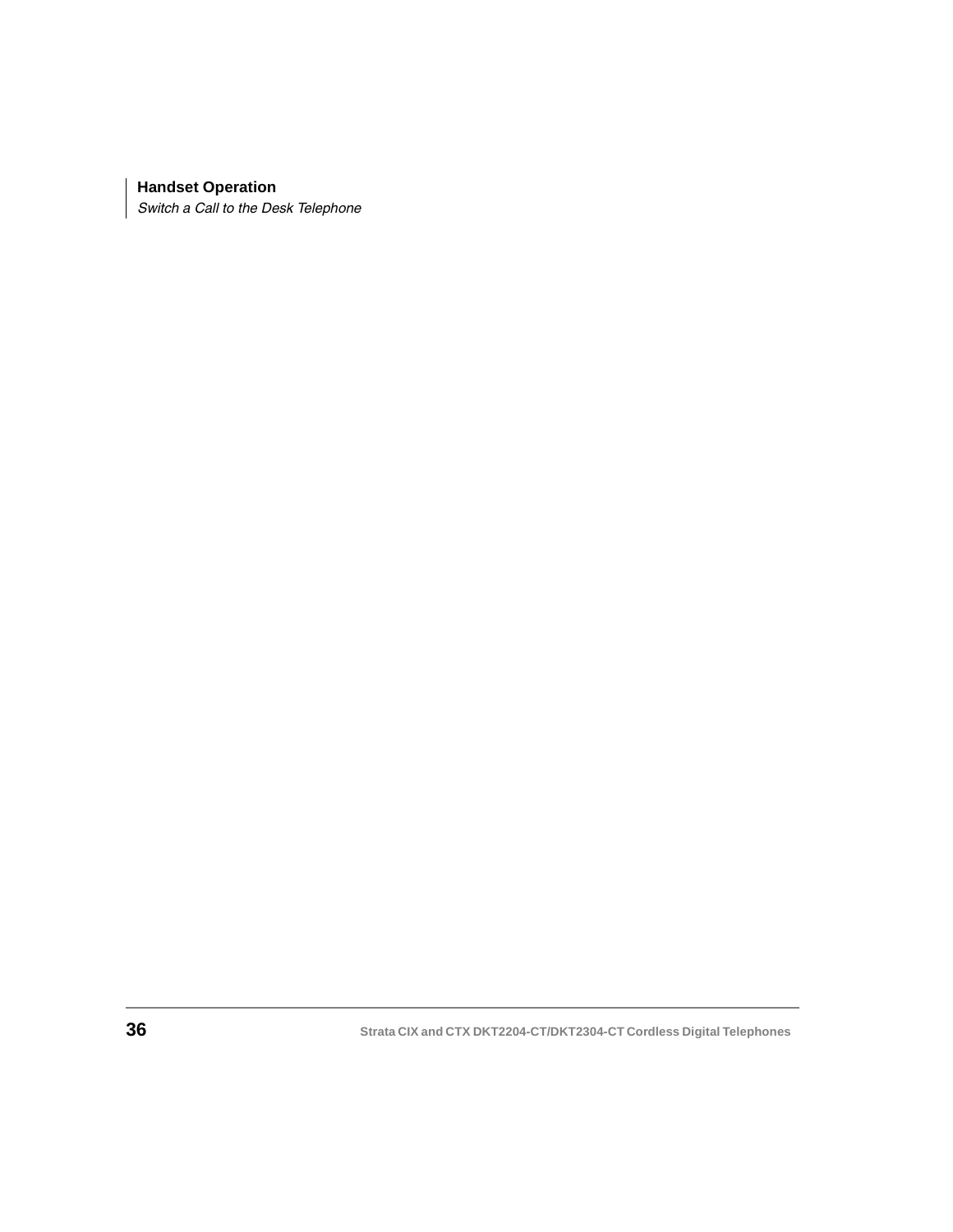<span id="page-46-8"></span><span id="page-46-0"></span>This chapter gives you all of the cordless digital telephone features in alphabetical order. Your cordless digital telephone provides many of the same features as a 2000 series corded digital telephone.

In addition to the Msq, Hold, Cnf/Trn and Redial functions, your cordless digital telephone's F1~F4 buttons perform the same way as the first four buttons on your 3000- or 2000-series digital telephone. They are assigned during system installation. See your System Administrator for the features that have been assigned.

If you are not using these buttons for the assigned features, you can invoke the features with access codes. Please see [Table 3](#page-46-1) below for access code sequences that match your Toshiba telephone system.

<span id="page-46-2"></span>For detailed feature descriptions, see the *Strata CTX DKT/IPT Telephone User Guide*.

<span id="page-46-7"></span><span id="page-46-6"></span><span id="page-46-5"></span><span id="page-46-4"></span><span id="page-46-3"></span>

| <b>Feature</b>                     | <b>Feature Access Code Sequences</b>         |
|------------------------------------|----------------------------------------------|
| <b>Account Code</b>                | <b>Cnf/Trn</b> + $#46$ + Account code digits |
| <b>Attendant Console</b>           | O                                            |
| <b>Automatic Busy Redial - On</b>  | #441                                         |
| <b>Automatic Busy Redial - Off</b> | #442                                         |
| <b>Automatic Callback Cancel</b>   | #431                                         |
| <b>Background Music</b>            |                                              |
| Telephone Speaker On               | Ext. button + $\#490$ + source number + $\#$ |
| Telephone Speaker Off              | Ext. button $+$ #491                         |
| External Speaker On                | Ext. button + $\#492$ + source number + $\#$ |

#### <span id="page-46-1"></span>**Table 3 Feature Access Codes**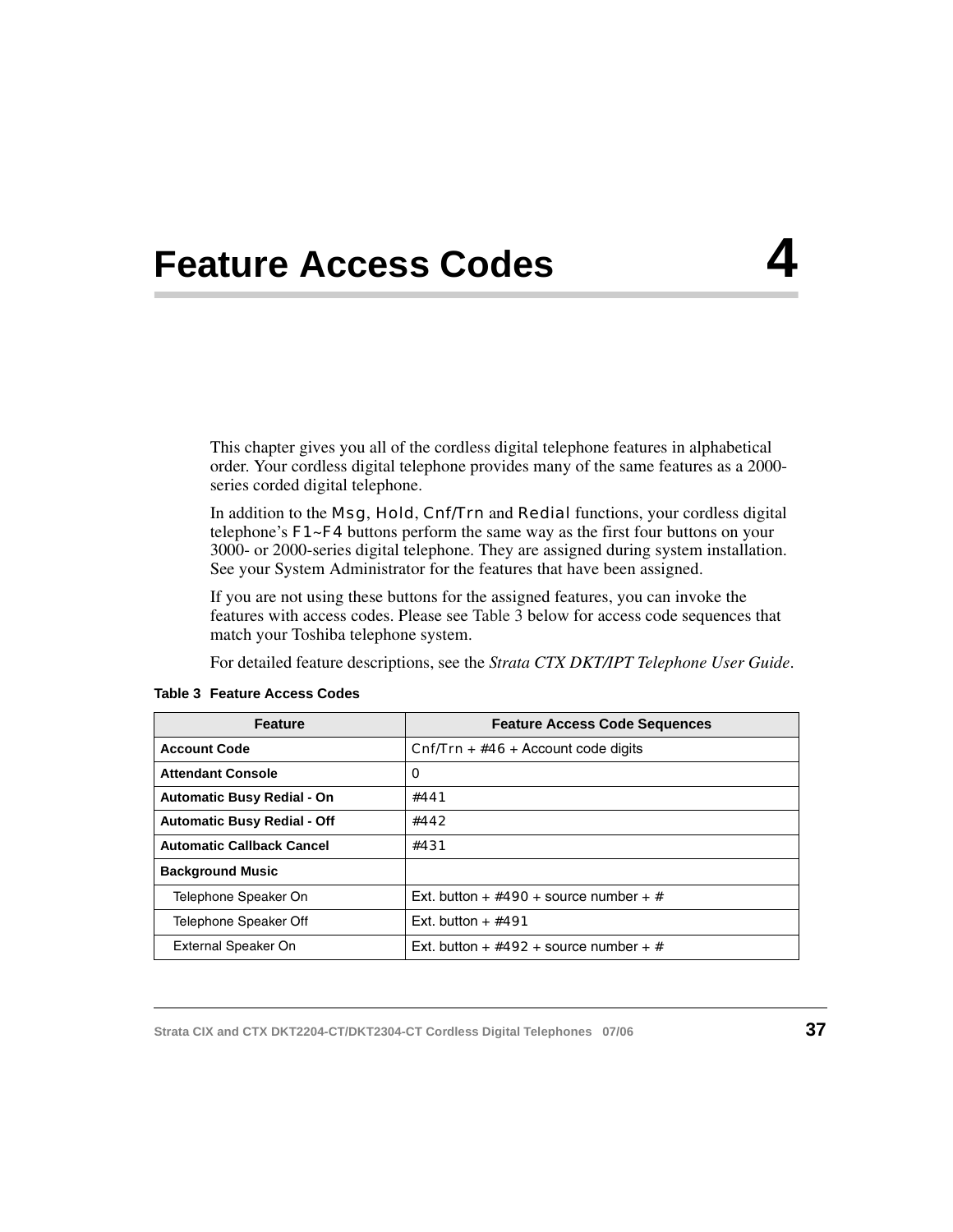Switch a Call to the Desk Telephone

#### **Table 3 Feature Access Codes** (continued)

<span id="page-47-4"></span><span id="page-47-3"></span><span id="page-47-2"></span><span id="page-47-1"></span><span id="page-47-0"></span>

| Feature                                              | <b>Feature Access Code Sequences</b>                                                    |  |  |  |
|------------------------------------------------------|-----------------------------------------------------------------------------------------|--|--|--|
| External Speaker Off                                 | Ext. button $+$ #493                                                                    |  |  |  |
| Call Forward - See Table 4 on page 41.               |                                                                                         |  |  |  |
| <b>Call Park</b>                                     |                                                                                         |  |  |  |
| Activate                                             | $Cn f/Tr n + #33 + Orb$ Number                                                          |  |  |  |
| Retrieve                                             | Ext. button + $#32 +$ Orbit Number                                                      |  |  |  |
| <b>System Orbits</b>                                 | 7000~7019                                                                               |  |  |  |
| <b>Call Pickup</b>                                   |                                                                                         |  |  |  |
| Incoming - Group Pickup                              | Ext. button $+$ #5#34                                                                   |  |  |  |
| Incoming - Directed Extension Pickup                 | Ext. button + $#5#5$ + Ext. Number to be picked up                                      |  |  |  |
| Incoming - Directed Group Pickup                     | Ext. button $+$ #5#32 + Group Number to be picked up                                    |  |  |  |
| Incoming - Directed Extension Pickup                 | Ext. button + $#5#22$ + Ext. Number                                                     |  |  |  |
| Directed DN Pickup of either Ringing<br>or Held Call | Ext. button + $#5#6$ + Ext. Number                                                      |  |  |  |
| On hold - Local Retrieve                             | Ext. button $+$ #5#71                                                                   |  |  |  |
| On hold - Remote Retrieve                            | Ext. button + $#5#72$ + Remote Ext. No.                                                 |  |  |  |
| On hold - Outside line Retrieve                      | Ext. button + $#5#73$ + Line on hold                                                    |  |  |  |
| On hold - Directed Extension Retrieve                | Ext. button + $\#5\#74$ + Ext. No. on hold                                              |  |  |  |
| <b>Conferencing - Three Way</b>                      | #494                                                                                    |  |  |  |
| <b>Dialing</b>                                       |                                                                                         |  |  |  |
| Dial $\star$                                         | 441                                                                                     |  |  |  |
| Dial $#$                                             | 440                                                                                     |  |  |  |
| <b>DISA Security Code - Change</b>                   | #658 + old Security Code (1~15 digits) + # + new Security<br>Code $(1 - 15$ digits) + # |  |  |  |
| <b>Do Not Disturb</b>                                |                                                                                         |  |  |  |
| Local - On                                           | #6091                                                                                   |  |  |  |
| Local - Off                                          | #6092                                                                                   |  |  |  |
| Remote - On                                          | $#6191 + ext.$ no. + Pass Code Number + #                                               |  |  |  |
| Remote - Off                                         | $\#6192 + \text{ext}$ . no. + Pass Code Number + #                                      |  |  |  |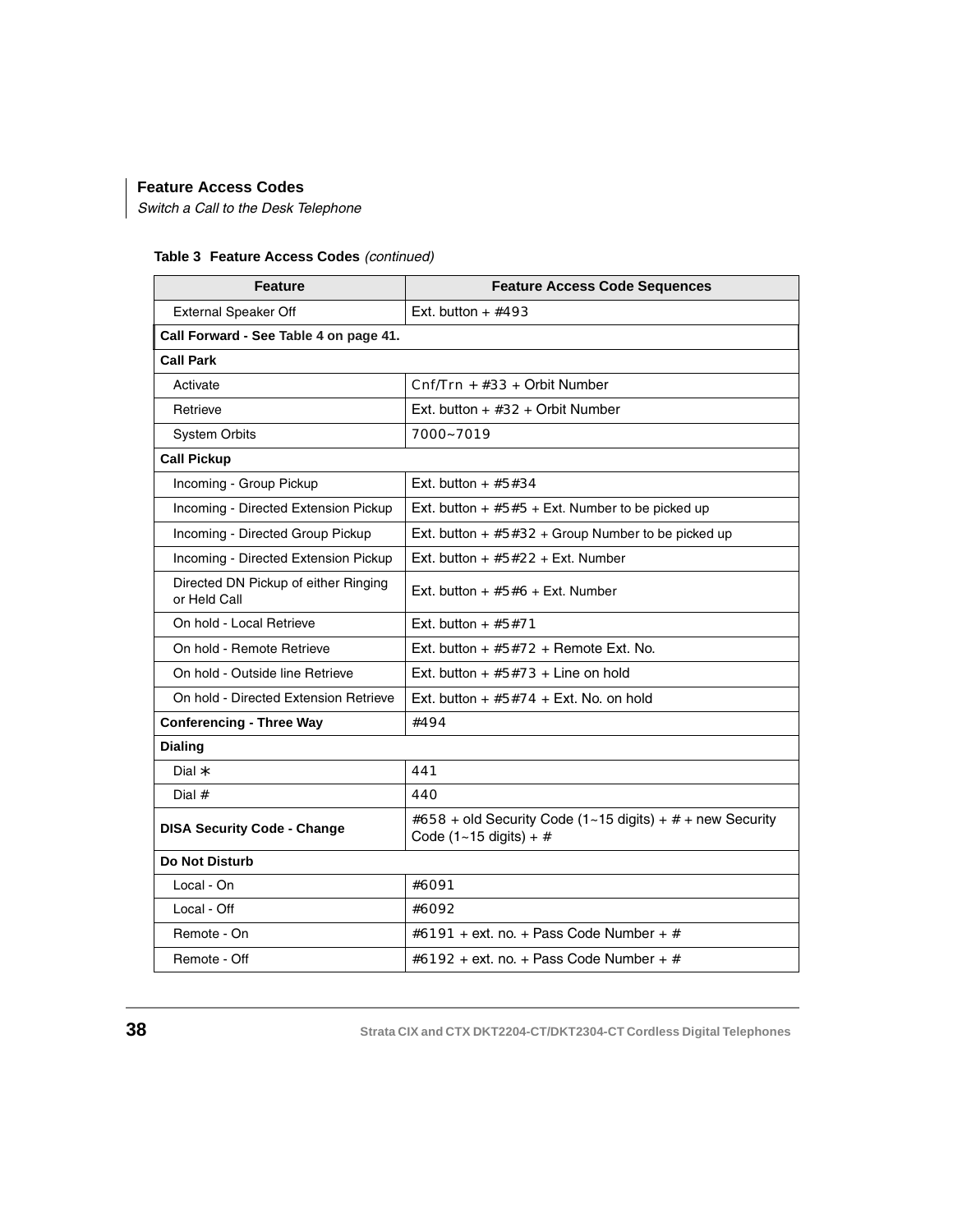| Table 3 Feature Access Codes (continued) |  |
|------------------------------------------|--|
|------------------------------------------|--|

<span id="page-48-12"></span><span id="page-48-11"></span><span id="page-48-10"></span><span id="page-48-9"></span><span id="page-48-8"></span><span id="page-48-7"></span><span id="page-48-6"></span><span id="page-48-5"></span><span id="page-48-4"></span><span id="page-48-3"></span><span id="page-48-2"></span><span id="page-48-1"></span><span id="page-48-0"></span>

| <b>Feature</b>                                    | <b>Feature Access Code Sequences</b>                   |
|---------------------------------------------------|--------------------------------------------------------|
| <b>Door Lock Control</b>                          | #12 + Door Lock Number                                 |
| <b>Door Phone Calling</b>                         | #15 + Door Phone No. (01~24, depending on system size) |
| <b>Emergency Call</b>                             | #911                                                   |
| <b>Flash - Short</b>                              | #450                                                   |
| Flash - Long                                      | #451                                                   |
| <b>LCD Language (Change)</b>                      | $\#495 +$ Language No.                                 |
| <b>LCR (Outgoing Call)</b>                        | 9                                                      |
| <b>Message Waiting (MW)</b>                       |                                                        |
| Release a received MW                             | #409                                                   |
| Retrieve a received MW                            | #408                                                   |
| Activate MW at another Station<br>without Ringing | $#63 + Ext.$ no.                                       |
| Cancel MW at another Station<br>without Ringing   | $#64 + Ext.$ no.                                       |
| <b>Messaging - Advisory</b>                       |                                                        |
| Advisory Message - Activation                     | $#411 +$ Message No.                                   |
| Advisory Message - Cancellation                   | #412                                                   |
| <b>Network Access Code (Private</b><br>Network)   | 8 + Private Network No.                                |
| <b>Night Ring Answer</b>                          | #5#39                                                  |
| Off-hook Call Announce (Manual<br>Mode)           | Voice First: 2; Tone First: 1, 21, or 12               |
| Override                                          |                                                        |
| Busy, Do Not Disturb                              | $\overline{2}$                                         |
| Executive                                         | $\overline{\mathbf{3}}$                                |
| Paging                                            |                                                        |
| Page All Groups                                   | #30                                                    |
| Page Individual Groups                            | $#31 + Group Number$                                   |
| Emergency Page - Individual Group                 | #38 + Group Number                                     |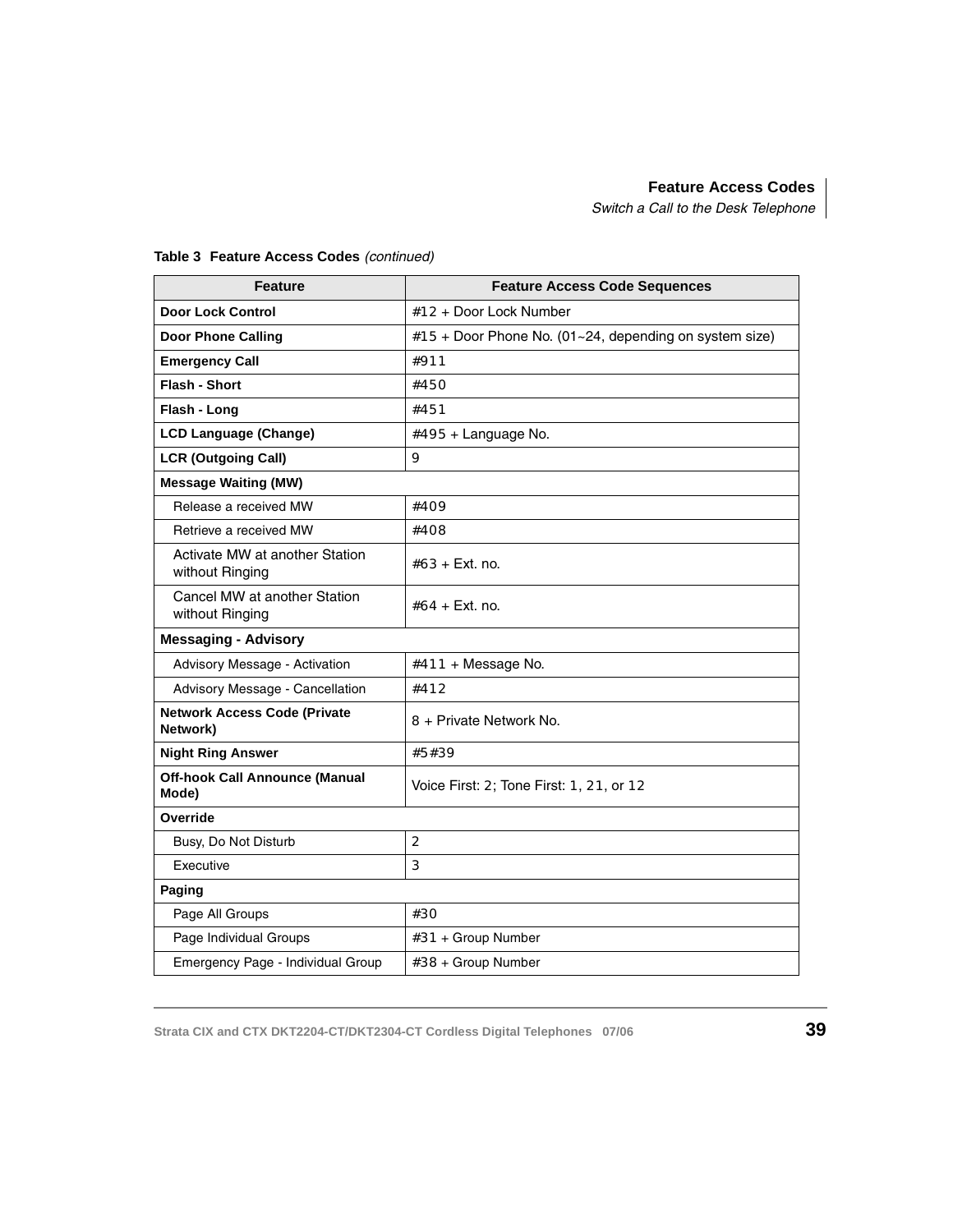### **Feature Access Codes**

Switch a Call to the Desk Telephone

#### **Table 3 Feature Access Codes** (continued)

<span id="page-49-6"></span><span id="page-49-5"></span><span id="page-49-4"></span><span id="page-49-3"></span><span id="page-49-2"></span><span id="page-49-1"></span><span id="page-49-0"></span>

| <b>Feature</b>                   | <b>Feature Access Code Sequences</b>                   |
|----------------------------------|--------------------------------------------------------|
| Emergency Page - All Groups      | #37                                                    |
| Answer for External Group Page   | $#5#36 +$ Zone Number                                  |
| <b>Repeat Last Number Dialed</b> | $*0$                                                   |
| <b>Speed Dial Register</b>       | #66                                                    |
| Station (00~99)                  | $*1$ + Index Number (00~99)                            |
|                                  | $*2$ + Index Number (000~099)                          |
|                                  | $*3$ + Index Number (100~199)                          |
|                                  | $*4$ + Index Number (200~299)                          |
| System                           | $\star$ 5 + Index Number (300~399)                     |
|                                  | <b>*6</b> + Index Number (400~499)                     |
|                                  | <b>*7</b> + Index Number (500~599)                     |
|                                  | $*8$ + Index Number (600~699)                          |
|                                  | <b>*9</b> + Index Number (700∼799)                     |
| <b>Start Application</b>         | #18                                                    |
| Substitution of Dial "#"         | 440                                                    |
| Substitution of Dial "*"         | 441                                                    |
| <b>Travelling Class Override</b> |                                                        |
| <b>Enter Code</b>                | #471                                                   |
| Change Code                      | $#69 +$ Index Number + old Code + $#$ + new Code + $#$ |
| <b>User Programming Mode</b>     | #9876                                                  |
| Voice Mail (VM)                  |                                                        |
| Direct Transfer to Voice Mail    | $#407 + Ext.$ Number                                   |
| <b>Volume Control - Beep</b>     | #6101                                                  |
| <b>Volume Control - Ringing</b>  | #6102                                                  |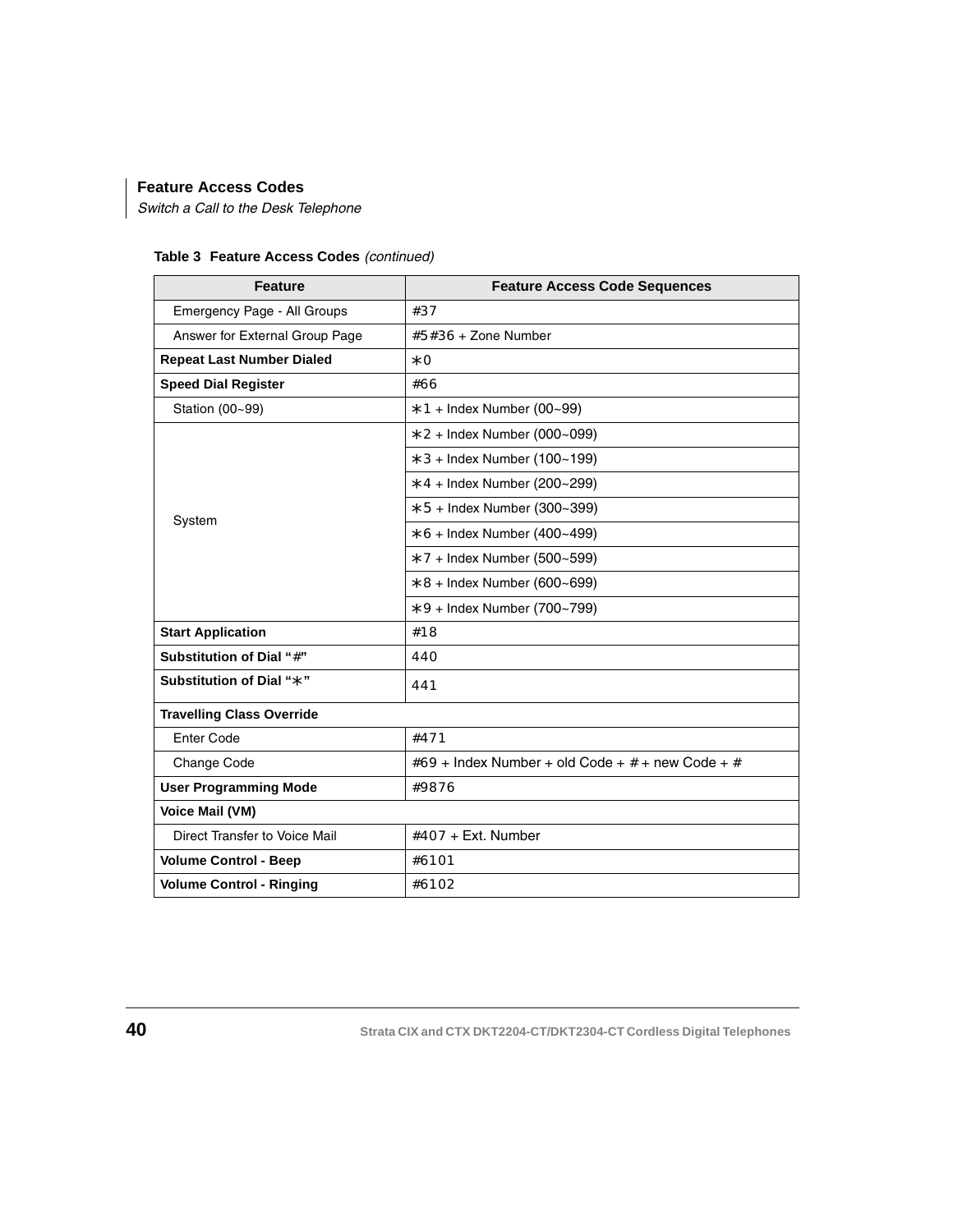<span id="page-50-0"></span>

|  | <b>Table 4 Call Forward Procedure</b> |
|--|---------------------------------------|
|  |                                       |

| <b>Feature</b>                                                                                                                  | <b>Button Sequence</b>                                                                                                      |  |
|---------------------------------------------------------------------------------------------------------------------------------|-----------------------------------------------------------------------------------------------------------------------------|--|
| Call Forward Any Call - Internal and Incoming Line Calls:<br>Forwards any call, whether an internal call or incoming line call. |                                                                                                                             |  |
| All Calls to an ext.                                                                                                            | Press ext. button $+$ #6011 (tone) $+$ dial the dest. ext. no. (tone)                                                       |  |
| All Calls to outside<br>telephone no.                                                                                           | Press ext. button + $\#6011$ (tone) + outside line access code + dest. telephone<br>$no. + # (none)$                        |  |
| Busy to an ext.                                                                                                                 | Press ext. button + $\#6021$ (tone) + dial the dest. ext. no. (tone)                                                        |  |
| Busy to outside<br>telephone no.                                                                                                | Press ext. button + $\#6021$ (tone) + outside line access code + dest. telephone<br>$no. + # (none)$                        |  |
| No Answer to an ext.                                                                                                            | Press ext. button + $\#6031$ (tone) + dial the dest. ext. no. + timer ( $08~60$ ) (tone)                                    |  |
| No Answer to<br>outside telephone<br>no.                                                                                        | Press ext. button + $\#6031$ (tone) + outside line access code + dest. telephone<br>no. + # (tone) + timer $(08~60)$ (tone) |  |
| Busy No Answer to<br>an ext.                                                                                                    | Press ext. button + $\#6041$ + dial the dest. ext. no. (tone) + timer (08~60) (tone)                                        |  |
| Busy No Answer to<br>outside telephone<br>no.                                                                                   | Press ext. button + $\#6041$ + outside line access code + dest. telephone no. + $\#$<br>+ timer $(08 - 60)$ (tone)          |  |
| Cancel                                                                                                                          | Press ext. button $+$ #6051 (tone)                                                                                          |  |
| <b>Call Forward - Incoming Line Calls:</b>                                                                                      |                                                                                                                             |  |
| Forward incoming line calls only.                                                                                               |                                                                                                                             |  |
| All Calls to an ext.                                                                                                            | Press ext. button $+$ #6013 (tone) $+$ dial the dest. ext. no. (tone)                                                       |  |
| All Calls to outside<br>telephone no.                                                                                           | Press ext. button + $\#6013$ (tone) + outside line access code + dest. telephone<br>$no. + # (none)$                        |  |
| Busy to an ext.                                                                                                                 | Press ext. button $+$ #6023 (tone) $+$ dial the dest. ext. no. (tone)                                                       |  |
| Busy to outside<br>telephone no.                                                                                                | Press ext. button + $\#6023$ (tone) + outside line access code + dest. telephone<br>$no. + # (none)$                        |  |
| No Answer to an ext.                                                                                                            | Press ext. button + $\#6033$ + dial the dest. ext. no. (tone) + timer (08~60)                                               |  |
| No Answer to<br>outside telephone<br>no.                                                                                        | Press ext. button + $\#6033 +$ outside line access code + dest. telephone no. + $\#$<br>$(hone) + timer (08~60)$            |  |
| Busy No Answer to<br>an ext.                                                                                                    | Press ext. button + $\#6043$ + dial the dest. ext. no. (tone) + timer (08~60) (tone)                                        |  |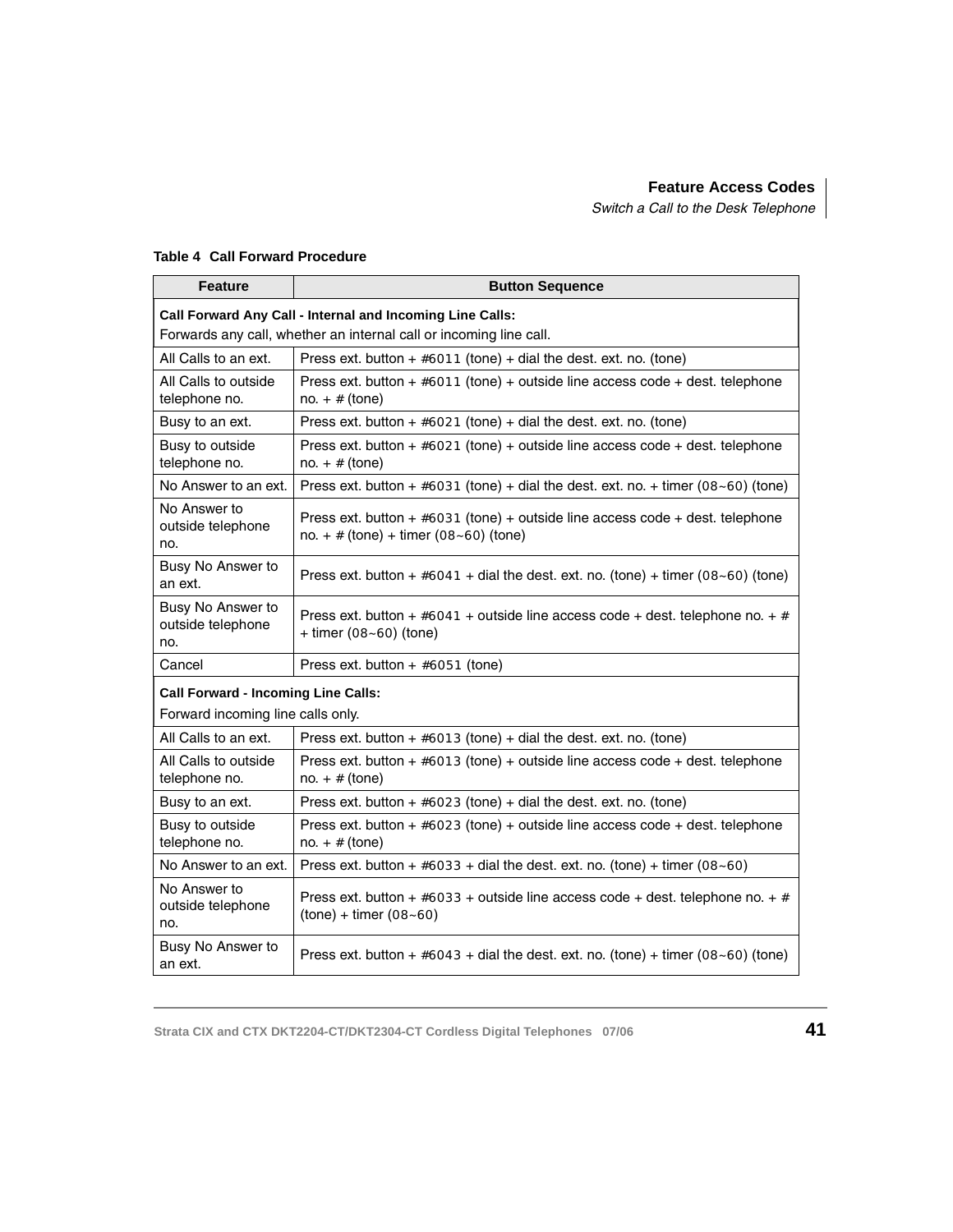#### **Table 4 Call Forward Procedure** (continued)

| <b>Feature</b>                                | <b>Button Sequence</b>                                                                                                                                                                                                   |
|-----------------------------------------------|--------------------------------------------------------------------------------------------------------------------------------------------------------------------------------------------------------------------------|
| Busy No Answer to<br>outside telephone<br>no. | Press ext. button + $\#6043$ + outside line access code + dest. telephone no. + $\#$<br>$(hone) + timer (08~60) (tone)$                                                                                                  |
| Cancel                                        | Press ext. button $+$ #6053 (tone)                                                                                                                                                                                       |
|                                               | Call Forward Any Call - Set for Another Station:                                                                                                                                                                         |
| programming.                                  | Enables you to set call forwarding for another telephone within your telephone system. You will need<br>the other telephone's CF pass code in order to do this. CF Pass Codes are created in system                      |
| All Calls to an ext.                          | Press ext. button + $\#6012$ (tone) + dial the other telephone's ext. no. + enter<br>other telephone's CF pass code $+$ # $+$ dest. telephone no. (tone)                                                                 |
| All Calls to outside<br>telephone no.         | Press ext. button + $\#6012$ (tone) + dial the other telephone's ext. no. + enter<br>other telephone's CF pass code $+$ # $+$ outside line access code $+$ dest.<br>telephone no. $+$ # (tone)                           |
| Busy to an ext.                               | Press ext. button + $\#6022$ (tone) + dial the other telephone's ext. no. + enter<br>other telephone's CF pass code $+$ # $+$ dest. telephone no. (tone)                                                                 |
| Busy to outside<br>telephone no.              | Press ext. button + $\#6022$ (tone) + dial the other telephone's ext. no. + enter<br>other telephone's CF pass code $+$ # + outside line access code + dest.<br>telephone no. $+$ # (tone)                               |
| No Answer to an ext.                          | Press ext. button + $\#6032$ (tone) + dial the other telephone's ext. no. + enter<br>other telephone's CF pass code (tone) $+$ # + dest. telephone no. (tone) + timer<br>$(08 - 60)$ (tone)                              |
| No Answer to<br>outside telephone<br>no.      | Press ext. button + $\#6032$ (tone) + dial the other telephone's ext. no. + enter<br>other telephone's CF pass code (tone) $+$ # + outside line access code + dest.<br>telephone no. $+$ # (tone) + timer (08~60) (tone) |
| Busy No Answer to<br>an ext.                  | Press ext. button + $\#6042 +$ dial the other telephone's ext. no. + enter other<br>telephone's CF pass code + $#$ (tone) + dest. telephone no. (tone) + timer<br>$(08 - 60)$ (tone)                                     |
| Busy No Answer to<br>outside telephone<br>no. | Press ext. button + $\#6042$ + dial the other telephone's ext. no. + enter other<br>telephone's CF pass code + $#$ (tone) + outside line access code + dest.<br>telephone no. $+$ # (tone) + timer (08~60) (tone)        |
| Cancel                                        | Press ext. button + $\#6052$ (tone) + dial the other telephone's ext. no. + enter<br>other telephone's CF pass code $+$ # (tone)                                                                                         |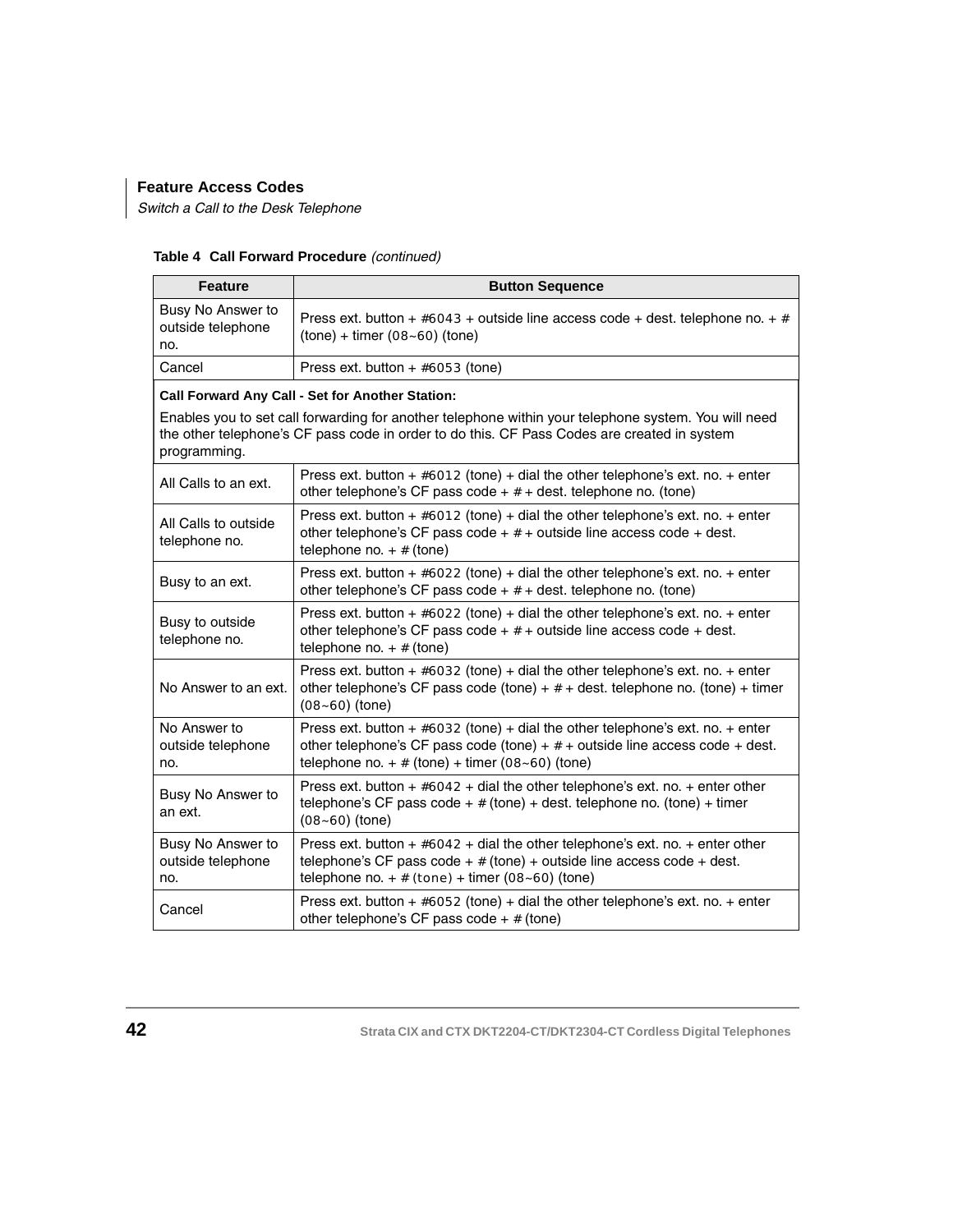#### **Table 4 Call Forward Procedure** (continued)

| <b>Feature</b>                                                                          | <b>Button Sequence</b>                                                                                                                                                                                                   |  |
|-----------------------------------------------------------------------------------------|--------------------------------------------------------------------------------------------------------------------------------------------------------------------------------------------------------------------------|--|
|                                                                                         | Call Forward - Incoming Line Call - Set for Another Station:                                                                                                                                                             |  |
|                                                                                         | Enables you to set forwarding of incoming line calls for another telephone within your telephone system                                                                                                                  |  |
| All Calls to an ext.                                                                    | Press ext. button + $\#6014$ (tone) + dial the other telephone's ext. no. + enter<br>other telephone's CF pass code $+$ # (tone) + dest. telephone no. (tone)                                                            |  |
| All Calls to outside<br>telephone no.                                                   | Press ext. button + $\#6014$ (tone) + dial the other telephone's ext. no. + enter<br>other telephone's CF pass code + $#$ (tone) + outside line access code + dest.<br>telephone no. $+$ # (tone)                        |  |
| Busy to an ext.                                                                         | Press ext. button + $\#6024$ (tone) + dial the other telephone's ext. no. + enter<br>other telephone's CF pass code $+$ # (tone) + dest. telephone no. (tone)                                                            |  |
| Busy to outside<br>telephone no.                                                        | Press ext. button + $\#6024$ (tone) + dial the other telephone's ext. no. + enter<br>other telephone's CF pass code + $#$ (tone) + outside line access code + dest.<br>telephone no. $+$ # (tone)                        |  |
| No Answer to an ext.                                                                    | Press ext. button + $\#6034$ (tone) + dial the other telephone's ext. no. + enter<br>other telephone's CF pass code + $#$ (tone) + dest. telephone no. (tone) + timer<br>$(08 - 60)$                                     |  |
| No Answer to<br>outside telephone<br>no.                                                | Press ext. button + $\#6034$ (tone) + dial the other telephone's ext. no. + enter<br>other telephone's CF pass code + $#$ (tone) + outside line access code + dest.<br>telephone no. $+$ # (tone) + timer (08~60) (tone) |  |
| Busy No Answer to<br>an ext.                                                            | Press ext. button + $\#6044$ (tone) + dial the other telephone's ext. no. + enter<br>other telephone's CF pass code + $#$ (tone) + dest. telephone no. (tone) + timer<br>$(08 - 60)$ (tone)                              |  |
| Busy No Answer to<br>outside telephone<br>no.                                           | Press ext. button + $\#6044$ (tone) + dial the other telephone's ext. no. + enter<br>other telephone's CF pass code $+$ # (tone) + outside line access code + dest.<br>telephone no. $+$ # (tone) + timer (08~60) (tone) |  |
| Cancel                                                                                  | Press ext. button + $\#6054$ (tone) + dial the other telephone's ext. no. + enter<br>other telephone's CF pass code $+$ # (tone)                                                                                         |  |
| <b>Change Call Forward Pass Code:</b>                                                   |                                                                                                                                                                                                                          |  |
| Your telephone must be enabled in programming to have the ability to change pass codes. |                                                                                                                                                                                                                          |  |
| Change Pass Code                                                                        | Press ext. button + $\#$ 670 (tone) + dial the dest. ext. no. (tone) + old pass code +<br># (tone) + new pass code (tone) + #                                                                                            |  |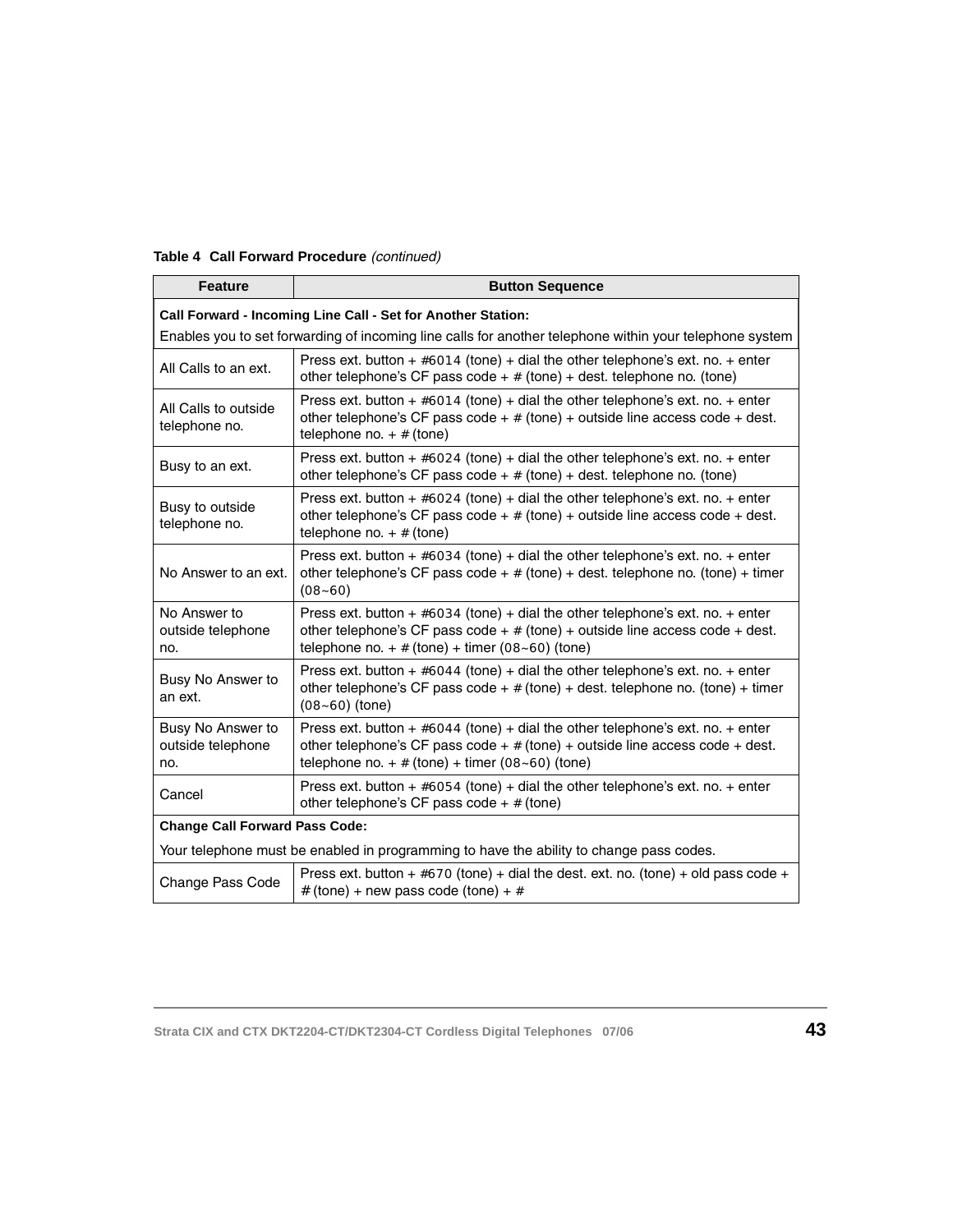#### **Feature Access Codes**

Switch a Call to the Desk Telephone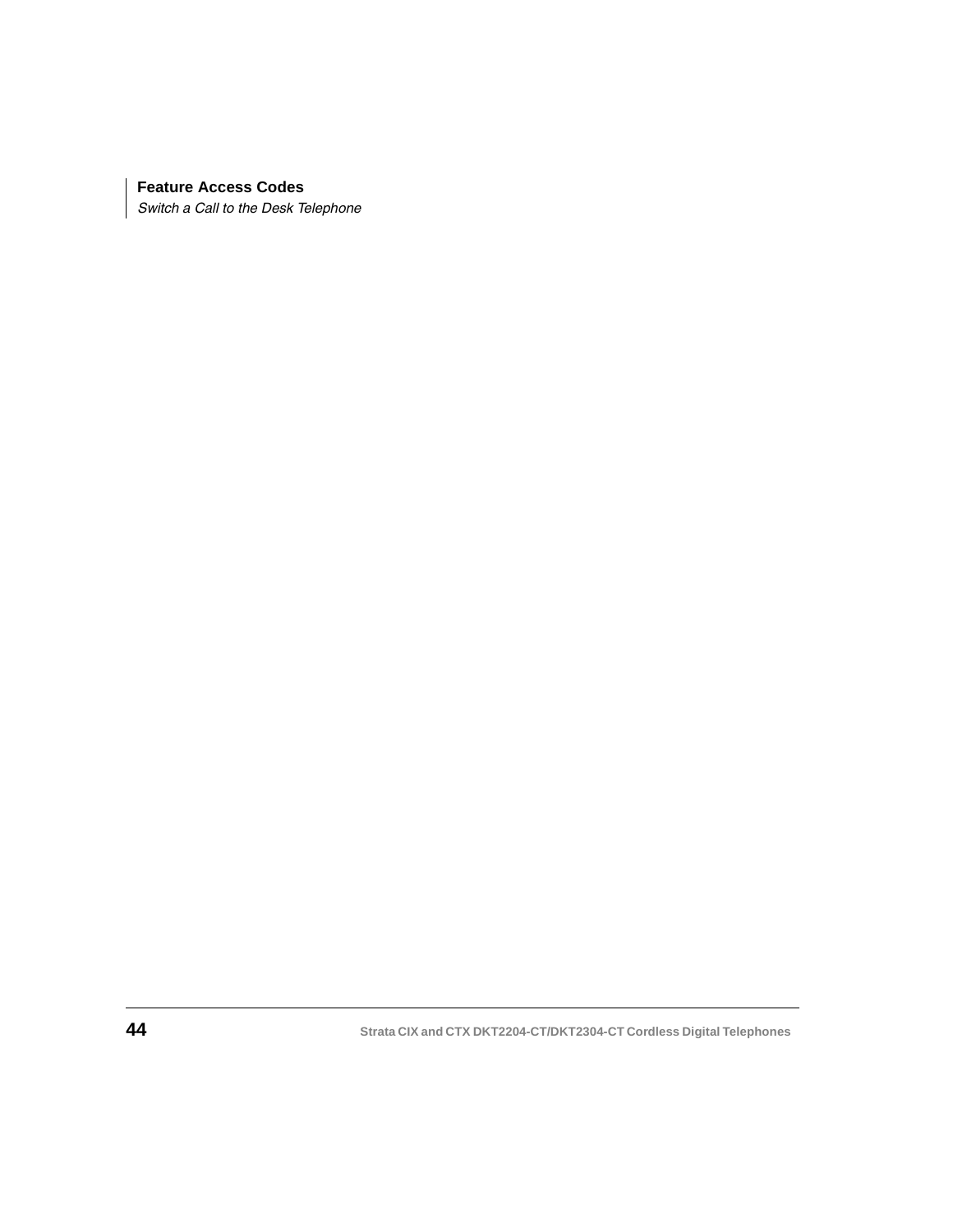# <span id="page-54-0"></span>**Troubleshooting and Specifications 5**

This chapter covers these topics:

- **•** Troubleshooting
- **•** Simultaneous conversation channels
- **•** Range and performance
- **•** Radio interference
- **•** Telephone line problems
- **•** More than one cordless telephone
- **•** Privacy
- <span id="page-54-2"></span>**•** Specifications

# <span id="page-54-1"></span>**Troubleshooting**

If your cordless telephone is not performing to your expectations, try the suggestions in [Table 5.](#page-55-0) If you are still unable to resolve the problem, contact your telephone System Administrator.

**Important!** *Do not attempt to service this unit yourself. All service must be done by qualified service personnel.*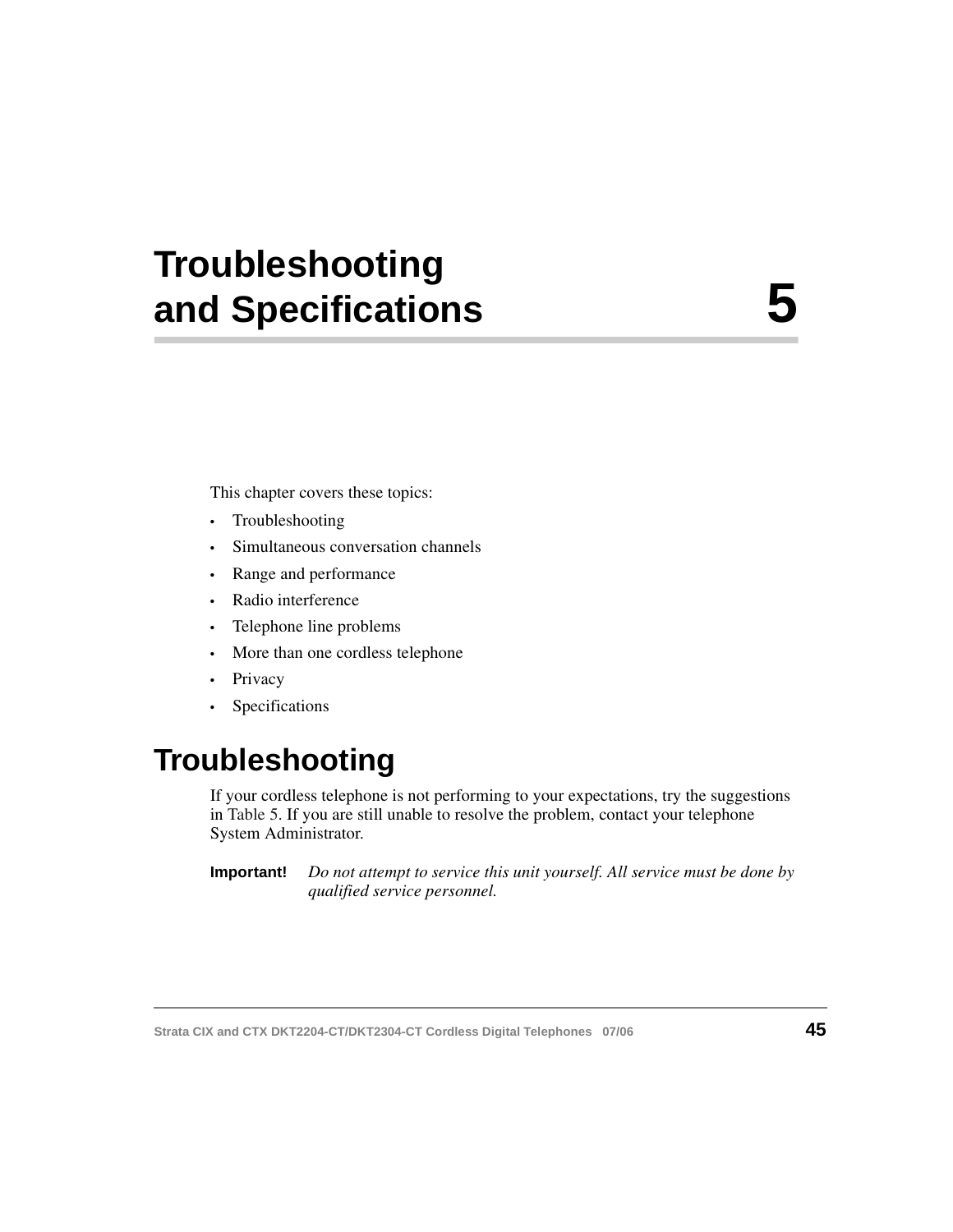<span id="page-55-0"></span>

|  | <b>Table 5 Troubleshooting Suggestions</b> |  |
|--|--------------------------------------------|--|
|--|--------------------------------------------|--|

| <b>Condition</b>                        | <b>Suggestion</b>                                                                                |  |
|-----------------------------------------|--------------------------------------------------------------------------------------------------|--|
|                                         | Make sure the AC adapter is plugged into the charging<br>$\bullet$<br>unit and wall outlet.      |  |
| CHARGE LED does not light when          | Make sure handset is properly seated in charging unit.<br>٠                                      |  |
| handset is placed on charging unit.     | Make sure the battery pack is properly placed in the<br>٠<br>handset.                            |  |
|                                         | Make sure that the charging contacts on the handset<br>$\bullet$<br>and charging unit are clean. |  |
|                                         | Make sure that the base unit antenna is fully vertical.<br>٠                                     |  |
| Conversation is interrupted frequently. | Move closer to the base unit.<br>$\bullet$                                                       |  |
|                                         | Check for low battery warning.<br>$\bullet$                                                      |  |
| Warning tone and NO SERVICE<br>message. | Move closer to the base unit.<br>$\bullet$                                                       |  |
|                                         | Make sure the AC adapter is plugged into the base unit<br>$\bullet$<br>and wall outlet.          |  |
|                                         | The battery pack may be weak. Charge the battery pack<br>$\bullet$<br>for five~six hours.        |  |
|                                         | Make sure the base unit antenna is fully vertical.<br>٠                                          |  |
| Handset doesn't ring.                   | The handset may be too far away from the base unit.<br>$\bullet$                                 |  |
|                                         | The ringer may be set to Off.<br>$\bullet$                                                       |  |
|                                         | Make sure the AC adapter is plugged into the base unit<br>$\bullet$<br>and wall outlet.          |  |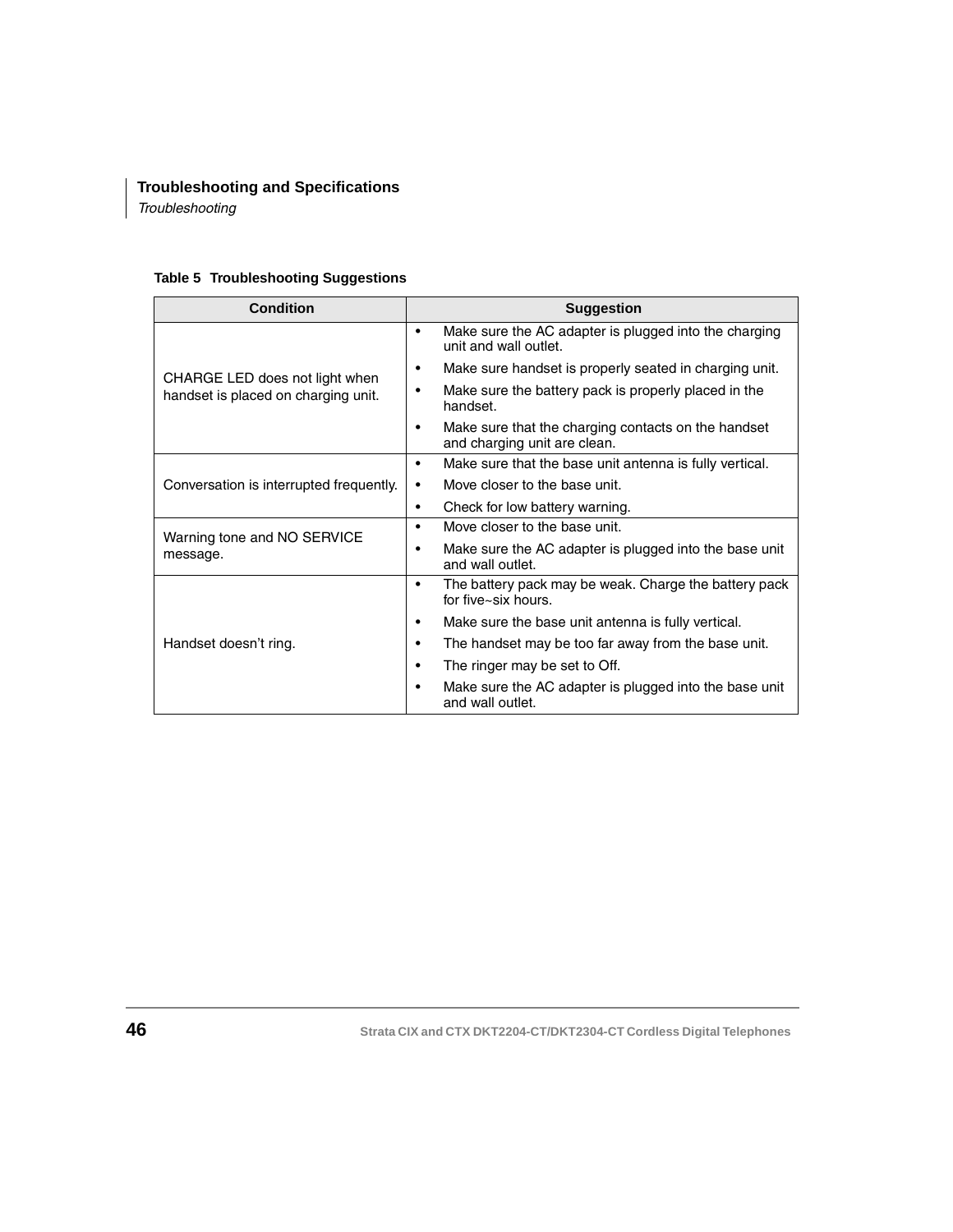### <span id="page-56-0"></span>**Low Battery**

<span id="page-56-1"></span>Your cordless telephone comes equipped with one rechargeable battery:

- **•** DKT2204-CT: BT2499 battery that provides six hours of talk and four days of standby time (fully charged).
- **•** DKT2304-CT: BT930 battery that provides seven hours of talk and five days of standby time (fully charged).

A "fast charge" in the handset and a "trickle charge" in the charging unit enables the extended talk and standby times.

When the battery is low, the Battery icon displays on the LCD (shown right) and the handset beeps. Low battery symptoms are:

- **•** On a call
	- All buttons and functions operate
	- Handset beeps once every three seconds

**Note** To continue your call, you must replace the battery pack within 20 seconds.

- **•** In standby mode
	- None of the buttons operate
	- LCD messages are cleared
	- Handset beeps every 15 seconds for three minutes
	- Cannot make or receive call

To restore your battery capacity, return the handset to the charging unit for charging or replace the handset battery with a charged one. If the handset is on the charging unit for one minute, battery low condition is cancelled. The Battery icon is turned Off and battery low tone stops.

For more information on installing and charging the battery, see [Step 8: "Install](#page-32-1)  [Handset Battery Pack"](#page-32-1) on [page 23](#page-32-1).

| <b>ILOW</b> |  |
|-------------|--|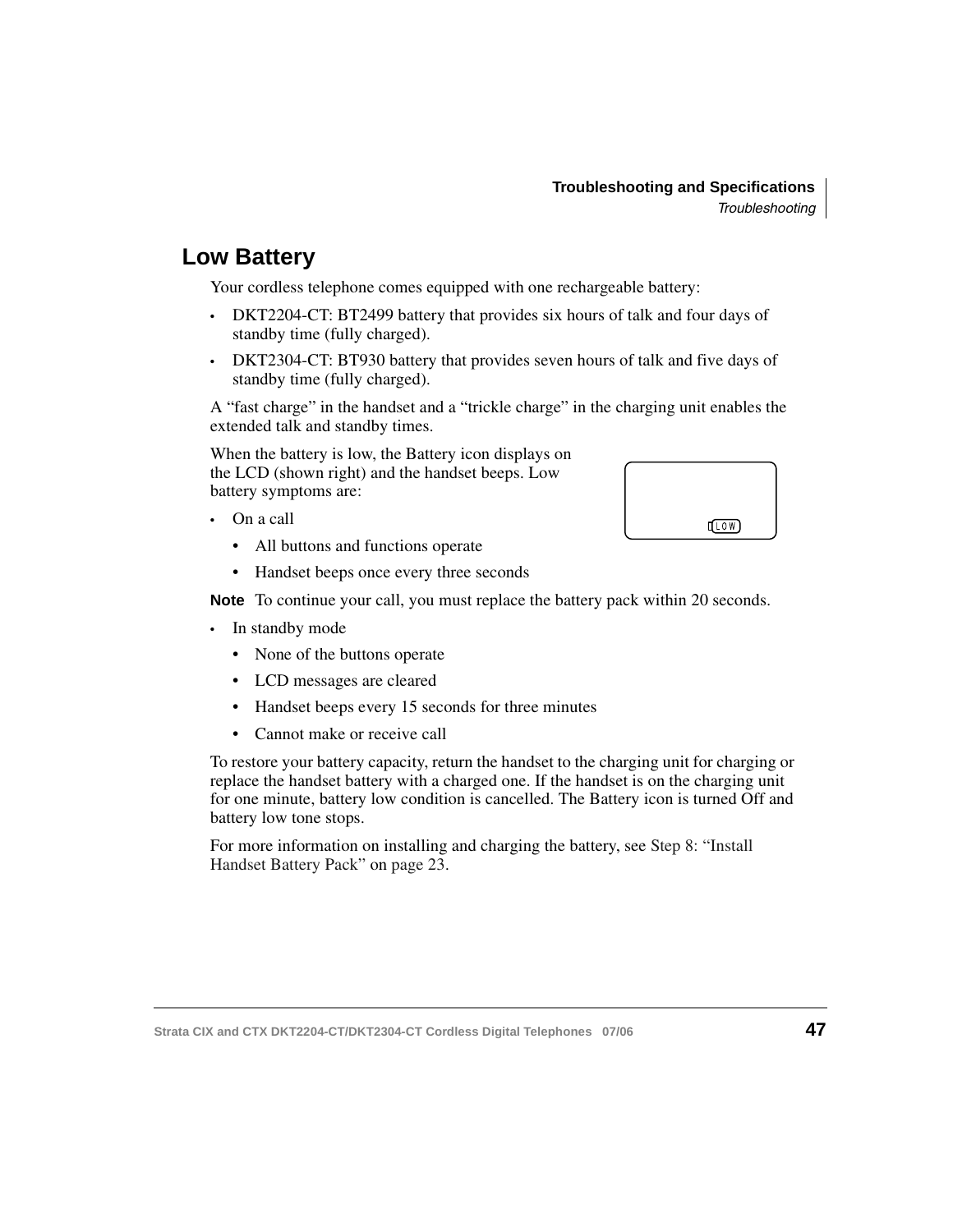### <span id="page-57-0"></span>**Cleaning Charging Unit Contacts**

<span id="page-57-3"></span>To maintain a good charge, it is important to clean all charging contacts on the handset, spare battery pack (DKT2204-CT only) and charging unit about once a month (shown right). Use a pencil eraser or a soft dry cloth. Do not use any liquids or solvents.



**DKT2204-CT Charging Unit (pictured)**

### <span id="page-57-2"></span><span id="page-57-1"></span>**Charging Spare Battery Packs (DKT2204-CT only)**

The charging unit of your cordless telephone is equipped to charge the spare battery pack with or without the handset in the front slot.

- 1. Slide the spare battery pack into the second slot in the charging unit until the retaining clip snaps over the top of the pack.
- 2. Make sure the BATT CHARGE indicator lights. If the **BATT CHARGE** indicator doesn't light, check to see that the AC adapter is plugged in, and that the battery pack is making good contact with the unit's charging contacts.
- **Note** Charge the battery pack without interruption for  $12{\sim}15$ hours.



3. When charging is complete, press out on the latch and remove the battery pack for use. Or, if you don't need the battery pack immediately, leave it in the charging compartment. It will not overcharge.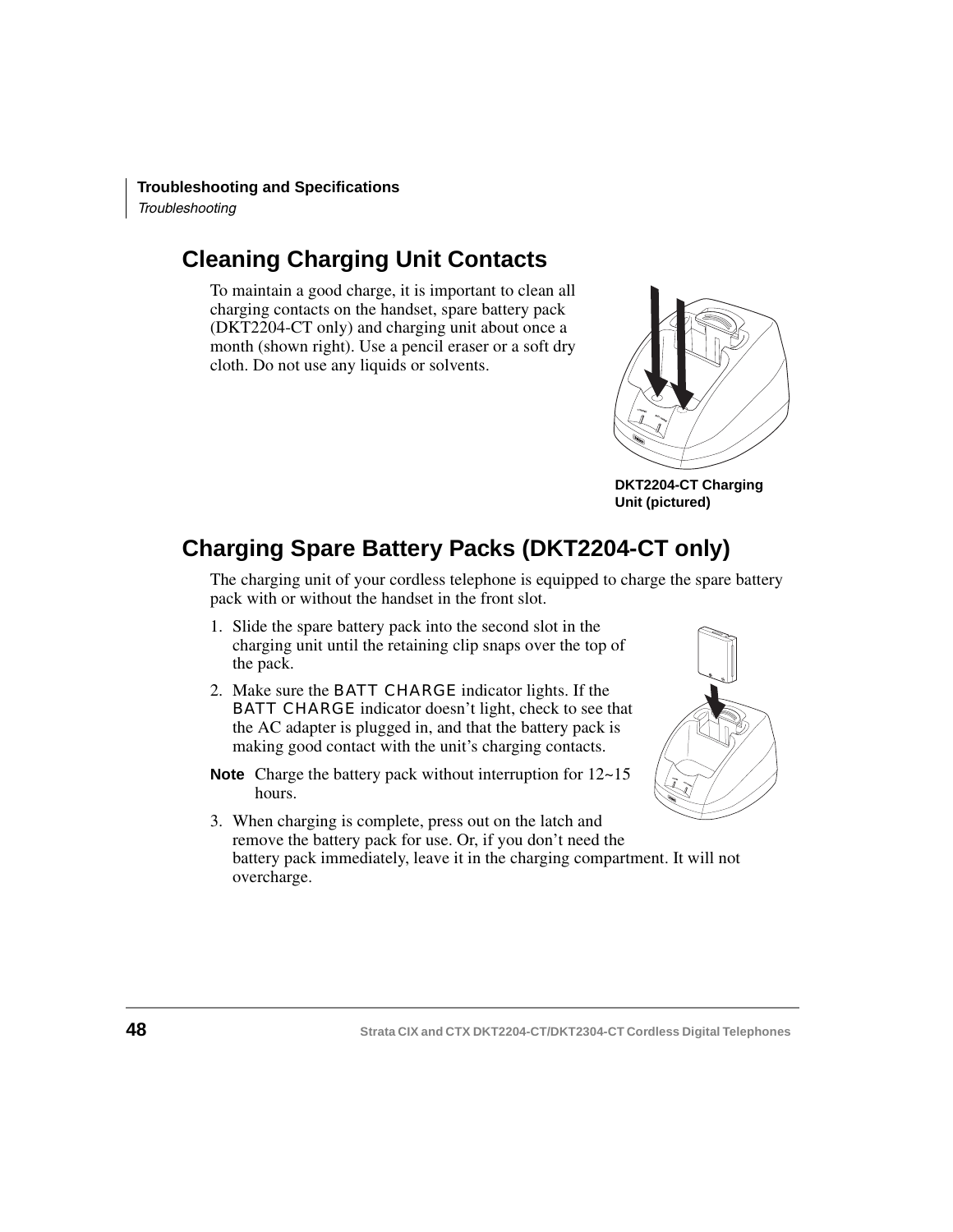## <span id="page-58-3"></span><span id="page-58-0"></span>**Simultaneous Conversation Channels**

### <span id="page-58-1"></span>**DKT2204-CT**

The DKT2204-CT cordless digital telephone has 10 operating channels available.

A common misconception is that this limits a customer to 10 cordless telephones. This is not the case. Each cordless digital telephone can operate on any of the 10 channels. When you turn on a cordless digital telephone, the telephone selects an available channel within its' range. In a given cordless range, 10 simultaneous calls can be made. In most businesses, it is unlikely that all 10 channels will be in use at the same time. Typically 20 to 30 telephones can share the 10 channels.

Another factor is the distribution of the telephones in a facility. If your cordless digital telephones are disbursed throughout a facility, there should not be contention for channels. If there are more than 10 cordless digital telephones in one area and 10 users are using their cordless telephones, an  $11<sup>th</sup>$  user would not be able to connect at that time.

### <span id="page-58-2"></span>**DKT2304-CT**

The DKT2304-CT cordless handset has 30 operating channels available. A common misconception is that this limits a customer to 30 handsets. This is not the case. Each handset can operate on any of the 30 channels because each one selects an available channel within its range. In a given range, 30 simultaneous calls can be made.

Another factor is the distribution of the telephones in a facility. If your handsets are disbursed throughout a facility, there should not be contention for all channels. If there are more than 30 in one area and 30 users are using their handsets, the  $31<sup>st</sup>$  user would not be able to get dial tone.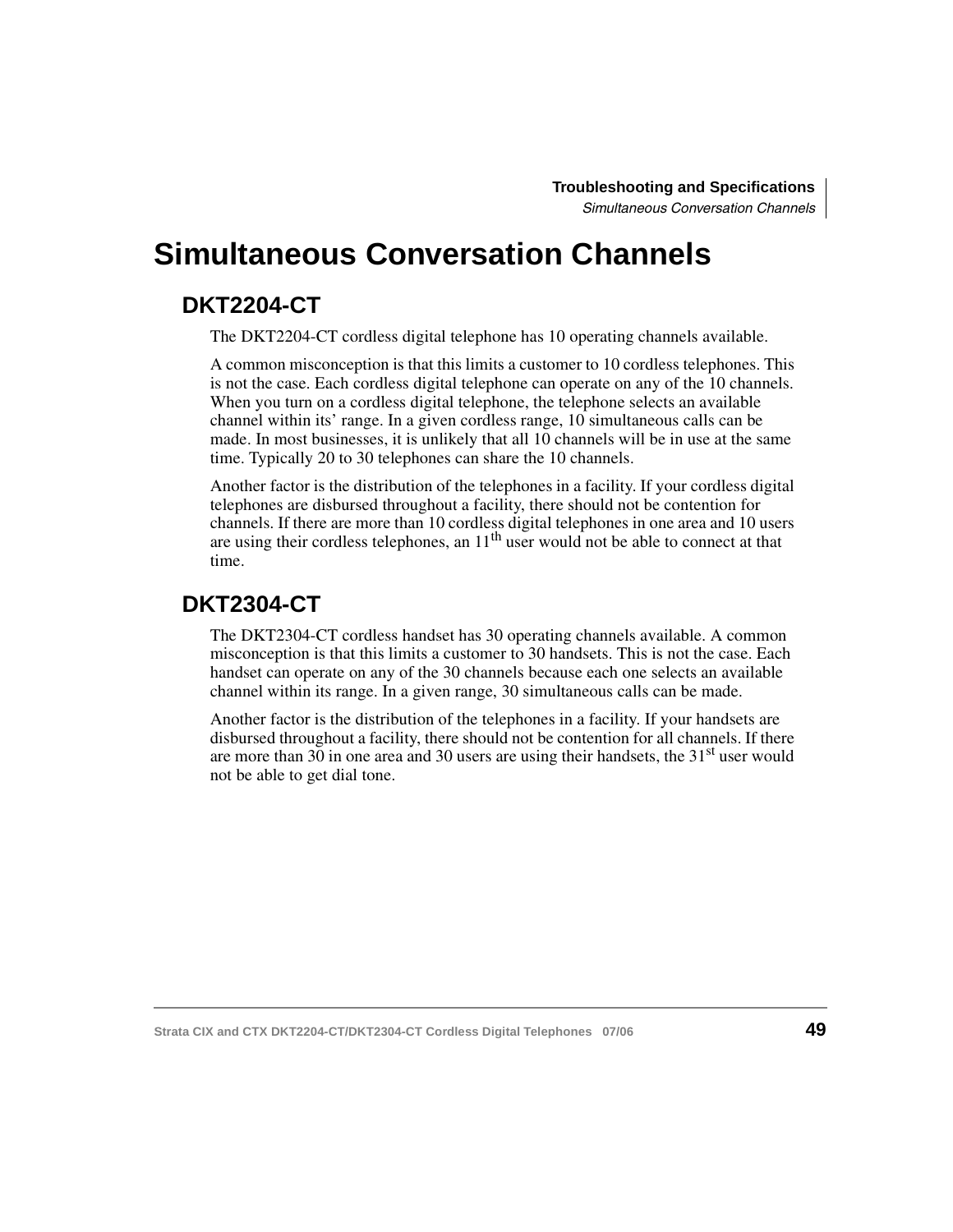## <span id="page-59-4"></span><span id="page-59-0"></span>**Range and Performance**

<span id="page-59-2"></span>The DKT2204-CT operates up to 1.1 miles and the DKT2304-CT .7 miles from its base in a completely unrestricted test environment. Typically, ranges of 300 to 400 feet are possible, depending on the building structure in which it is used. For optimum range and performance from your handset, try the following:

- **•** Place the base units at least three to six feet away from the DKT; three feet from metal structures; and six feet from computers, fax machines or other electronic equipment.
- **•** Use an AC outlet not associated with computer or electromagnetic equipment.
- **•** Wherever possible, put the base unit in the middle of the coverage area.
- **•** Mount the base unit high in the room for maximum range.
- **•** If you have two to three cordless telephones, put them 12 feet apart.
- **•** If you have four to 10 cordless telephones, put them 20 feet apart.
- **•** If you want to use more than one cordless telephone in your office, they must operate on different channels. Press the Channel (DKT2204-CT)/CH (DKT2304- CT) button on the handset to select a channel that provides the clearest communication.

# <span id="page-59-3"></span><span id="page-59-1"></span>**Radio Interference**

Radio interference occasionally interrupts conversations, which does not mean that your unit is defective. Move to a different location while you are talking. If the interference continues, move the base unit. If there is still interference, contact your System Administrator.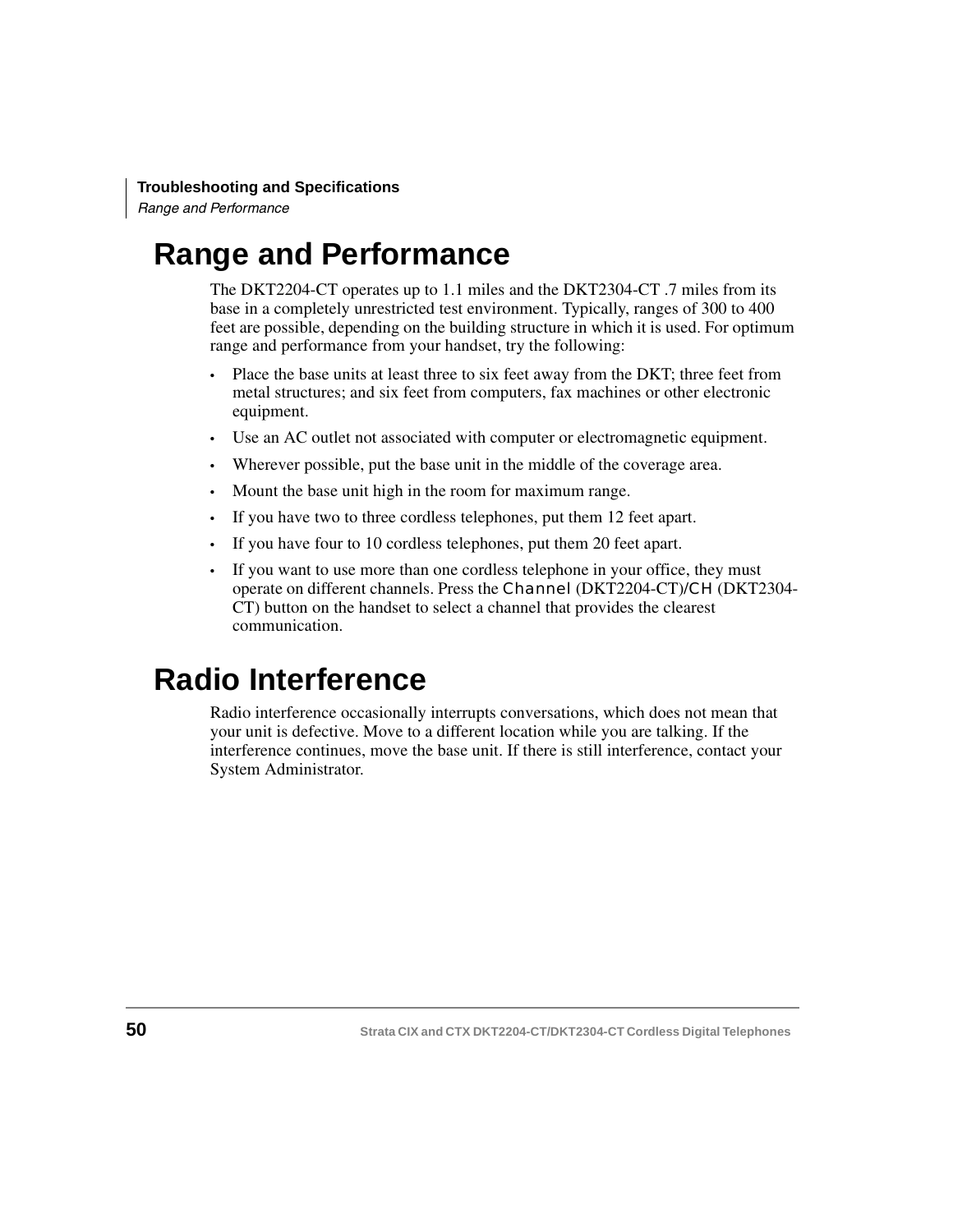## <span id="page-60-0"></span>**Telephone Line Problems**

<span id="page-60-4"></span>The FCC and IC have granted the telephone company the right to disconnect service in the event that your telephone causes problems on the telephone line. Also, the telephone company may make changes in facilities and services which may affect the operation of your unit. However, your telephone company must give adequate notice in writing prior to such actions to allow you time for making necessary arrangements to continue uninterrupted service.

<span id="page-60-3"></span>If you are having trouble with your telephone service, you must first disconnect your telephone to determine if it is the cause of your problem. If you determine that it is the cause, you must leave it disconnected until the trouble has been corrected.

# <span id="page-60-1"></span>**Privacy**

Cordless telephones are radio devices. Communications between the handset and base unit of your cordless telephone are accomplished by means of radio waves which are broadcast over the open airways. Because of the inherent physical properties of radio waves, your communications can be received by radio receiving devices other than your own cordless telephone unit. Consequently, any communications using your cordless telephone may not be private.

## <span id="page-60-2"></span>**DKT Mode**

When a Toshiba Digital Telephone is connected to the Base of a cordless handset, the cordless telephone LCD will display "DKT Mode" whenever the digital telephone is in use.

**Important!** *If the cordless telephone is in a stand-alone configuration and its LCD displays "DKT Mode" the Off-hook Preference assignment in Program 204-13 is probably not set correctly; the Off-hook Preference of all cordless telephones must be set to "Ringing" or "No Preference."*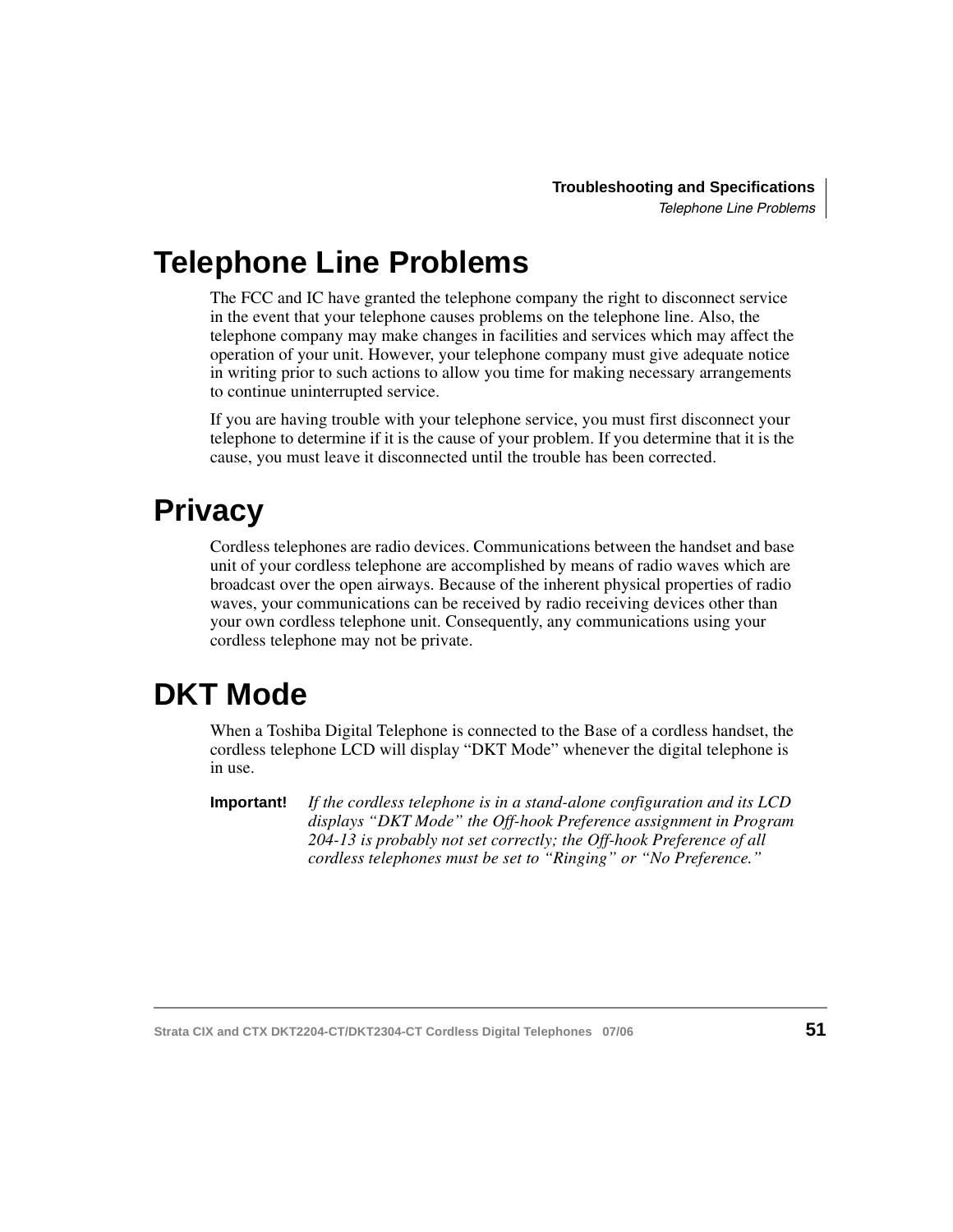<span id="page-61-2"></span>**Specifications** 

# <span id="page-61-0"></span>**Specifications**

For frequencies, power requirements, weight and size specifications, see [Table 6.](#page-61-1)

#### <span id="page-61-1"></span>**Table 6 Specifications**

| <b>Feature</b>               | <b>DKT2204-CT</b>                                                                             | <b>DKT2304-CT</b>                                                                             |  |
|------------------------------|-----------------------------------------------------------------------------------------------|-----------------------------------------------------------------------------------------------|--|
| <b>General</b>               |                                                                                               |                                                                                               |  |
| <b>Frequency Control</b>     | Phase Lock Loop                                                                               |                                                                                               |  |
| Modulation                   | <b>Spread Spectrum</b>                                                                        | Digital                                                                                       |  |
| <b>Operating Temperature</b> | 0° to 50° C (+32° F to + 122°F)                                                               |                                                                                               |  |
| <b>Base Unit</b>             |                                                                                               |                                                                                               |  |
| Receive/Transmit Frequency   | 902~928 MHz                                                                                   |                                                                                               |  |
| <b>Power Requirements</b>    | 10VDC from supplied AC adapter                                                                |                                                                                               |  |
| <b>Size</b>                  | Width $-4.25$ inches<br>Depth $-7.5$ inches<br>Height $-2.25$ inches                          | Width $-4.25$ inches<br>Depth $-75/8$ inches<br>Height $-2.25$ inches                         |  |
| Weight                       | Approximately 15.4 oz.                                                                        | Approximately 13.7 oz.                                                                        |  |
| <b>Handset</b>               |                                                                                               |                                                                                               |  |
| Receive/Transmit Frequency   | 902~928 MHz                                                                                   | 905~925 MHz (30 channels)                                                                     |  |
| <b>Power Requirements</b>    | Nickel-cadmium battery pack<br>(BT2499)<br>NI-MH Battery Pack (BT2499A)                       | Ni-MH Battery Pack                                                                            |  |
| Size                         | Width $-2$ 1/5, inches<br>Depth $-1$ 2/3 inches<br>Height $-8$ 2/3 inches with<br>antenna     | Width $-2$ . inches<br>Depth $-1.25$ inches<br>Height $-5.5$ inches without<br>antenna        |  |
| Weight                       | Approximately 8.8 oz. with battery                                                            | Approximately 5.2 oz. with battery                                                            |  |
| Battery                      | Capacity - 800 mAh, 3.6V<br>Talk Mode $-6$ hours (typical)<br>Standby Mode - 4 days (typical) | Capacity - 800 mAh, 3.6V<br>Talk Mode $-7$ hours (typical)<br>Standby Mode - 5 days (typical) |  |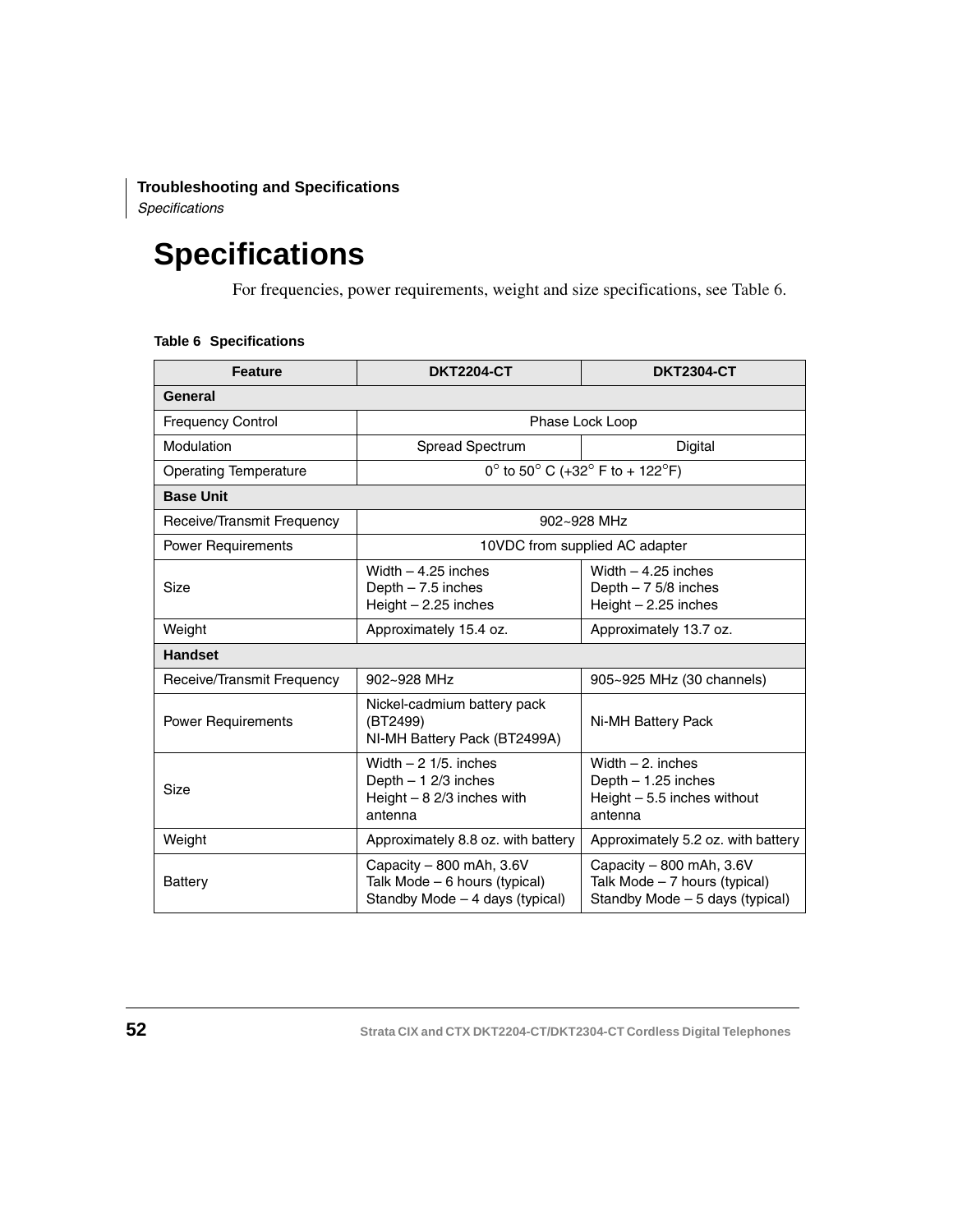# <span id="page-62-0"></span>**Index**

### **A**

AC adapter, [18](#page-27-3) access codes, [37](#page-46-2) account codes, [37](#page-46-3) advisory messaging, [39](#page-48-0) answering calls, [31](#page-40-4) applications, [3](#page-12-2) attach belt clip, [25](#page-34-1) attendant console, [37](#page-46-4) automatic busy redial, [37](#page-46-5) callback cancel, [37](#page-46-6)

### **B**

background music (BGM), [37](#page-46-7) base unit, [9](#page-18-2), [18](#page-27-4) antenna, [23](#page-32-4) battery, [10,](#page-19-3) [15](#page-24-0) charging, [24](#page-33-2) charging spare packs, [48](#page-57-2) install in handset, [23](#page-32-5) low, [47](#page-56-1) removing and charging, [24](#page-33-2) warnings, [15](#page-24-1) belt clip, [25](#page-34-1) benefits, [3](#page-12-3) buttons, [6](#page-15-0)

F1~F4 feature, [29](#page-38-2)

### **C**

call hold, [31](#page-40-5) park, [38](#page-47-0) pickup, [38](#page-47-1) charging unit, [10,](#page-19-3) [18](#page-27-5) cleaning contacts, [48](#page-57-3) conference, [6,](#page-15-1) [8](#page-17-0) calls, [32](#page-41-4), [33,](#page-42-1) [38](#page-47-2) Strata CTX calls, [33](#page-42-2) voice mail, [34](#page-43-2) connect and apply power, [18](#page-27-6) connect telephone cables, [17](#page-26-1)

### **D**

digital technology, [2](#page-11-1) DISA security code, [38](#page-47-3) do not disturb, [38](#page-47-4) door lock control, [39](#page-48-1) door phone calling, [39](#page-48-2)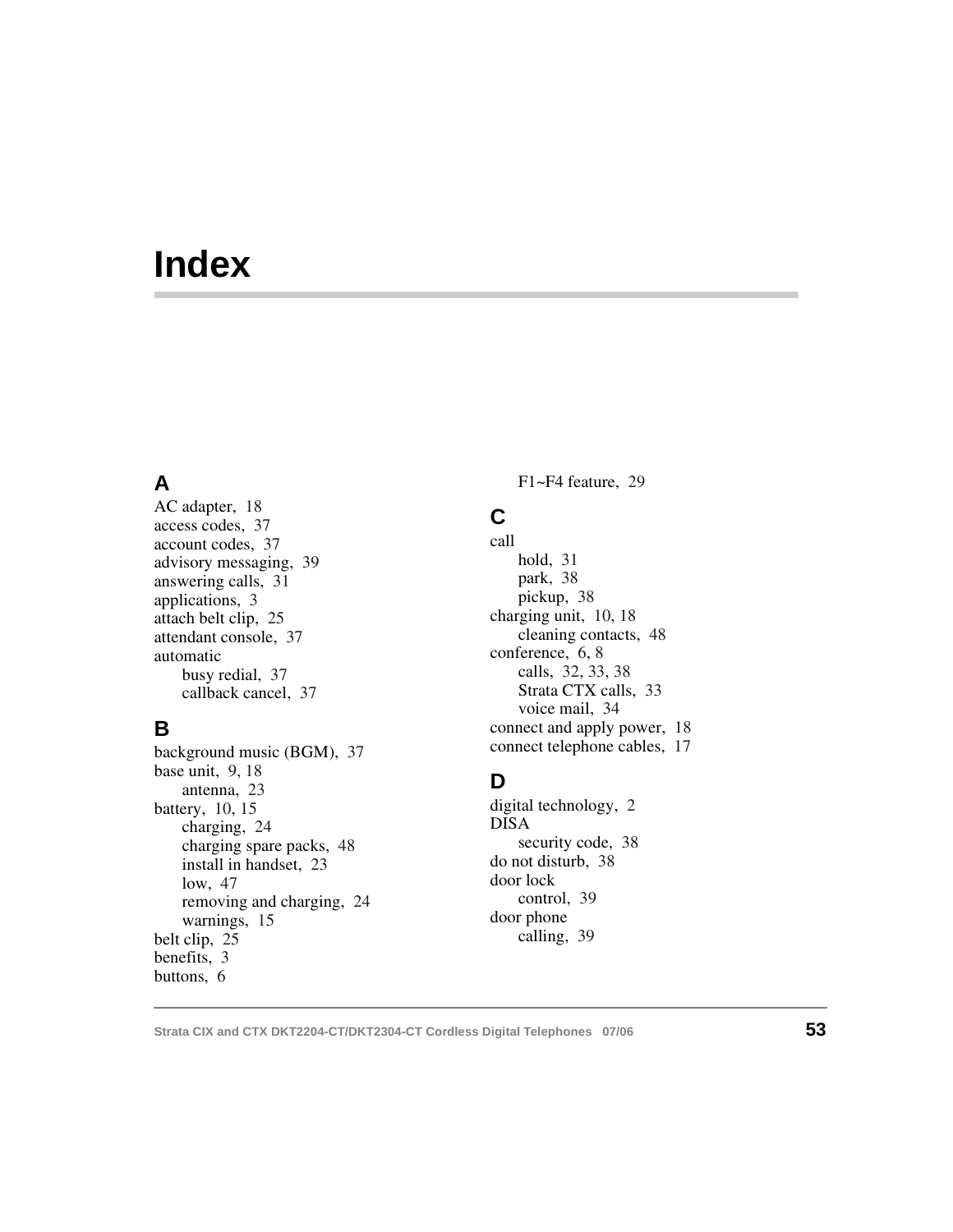#### **Index**

 $E \sim S$ 

### **E**

emergency call, [39](#page-48-3)

### **F**

feature access codes, [29](#page-38-3), [37](#page-46-8) features, [2](#page-11-2) flash, [39](#page-48-4)

### **H**

handset, [4](#page-13-1), [27](#page-36-3) controls, [27](#page-36-4) mute button, [28](#page-37-4) ringer mute, [28](#page-37-5) ringer off slide switch, [29](#page-38-4) ringer tone and volume, [28](#page-37-6) vibrate mode, [28](#page-37-7) volume, [27](#page-36-5) hold, [6](#page-15-2), [8](#page-17-1)

### **I**

installation instructions, [13](#page-22-2) installing optional headset, [24](#page-33-3)

### **L**

language changes, [39](#page-48-5) LCD display, [9](#page-18-3) LCR dialing out, [39](#page-48-6)

#### **M**

making calls, [30](#page-39-3) memory, [29](#page-38-5) message retrieve, [32](#page-41-5) waiting, [39](#page-48-7) message waiting, [3,](#page-12-4) [9](#page-18-4) messaging advisory, [39](#page-48-0)

mute, [6,](#page-15-3) [8,](#page-17-2) [28](#page-37-4)

### **N**

narrow band technology, [2](#page-11-3) network access, [39](#page-48-8) night ring answer, [39](#page-48-9)

### **O**

off-hook call announce (OCA), [39](#page-48-10) on hold calls, [31](#page-40-5) override access codes, [39](#page-48-11) travelling class, [40](#page-49-0)

#### **P**

paging access codes, [39](#page-48-12) park, [38](#page-47-0) performance, [50](#page-59-2) privacy, [51](#page-60-3) private network access, [39](#page-48-8)

### **R**

radio interference, [50](#page-59-3) range, [50](#page-59-4) redial, [6,](#page-15-4) [8,](#page-17-3) [32](#page-41-6), [40](#page-49-1) retrieve messages, [32](#page-41-5)

### **S**

safety instructions, [13](#page-22-2) select location, [16](#page-25-2) simultaneous conversation channels, [49](#page-58-3) specifications, [52](#page-61-2) speed dial access codes, [40](#page-49-2) spread spectrum technology, [2](#page-11-4) standard parts, [11](#page-20-1)